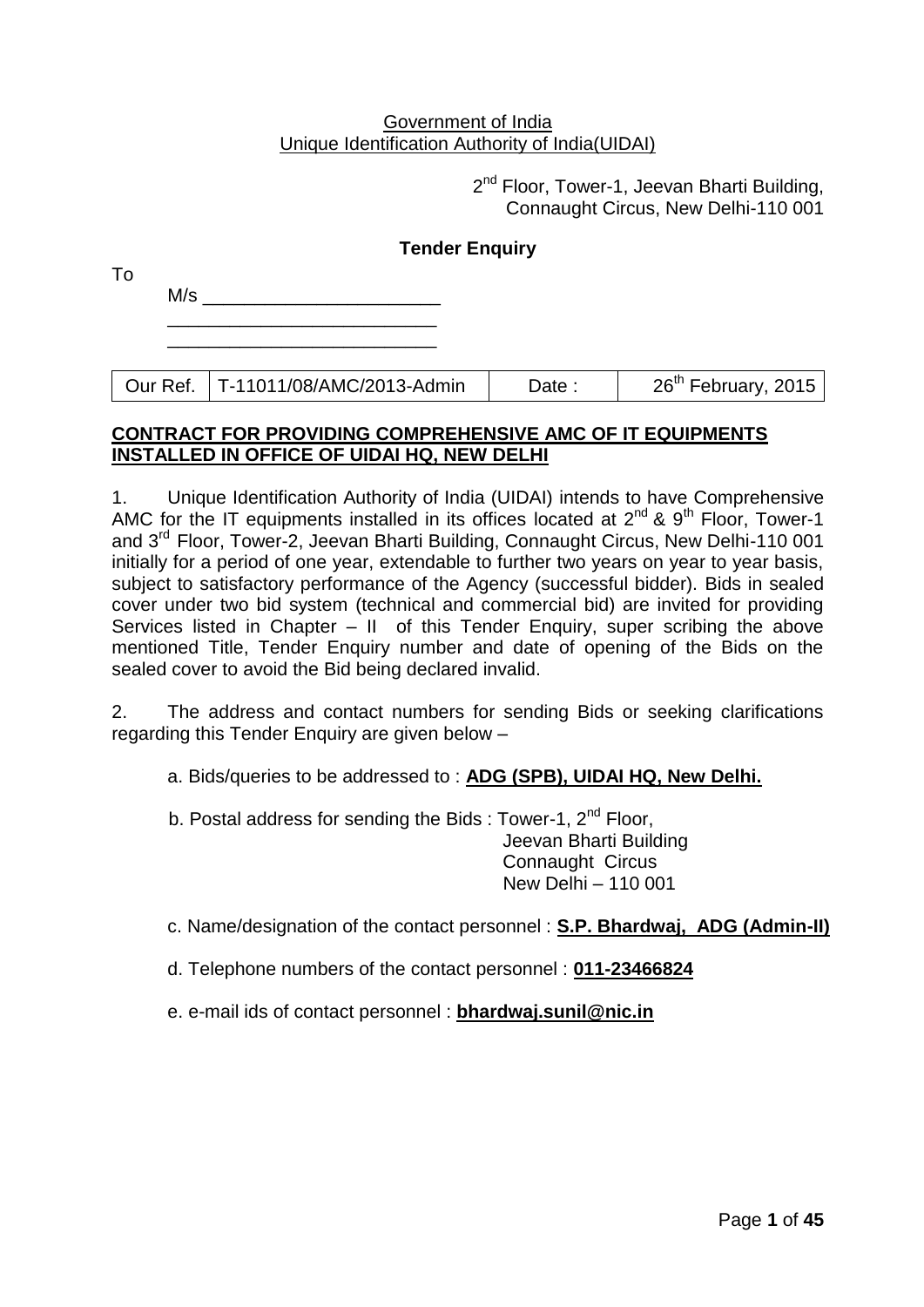- 3. This Tender Enquiry is divided into five Chapters as follows:
	- a. **Chapter- I** Contains General Information and Instructions to the Bidders about the Tender Enquiry such as the time, place of submission and opening of tenders, Validity period of tenders, etc (page 3-4) .
	- b. **Chapter- II** –Essential Details of Items/Services Required (page 5-9).
	- c. **Chapter- III** Standard Conditions of Tender Enquiry (page 10-16).
	- d. **Chapter- IV** Specifications and allied Technical Details (Page 17-18).
	- e. **Chapter- V** Evaluation Criteria & Price Bid Issues (Page 19-27).
	- f. **Chapter-VI** Contract Form (page 28-45)

4. This Tender Enquiry is being issued with no financial commitment and the Purchaser (UIDAI) reserves the right to change or vary any part thereof at any stage. Purchaser (UIDAI) also reserves the right to withdraw the TENDER ENQUIRY, should it become necessary at any stage.

5. Each page of this tender enquiry is to be signed by the tenderer and following certificate given in the offer letter:

#### **`I/WE HEREBY DECLARE THAT ALL THE TERMS AND CONDITIONS GIVEN IN TENDER NO. G-14011/12/10-UIDAI DATED 26 FEBRUARY, 2015 ARE ACCEPTED BY ME/US ON BEHALF OF MY/OUR FIRM '**

6. The cost of tender is Rs.100/- (Rupees One Hundred Only) (non refundable). The payment will be accepted by Demand Draft/Pay Order in favour of PAO, UIDAI, payable at New Delhi only (cash will not be accepted). **Bid submitted without the Tender Fee will be summarily rejected.**

> (S.P. Bhardwaj) ADG (Admin & Coord)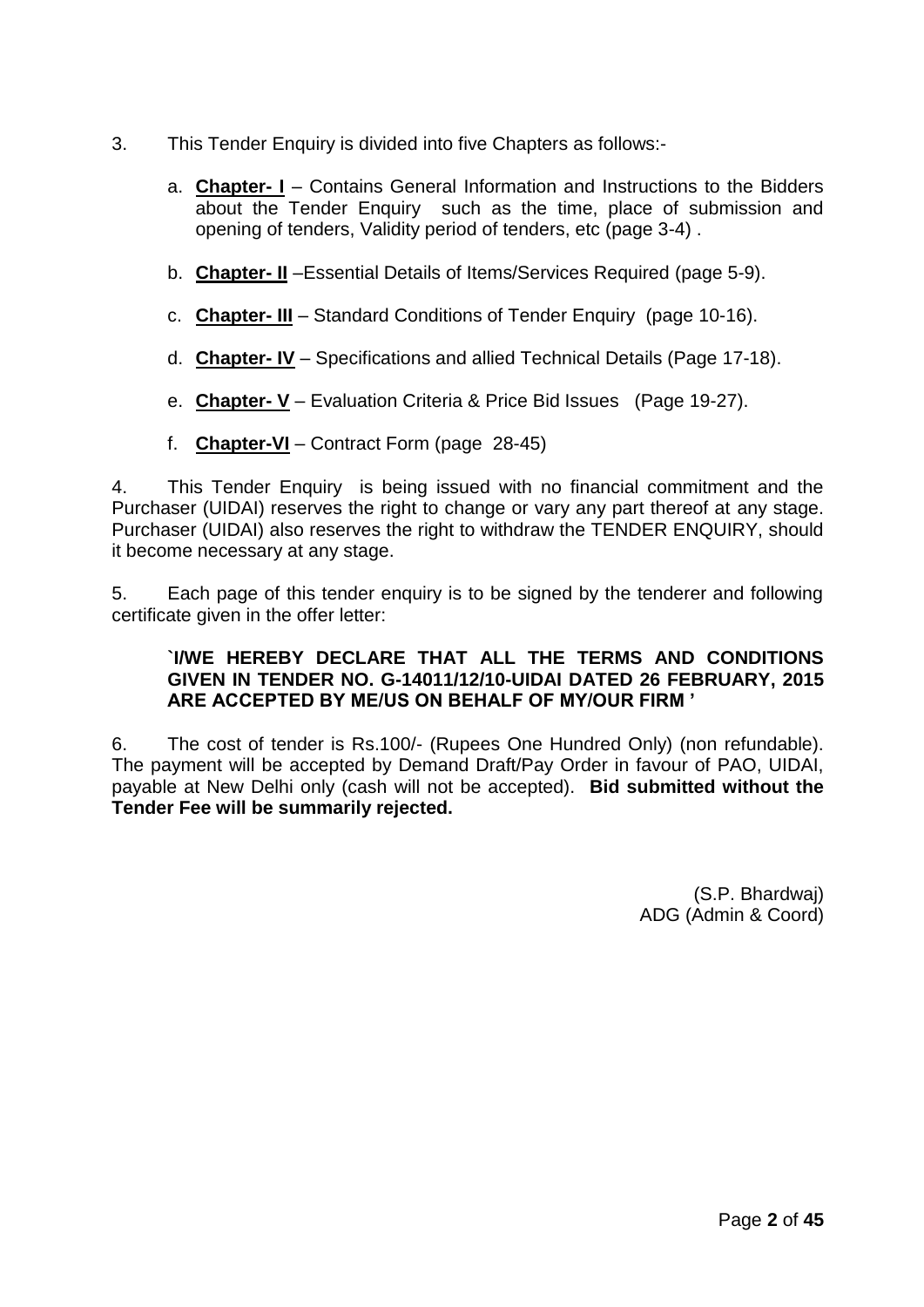# **Chapter-1 – Instructions to Bidders**

# **1. Last date and time for depositing the Bids: 19th March, 2015 by 1500 hrs.**

The sealed quotations under two-bid system i.e. Technical-Bid and Financial-Bid in sealed and separate covers should be deposited/reach by the due date and time. Both the sealed bids should be enclosed in a third envelop super-scribing as "Tender for Providing "COMPREHENSIVE AMC OF IT EQUIPMENTS INSTALLED IN THE OFFICE OF UIDAI HQ, NEW DELHI" The responsibility to ensure timely submission of bid lies with the Bidder.

**2. Manner of depositing the Bids**: Sealed quotations should be either dropped in the Tender Box placed near Reception Area of Tower-1,  $2^{nd}$  Floor, Jeevan Bharti Building Connaught Circus, New Delhi-110 001 or sent by registered post at the address given above so as to reach by the due date and time. Late tenders will not be considered. No responsibility will be taken for postal delay or non delivery/ non-receipt of Bid documents. Bids sent by FAX or e-mail will not be considered (unless they have been specifically called for by these modes due to urgency).

# **3. Time and date for opening of Bids : 19th March, 2015 by 1530 Hrs.**

(If due to any exigency, the due date for opening of the Technical-Bid is declared a closed holiday, then it will be opened on the next working day at the same time or on any other day/time, as intimated by the Purchaser (UIDAI))**.** 

# **4. Location of the Tender Box: Near Reception Area, Tower-1, 2nd Floor, Jeevan Bharti Building, Connaught Place, New Delhi-110 001.**

Only those quotations that are found in the tender box will be opened.

# **5. Place of opening of the Bids: Conference Hall, Tower-2, 3rd Floor, Jeevan Bharti Building, Connaught Place, New Delhi-110 001.**

The Bidders may depute their representatives, duly authorized in writing, to attend the opening of bid on the due date and time. Rates and important commercial/technical clauses quoted by all Bidders will be read out in the presence of the representatives of all the Bidders. **This event will not be postponed due to non-presence of representatives of the bidders.**

**6. Two-Bid system**: In case of the Two-bid system, only the Technical Bid would be opened on the time and date mentioned above. Date of opening of the Financial Bid will be intimated after acceptance of the Technical Bids. Financial Bids of only those bidders will be opened, whose Technical Bids are found compliant/suitable after Technical evaluation is done by the Purchaser (UIDAI).

**7. Forwarding of Bids –** Bids should be forwarded by Bidders under their original memo / letter pad inter alia furnishing details like TIN number, VAT/CST number, Bank address with EFT Account if applicable, etc and complete postal & e-mail address of their office.

**8. Clarification regarding contents of the Tender Enquiry :** A pre bid meeting to discuss the issues/ clarifications, if any, of the Tender Enquiry will be held at 1500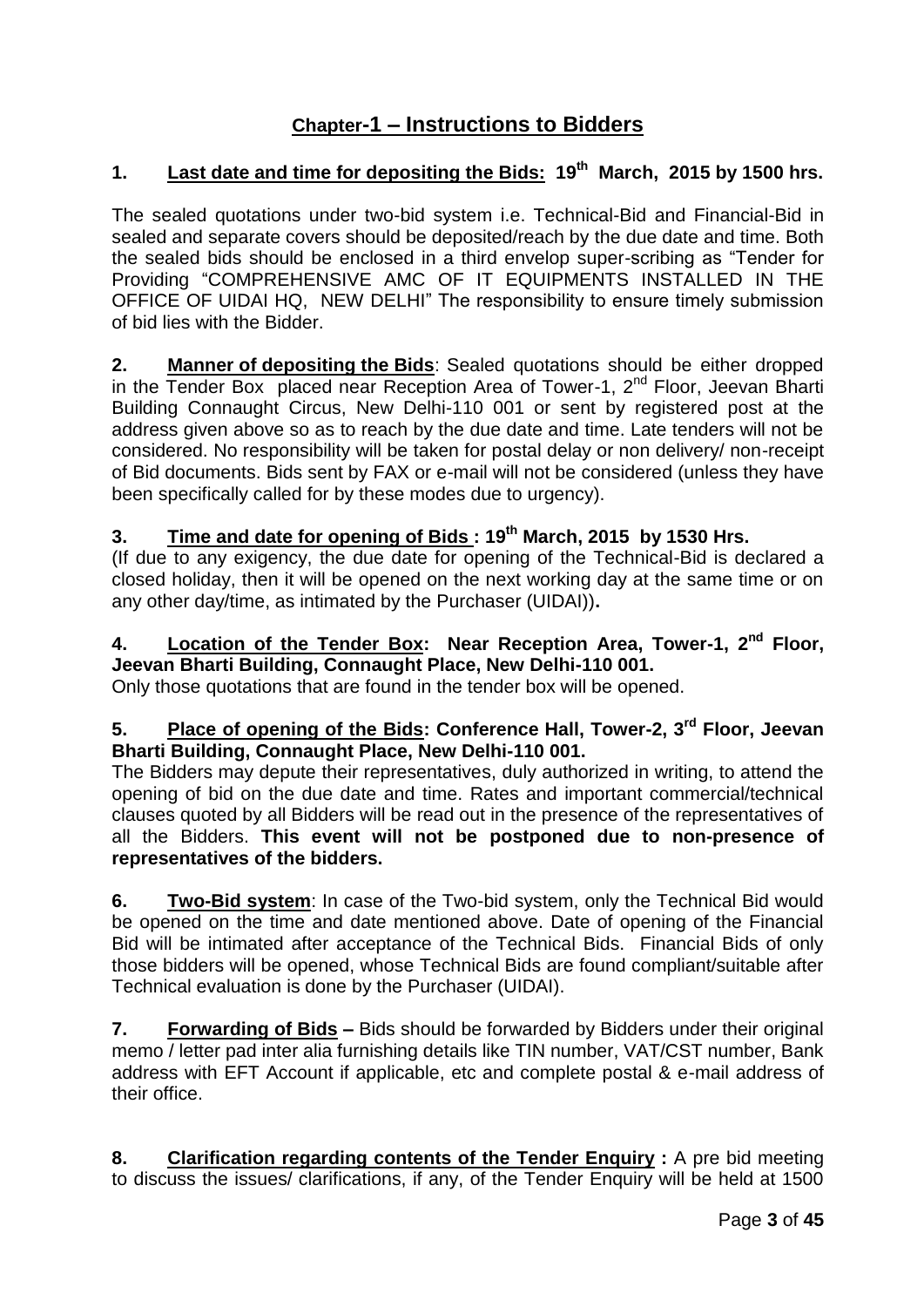hrs on 10<sup>th</sup> March, 2015 in the O/o of UIDAI HQ, Conference Hall No. 2, Tower-2, 3<sup>rd</sup> Floor, Jeevan Bharti Building, Connaught Circus, New Delhi-110 001**.** All queries will be uploaded to [www.uidai.gov.in](http://www.uidai.gov.in/) and http://eprocure.gov.in/epublish/app.

**9. Modification and Withdrawal of Bids:** A bidder may modify or withdraw its bid after submission provided that the written notice of modification or withdrawal is received by the Purchaser (UIDAI) prior to deadline prescribed for submission of bids. A withdrawal notice may be sent by fax but it should be followed by a signed confirmation copy to be sent by post and such signed confirmation should reach the purchaser not later than the deadline for submission of bids. No bid shall be modified after the deadline for submission of bids. No bid may be withdrawn between the deadline for submission of bids and expiry of the period of bid validity specified. Withdrawal of a bid during this period will result in Bidder"s forfeiture of bid security.

**10. Clarification regarding contents of the Bids:** During evaluation and comparison of bids, the Purchaser (UIDAI) may, at its discretion, ask the bidder for clarification of his bid. The request for clarification will be given in writing and no change in prices or substance of the bid will be sought, offered or permitted. No postbid clarification on the initiative of the bidder will be entertained.

**11. Rejection of Bids:** Canvassing by the Bidder in any form, unsolicited letter and post-tender correction may invoke summarily rejection with forfeiture of EMD. Conditional tenders will be rejected.

**12. Unwillingness to quote:** Bidders unwilling to quote should ensure that intimation to this effect reaches before the due date and time of opening of the Bid, failing which the defaulting Bidder may be delisted for the given range of items as mentioned in this TENDER ENQUIRY.

**13. Validity of Bids:** The Bids shall remain valid for a period of **120 days** from the last date of submission of the Bids.

**14. Earnest Money Deposit:–** Bidders are required to submit Earnest Money Deposit (EMD) for amount of **Rs 15,000/- (Rs. Fifteen Thousand Only)**  along with their bids. The EMD may be submitted in the form of an Account Payee Demand Draft, Banker's Cheque from any of the public sector banks or a private sector bank authorized to conduct Government business. EMD is to remain valid for a period of **Forty Five Days** beyond the final bid validity period. EMD of the unsuccessful bidders will be returned to them at the earliest after expiry of the final bid validity and latest on or before the 30th day after the award of the contract. The Bid Security of the successful bidder would be returned, without any interest whatsoever, after the receipt of Performance Security from it as called for in the contract. **EMD is not required to be submitted by those Bidders who are registered with the Central Purchase Organization (e.g. DGS&D), National Small Industries Corporation (NSIC).** The EMD will be forfeited if the bidder withdraws or amends, impairs or derogates from the tender in any respect within the validity period of their tender. The EMD shall also stand forfeited in case of successful bidder does not accept LOI or fail to undertake AMC on award by UIDAI.

# **Chapter II – Essential Details of Items/Services required**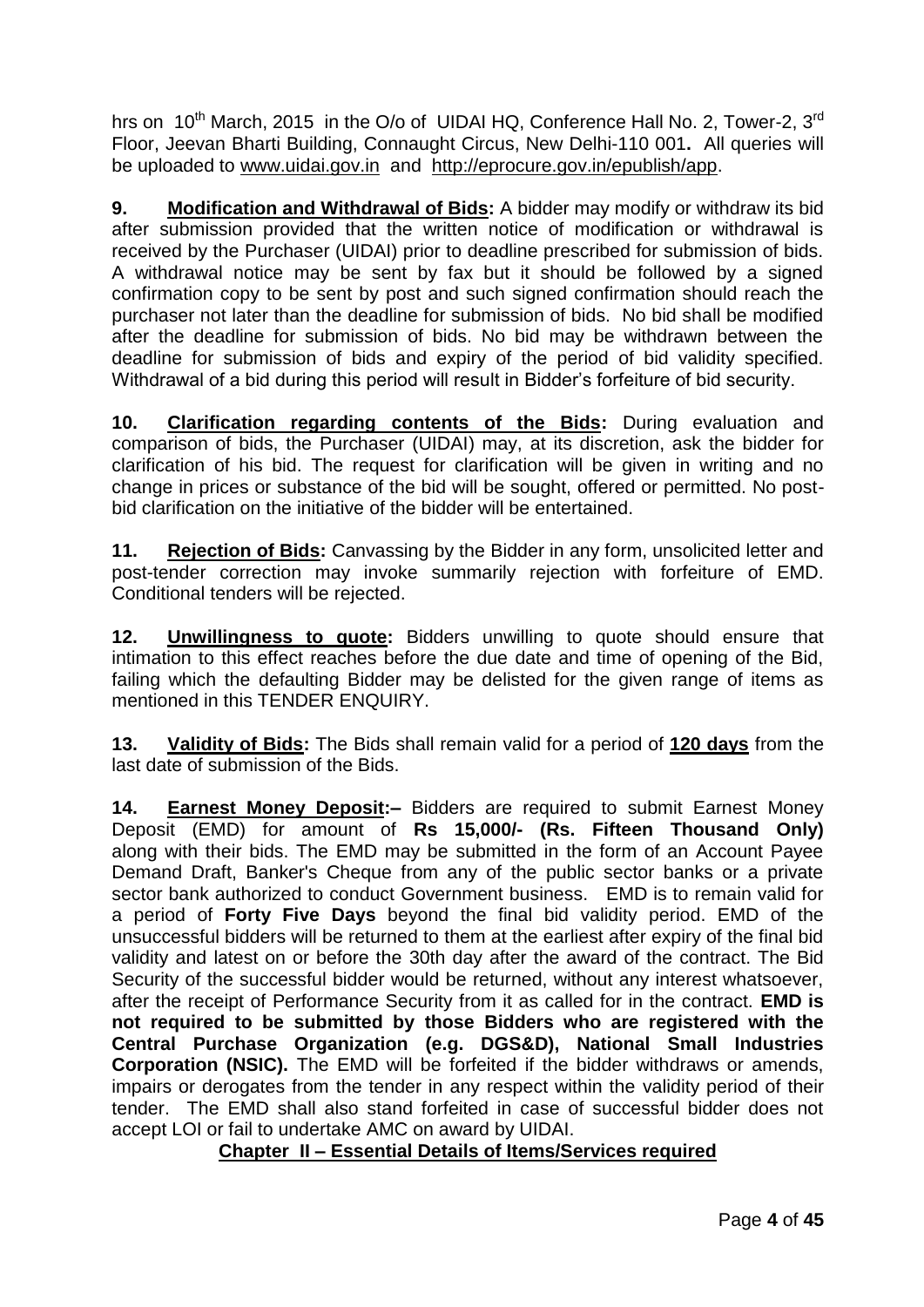# **1. Schedule of Requirements** –

List of items / services required is mentioned in **Appendix 'C' to this tender enquiry (page 25-27). The scope of work will be extended in r/o IT Equipments on expiry of their warranty period automatically based on unit price of such IT Equipment.**

This document outlines the functional requirements for Annual Maintenance Contract for Computers, Servers, Peripherals, Scanners, Printers, UPS etc. (will be referred as "IT equipments" henceforth) installed in UIDAI HQ. The document broadly covers the background, scope, technical specifications of the equipments from the user perspective

#### **2. Scope of Work**

(a) The firm is required to provide a comprehensive onsite Maintenance support for the IT equipments of UIDAI HQ.

(b) Immediately on award of the contract, the Agency (successful bidder), would give a report taking over all equipment (giving their configuration in working condition also). It shall be the responsibility of the Agency (successful bidder) to make all the equipment work satisfactorily throughout the contract period and also to hand over the systems to the Department in working conditions on the expiry of the contract. In case any damage on the systems of the department is found, compensation which would be determined by the Competent Authority will have to be paid by the firm.

(c) The Agency (successful bidder) will prepare logbooks for each of the machines to be taken under the AMC and Preventive maintenance with virus scanning and virus removal and special cleaning of the Monitor, printer, keyboard, mouse etc. from outside with liquid cleaner and inside will be carried out on quarterly basis. A Preventive Maintenance Report from the user would be submitted to Admin-II, UIDAI HQ.

(d) The Agency (successful bidder), shall maintain detailed configuration of all equipments in order to enable easy problem isolation & trouble shooting to speedily resolve the faults. The contractor should also identify the machines by pasting proper stickers on the equipments being maintained by him for ease of identification mentioning the name/number of the items, IP address, location etc.

(e) The service engineers would take up any reported fault with one hour. As far as possible, the repairs would be carried out on-site. However, in case the equipment is taken to the workshop, the firm would provide a standby for the same.

(f) The scope of work contains the following for all items / services under AMC :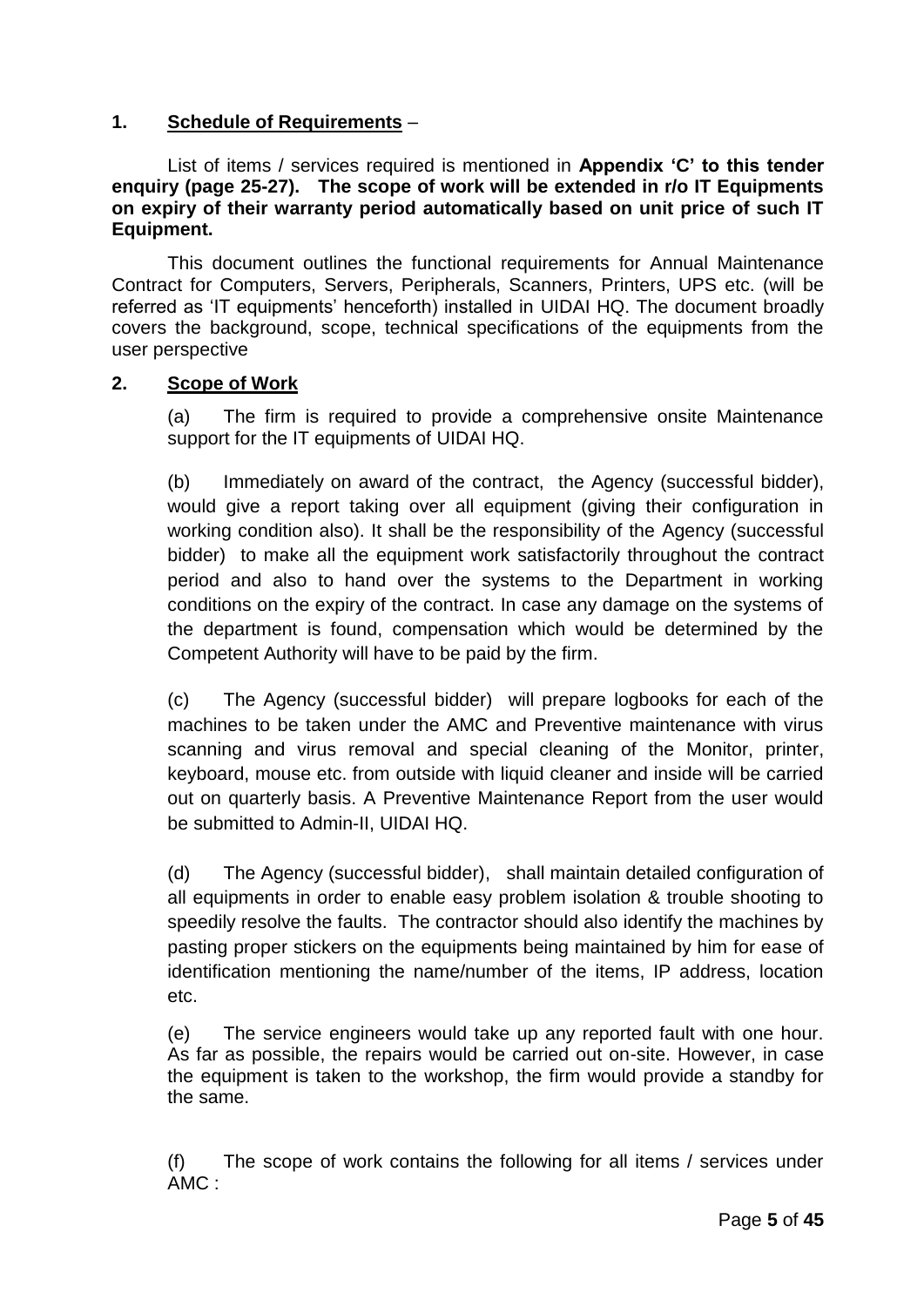- (i) Preventive maintenance.
- (ii) Breakdown maintenance.
- (iii) Storage of Reserve Spare Parts.
- (iv) Availability of all standard software / drivers.
- (v) Replacement / installation of consumable items / spare parts/ antivirus and other software"s provided by UIDAI HQ.
- (vi) Maintaining and timely disposal of calls received from users.

# 3(a). **Preventive Maintenance (PM)**

The preventive maintenance will be handled by a separate team of the contractor in co-ordination with UIDAI HQ representatives. A schedule shall be designed to provide quarterly PM so as to cover all IT equipments under Maintenance Contract. A separate call/feed back report is to be filled up for the preventative maintenance. In unavoidable circumstances, the difference between two PMs shall not be in any case, more than 3 months on any machine to obtain a satisfactory working certificate. The Contractor shall perform quarterly preventive maintenance as under:-

(i) Measurement of the electrical voltages level in different equipment and their sub-assemblies and adjusting the same, if necessary.

(ii) Checking of over-heated components and replacement thereof, if necessary.

(iii) Checking the flow of air circulation and taking corrective action, if required.

(iv) Checking the contacts of all power and signal connectors and correcting the same if required.

(v) Running the diagnostic software on CPU, hard disk drives, floppy drives, resolving minor technical problems.

(vi) General cleaning of equipments (internal & external both) with blower / vacuum cleaner and wiping the surface of the system with a good quality cleaning liquid, cloth and brush etc. Blower/ vacuum cleaner, cleaning liquid, cloth, brush etc. is to be arranged by the contractual firm.

#### 3(b). **Breakdown Maintenance**

(i) The breakdown maintenance services include basic maintenance services to be provided by the contractor to rectify the fault or breakdown including carrying out necessary repairs, supply and replacement of faulty & defective parts to the satisfaction of the user.

(ii) The details like the date & time of occurrence of fault, date & time when fault was acknowledged by the Service Engineer and the date & time when the fault was rectified to the satisfaction of the user, shall be updated by the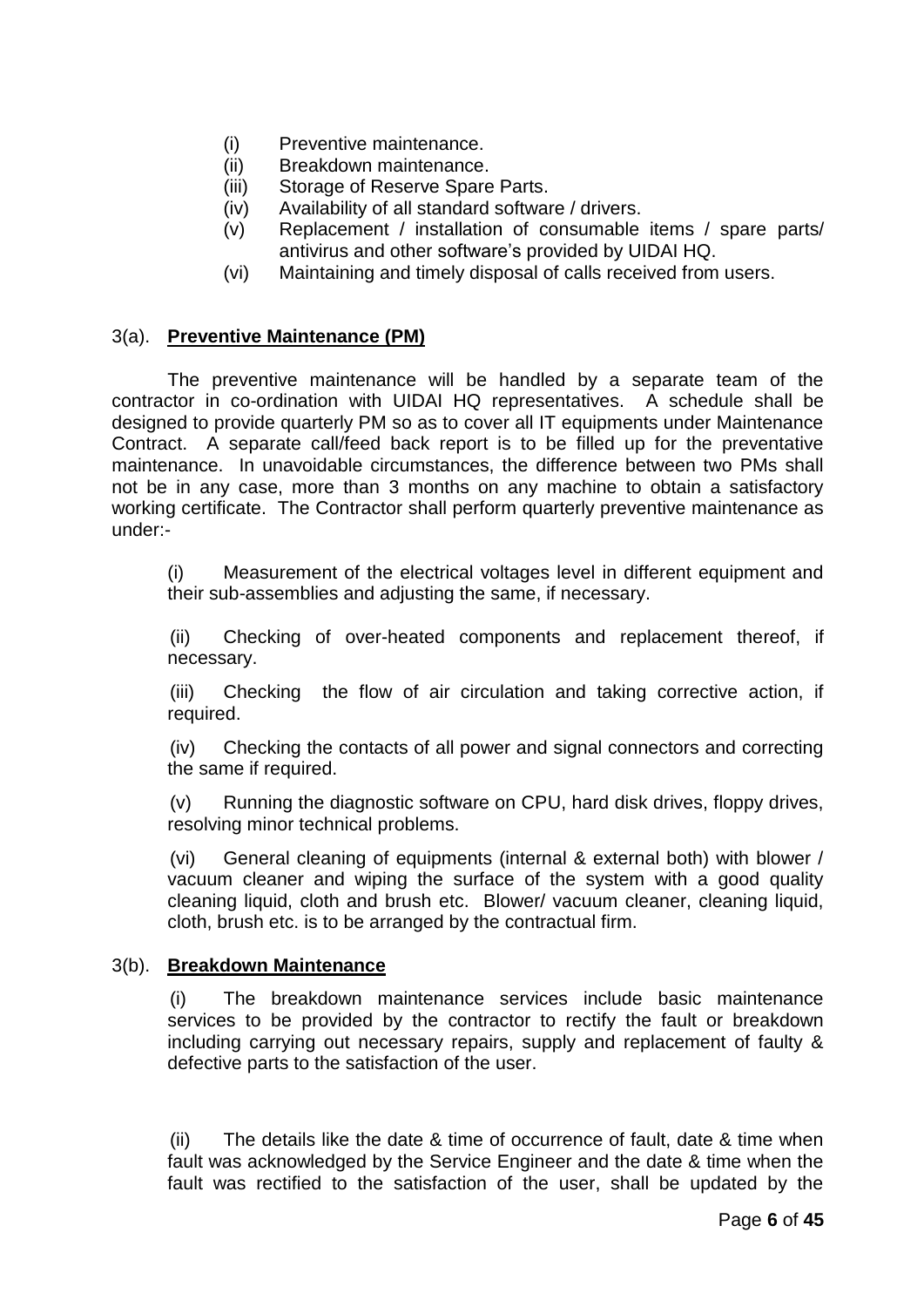Service Engineer / Call Coordinator on the Call Report basis signed by the user of equipment & shall form the basis of calculation of downtime or uptime of the equipment.

(iii) The Contractor shall intimate the status of complaints pending / rectified on a fortnightly basis. The contractor shall also submit a consolidated report furnishing the details of calls attended, remedial action taken and their status on a monthly basis.

(iv) In case it is not possible to repair any equipment for its unit at the site, it can be sent to The Agency (successful bidder) Workshop after due authorisation. It will be sole responsibility of contractor to take the defective parts / computer to the workshop & bring it back to the same site after repairs. Any cost incurred towards transportation of the faulty / repaired as well as standby equipment shall be borne by the Contractor. In case where equipments having storage devices like HDDs are to be taken to the The Agency (successful bidder) Workshop, it will be sole responsibility of the contractor to detach the storage device and hand it over to the concerned officer of the user director under signature.

 $(v)$  In case any component / part is required to be replaced to rectify the fault, the same shall be provided by the Agency (Successful Bidder) from the original manufacturer of the faulty equipments at the earliest & the machine shall be set functional in the resolution time. If the fault is not rectified within this period, Agency (Successful Bidder) shall provide a backup equivalent computer system / printer / peripherals etc. for use. UIDAI HQ) will make no payment for use of backup equipments.

(vi) The firm shall be responsible for taking back up data"s and programme available in PC before attending the fault and shall also be responsible for reloading the same. The backup copies to be returned to the users, under acknowledgement.

(vii) The replacement of components, sub-assemblies and assemblies shall be as per manufacturers' instructions and under the orders of Admin-II, UIDAI HQ.

#### **Support Structure**

4(a). The following support personnel/organization of the vendor will be responsible for smooth and efficient running of the "Service Support Arrangement" for UIDAI HQ.

- (a) Support / Service Engineer -01 No.
- (b) Specialist Engineers -01 No.

4(b). The duties and responsibilities of the above mentioned support staff/ organizations are enumerated in the succeeding paragraphs.

#### 4(c). **Support / Service Engineers**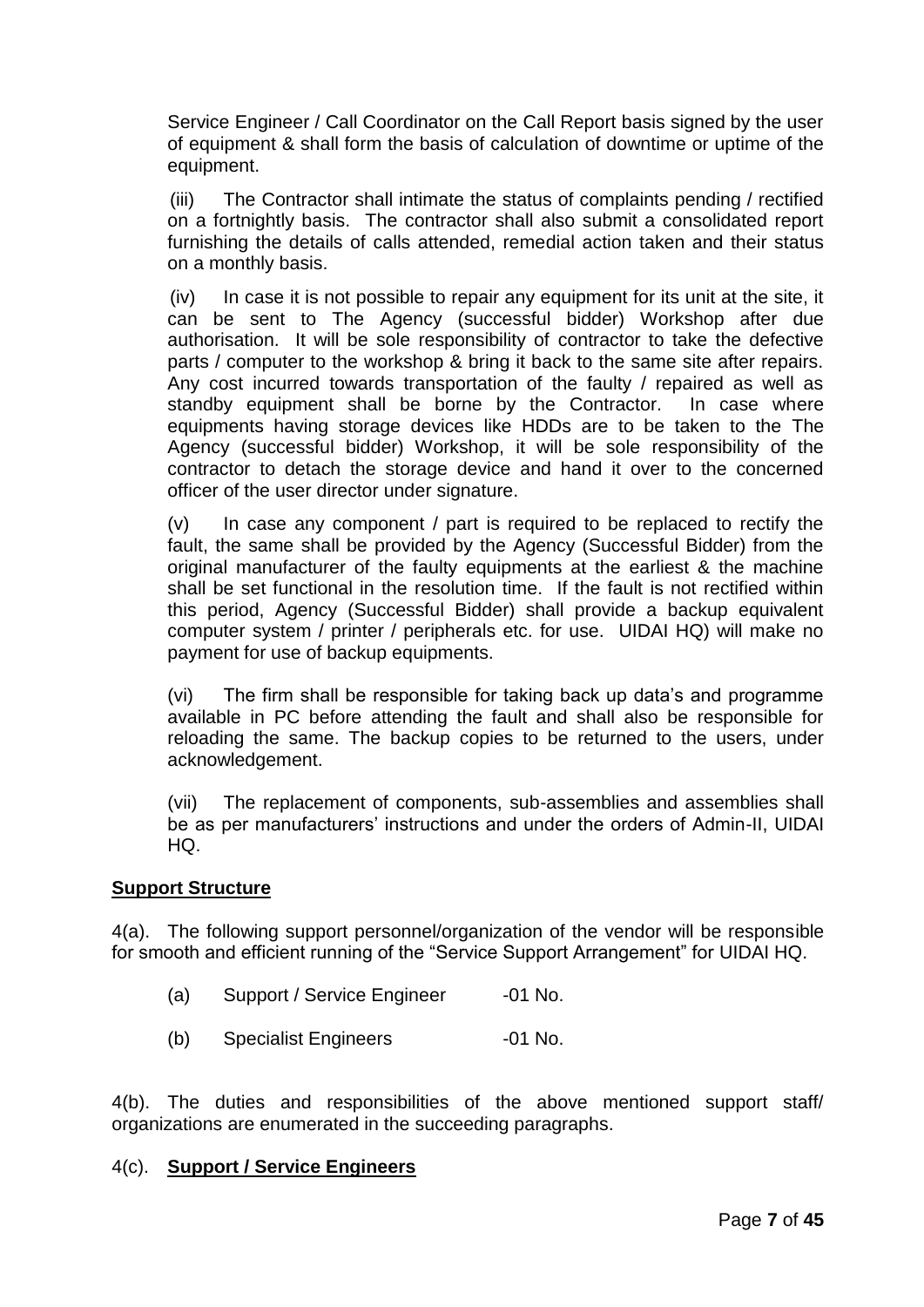(a) Will be available during office hours i.e. 0845 – 1800 Hrs. Monday to Friday. Services of Engineers will also be available during the closed holidays, if required.

(b) Service Engineer should possess at least Diploma in Hardware & Networking or equivalent qualification from AICTE approved University/Institution in relevant stream and possessing at least three years post qualification experience in Software/Hardware and Networking in Govt. /Semi Govt./PSU/Autonomous Bodies of Centre/State Govt. He should be fully well versed and capable of meeting requirements of UIDAI as per SOR.

4(d). The Support Engineer shall draw additional resources from the "Specialist Engineer" of the vendor to resolve critical problems on as and when required.

4(e). **Specialist Engineers** will be based in the vendor"s office at Delhi. These engineers are to be specialized in the field of providing maintenance support to IT Equipments. Their responsibilities shall include the following:-

(i) Technical support to the support engineers positioned onsite.

(ii) Escalation of unresolved problems, IOS up-gradation, plugging of OS, vulnerabilities etc.

(iii) Seeking the advice of OEMs on as required basis.

#### **Reserve Spares Plan**

5. The vendor has to make spares plan, at their cost, for supporting IT equipments of UIDAI HQ. These spares will be utilized by the vendor to support the system as explained below:-

(a) The vendor will stock critical spares, in original, at its facility to take care of replacements of the failed components. These spares are the property of the vendor and can be used by the vendor as per their requirements.

(b) In case of Hardware failure, the vendor will diagnose components and on confirmation shall be replaced with original components. If requisite parts are not available in stocks, the vendor will provide an equivalent standby part within the time frame to meet the service level commitments and configure the standby part as per the running set up.

(c) The replaced part may be of a different make in case, no original component available but in any case, will not be of inferior specification. User shall handover the defective part to the vendor as soon as the new part is replaced, except in the case of **Hard Disk drives and other magnetic or optical media where operational Data was ever recorded before the failure of the part**.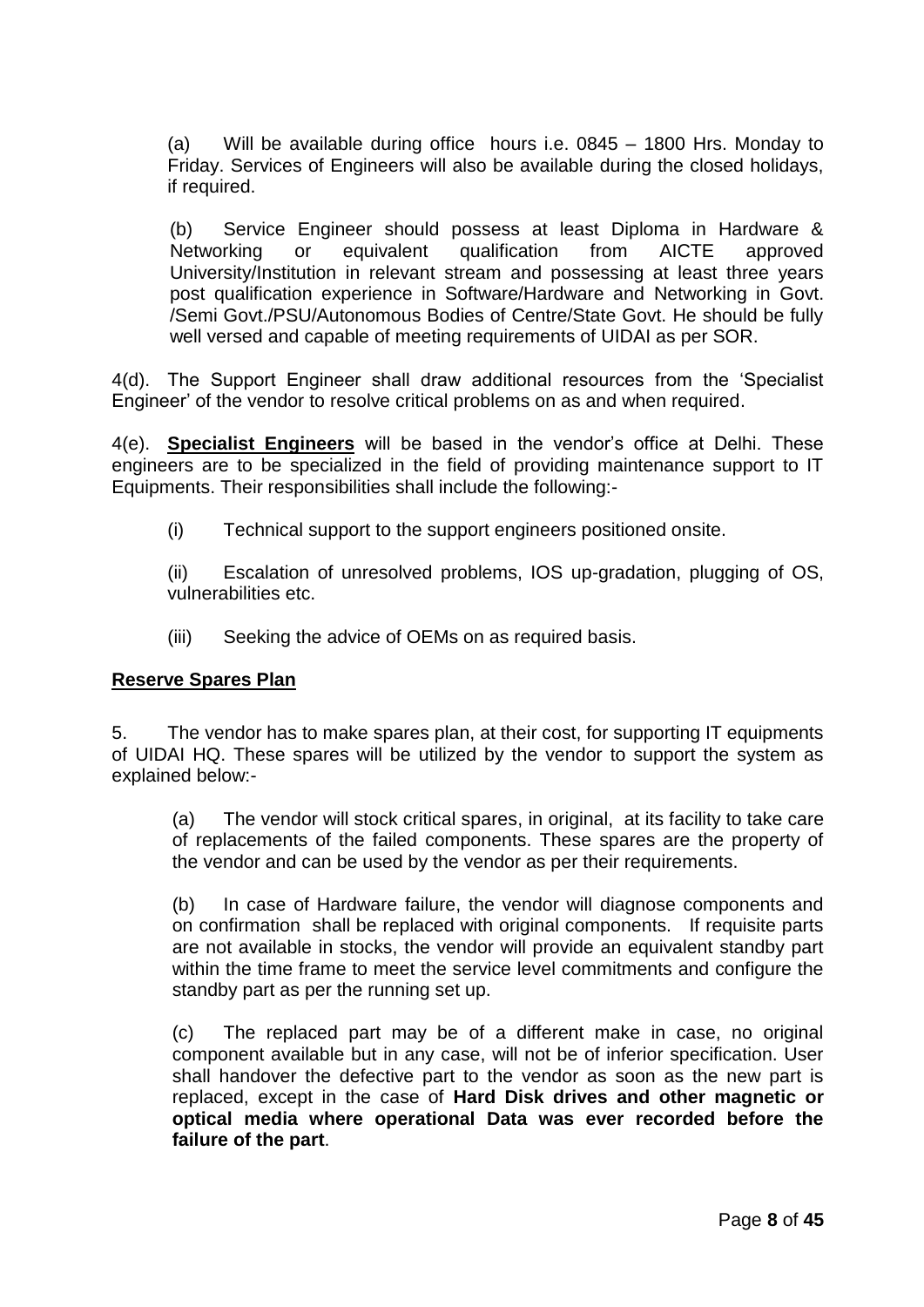(d) The vendor will periodically review the spare plan in consultation with the user quarterly.

# **Exclusions**

6. The service here under does not cover maintenance services required to repair the damages to equipment arising out of:-

(a) Fire, floods, windstorm, riots, strikes, acts of god, rodents, acts of the state or acts of the public enemy or any event beyond the control of the vendor.

- (b) Attachment of non-vendor equipment or alteration of the equipment.
- (c) Causes external to the equipment that is not supplied by the vendor.

**7. Delivery Period** - Delivery period for supply of items/services would be 05 working days from the effective date of contract. Please note that Contract can be cancelled unilaterally by the Buyer in case items are not received within the contracted delivery period. Extension of contracted delivery period will be at the sole discretion of the Buyer, with applicability of LD clause.

**8. Consignee Details** - Administration Division, UIDAI (HQ), New Delhi.

9. Before submitting bid proposals, bidders shall carefully examine the site of the work and IT equipments installed therein to familiarise themselves with the site conditions which exist regarding present work to be executed, present condition(s) of the IT Equipments, precautions required, working space available and other conditions necessary to the making of the intelligent bids.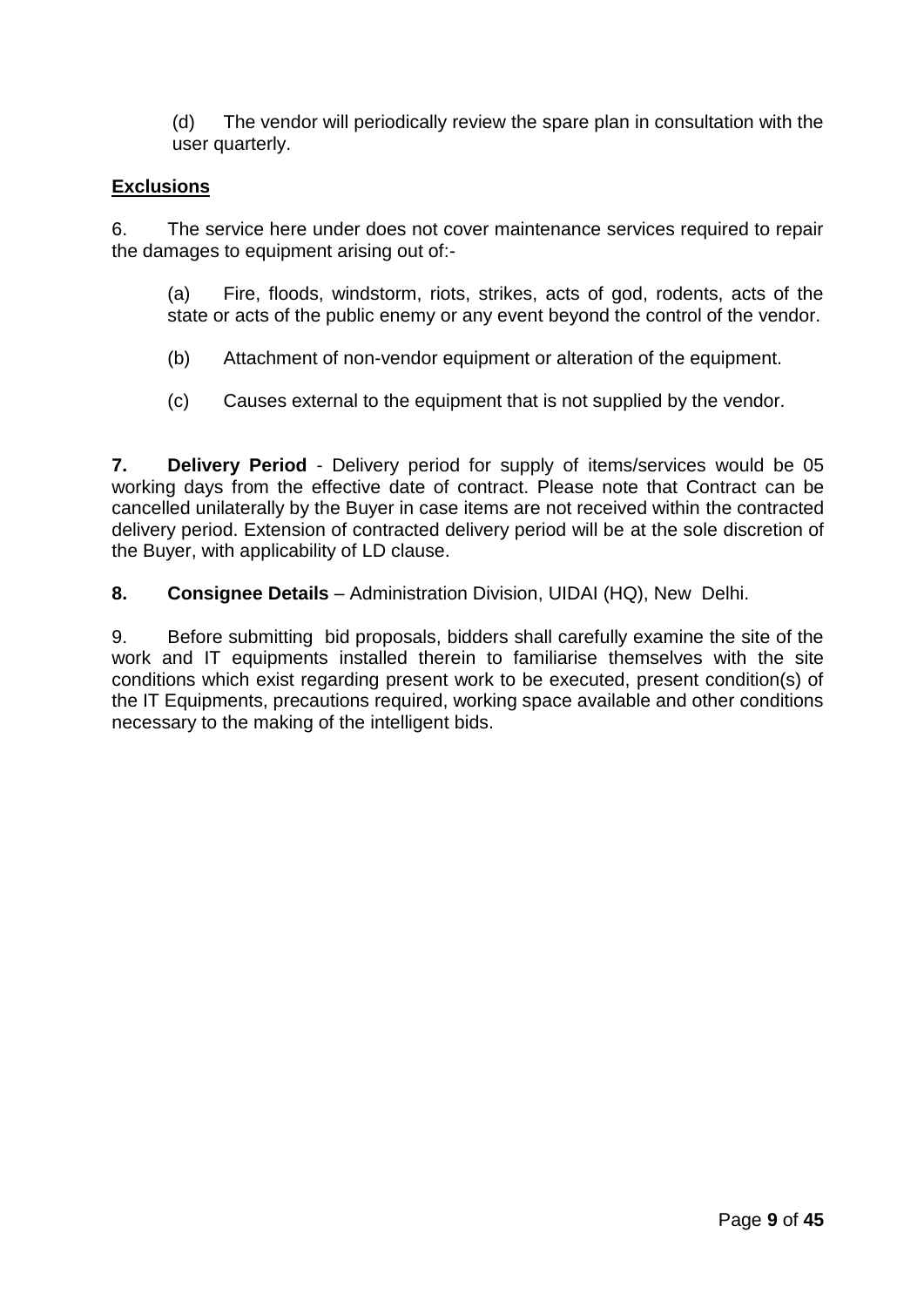# **Chapter III – Standard Conditions of TENDER ENQUIRY**

The Bidder is required to give confirmation of their acceptance of the Conditions of the Tender mentioned below which will automatically be considered as part of the Contract concluded with the successful Bidder (i.e. successful bidder in the Contract) as selected by the Purchaser (UIDAI). Failure to do so may result in rejection of the Bid submitted by the Bidder.

1. **Law:** The Contract shall be considered and made in accordance with the laws of the Republic of India. The contract shall be governed by and interpreted in accordance with the laws of the Republic of India.

2. **Effective Date and period of the Contract**: The contract shall come into effect on the date of signing the contract by both the parties (Effective Date) and shall remain valid until the completion of the obligations of the parties under the contract. The deliveries and supplies and performance of the services shall commence from the effective date of the contract. The contract shall initially be effective for a period of one year, extendable to further two years on year to year basis, subject to satisfactory performance of the Agency (successful bidder).

3. **Arbitration**: All disputes or differences arising out of or in connection with the Contract shall be settled by bilateral discussions. Any dispute, disagreement or question arising out of or relating to the Contract or relating to construction or performance, which cannot be settled amicably, may be resolved through arbitration.

4. **Penalty for use of Undue influence** : The Agency (successful bidder) undertakes that he has not given, offered or promised to give, directly or indirectly, any gift, consideration, reward, commission, fees, brokerage or inducement to any person in service of the Purchaser (UIDAI) or otherwise in procuring the Contracts or forbearing to do or for having done or forborne to do any act in relation to the obtaining or execution of the present Contract or any other Contract with the Government of India for showing or forbearing to show favour or disfavour to any person in relation to the present Contract or any other Contract with the Government of India. Any breach of the aforesaid undertaking by the Agency (successful bidder) or any one employed by him or acting on his behalf (whether with or without the knowledge of the Agency (successful bidder)) or the commission of any offers by the Agency (successful bidder) or anyone employed by him or acting on his behalf, as defined in Chapter IX of the Indian Penal Code, 1860 or the Prevention of Corruption Act, 1986 or any other Act enacted for the prevention of corruption shall entitle the Purchaser (UIDAI) to cancel the contract and all or any other contracts with the Agency (successful bidder) and recover from the Agency (successful bidder) the amount of any loss arising from such cancellation. A decision of the Purchaser (UIDAI) or his nominee to the effect that a breach of the undertaking had been committed shall be final and binding on the Agency (successful bidder). Giving or offering of any gift, bribe or inducement or any attempt at any such act on behalf of the Agency (successful bidder) towards any officer/employee of the Purchaser (UIDAI) or to any other person in a position to influence any officer/employee of the Purchaser (UIDAI) for showing any favour in relation to this or any other contract, shall render the Agency (successful bidder) to such liability/ penalty as the Purchaser (UIDAI) may deem proper, including but not limited to termination of the contract, imposition of penal damages, forfeiture of the Bank Guarantee and refund of the amounts paid by the Purchaser (UIDAI).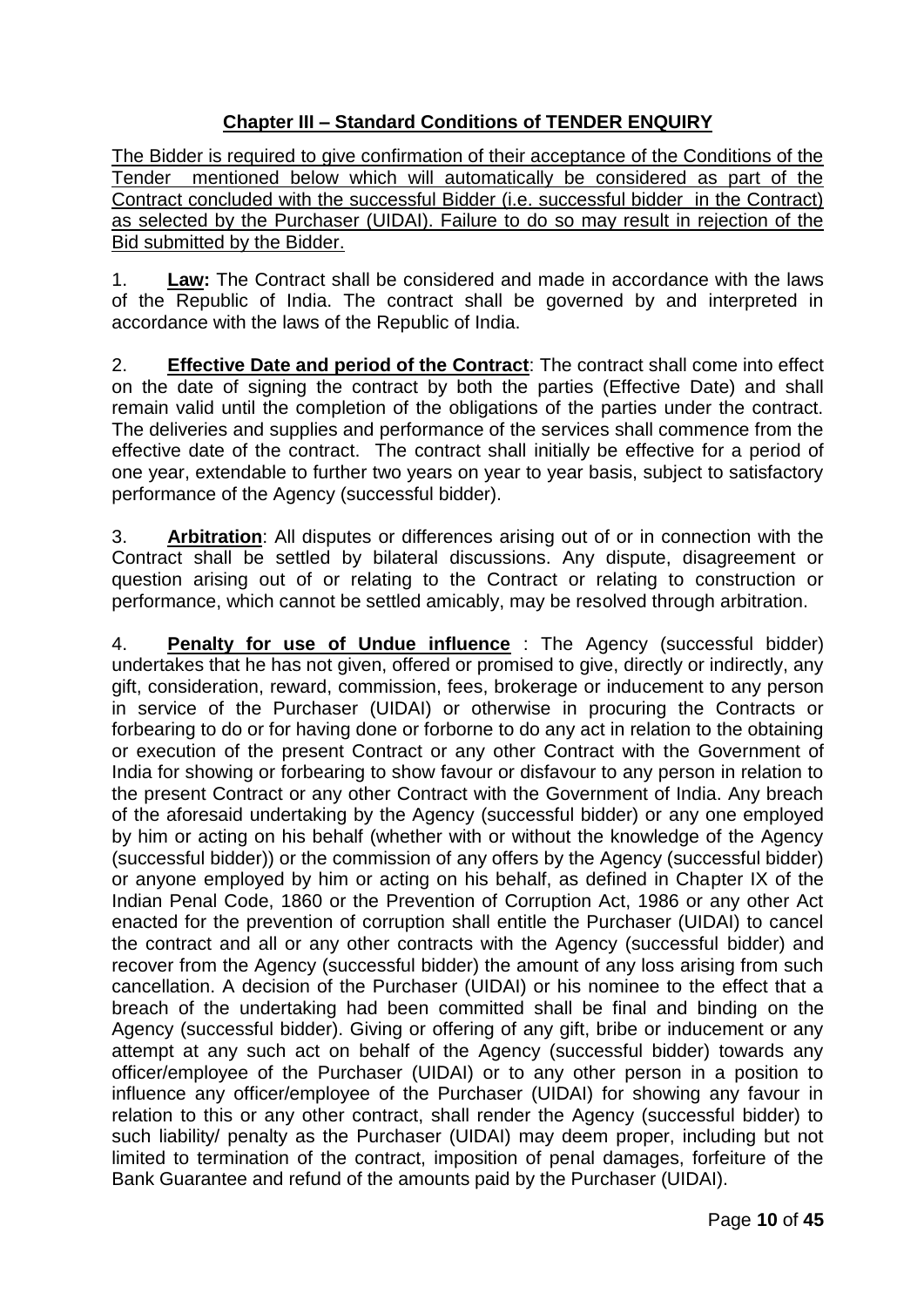5. **Agents / Agency Commission** : The Agency (successful bidder) shall confirm and declare to the Purchaser (UIDAI) that the Agency (successful bidder) is the original Service provider of the services referred to in this Contract and has not engaged any individual or firm, whether Indian or foreign whatsoever, to intercede, facilitate or in any way to recommend to the Government of India or any of its functionaries, whether officially or unofficially, to the award of the contract to the Agency (successful bidder); nor has any amount been paid, promised or intended to be paid to any such individual or firm in respect of any such intercession, facilitation or recommendation. The Agency (successful bidder) agrees that if it is established at any time to the satisfaction of the Purchaser (UIDAI) that the present declaration is in any way incorrect or if at a later stage it is discovered by the Purchaser (UIDAI) that the Agency (successful bidder) has engaged any such individual/firm, and paid or intended to pay any amount, gift, reward, fees, commission or consideration to such person, party, firm or institution, whether before or after the signing of this contract, the Agency (successful bidder) will be liable to refund that amount to the Purchaser (UIDAI). The Agency (successful bidder) will also be debarred from entering into any Contract with the Government of India for a minimum period of five years. The Purchaser (UIDAI) will also have a right to consider cancellation of the Contract either wholly or in part, without any entitlement or compensation to the Agency (successful bidder) who shall in such an event be liable to refund all payments made by the Purchaser (UIDAI) in terms of Contract along with interest at the rate of 2% per annum above the lending rate of GoI to States/UTs (Presently 8.75%). The Purchaser (UIDAI) will also have the right to recover any such amount from any contracts concluded earlier with the Government of India.

6. **Access to Books of Accounts** : In case it is found to the satisfaction of the Purchaser (UIDAI) that the Agency (successful bidder) has engaged an Agent or paid commission or influenced any person to obtain the contract as described in clauses relating to Agents/Agency Commission and penalty for use of undue influence, the Agency (successful bidder), on a specific request of the Purchaser (UIDAI), shall provide necessary information/ inspection of the relevant financial documents/information.

7. **Non-disclosure of Contract documents** : Except with the written consent of the Purchaser (UIDAI)/ Agency (successful bidder), other party shall not disclose the contract or any provision, specification, plan, design, pattern, sample or information thereof to any third party.

8. **Liquidated Damages** : In the event of the Agency (successful bidder)'s failure to submit the Bonds, Guarantees and Documents, supply the services and conduct trials, installation of equipment, training, etc as specified in this contract, the Purchaser (UIDAI) may, at his discretion, withhold any payment until the completion of the contract. The PURCHASER (UIDAI) may also deduct from the AGENCY (SUCCESSFUL BIDDER) as agreed, liquidated damages to the sum of 0.5% of the contract price of the delayed/undelivered services mentioned above for every week of delay or part of a week, subject to the maximum value of the Liquidated Damages being not higher than 10% of the value of delayed Services. The LD cannot exceed the amount stipulated in the contract.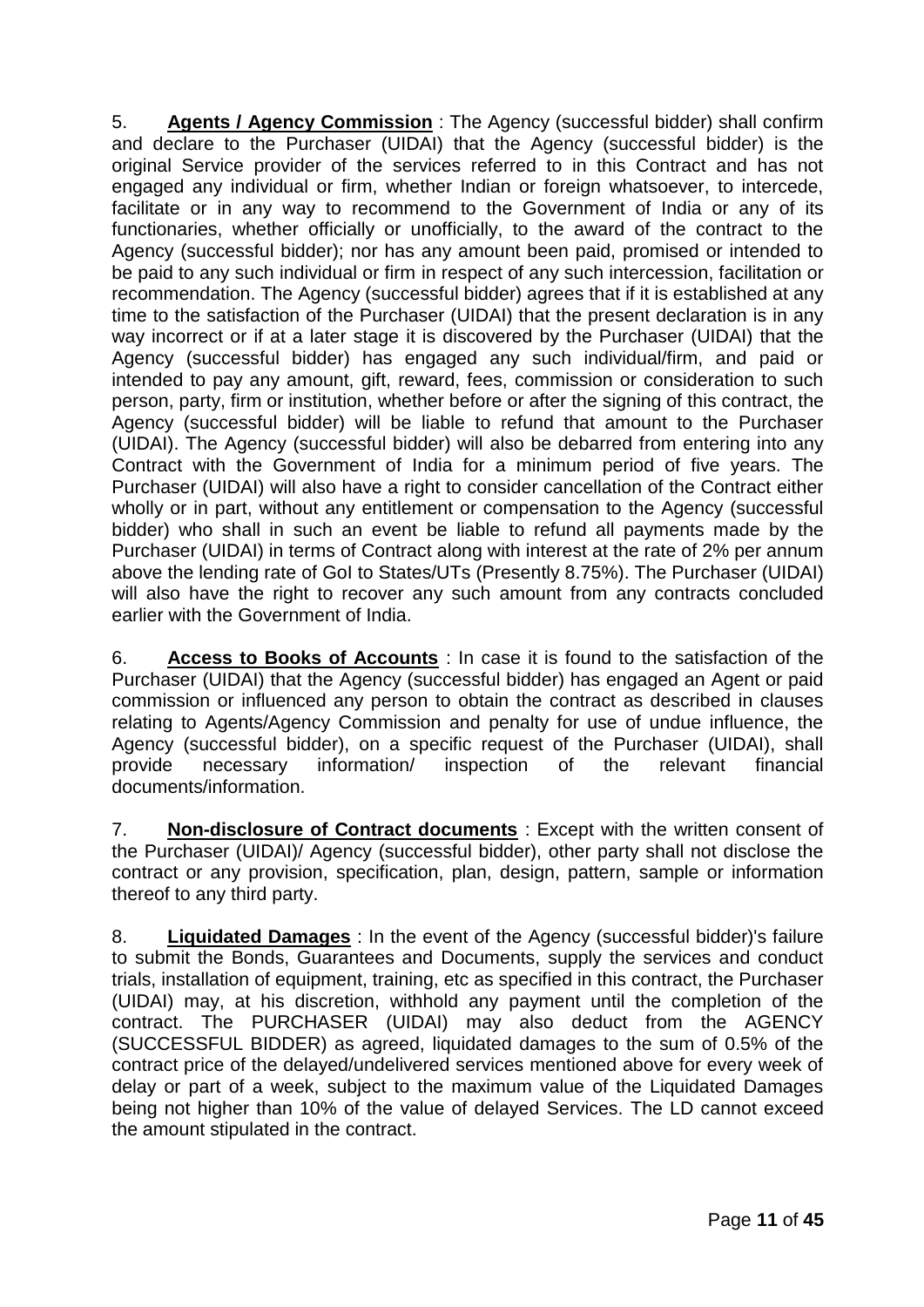9. **Termination of Contract** : The Purchaser (UIDAI) shall have the right to terminate this Contract in part or in full in any of the following cases with one month notice in advance :-

(a) The delivery of the material/services is delayed for causes not attributable to Force Majeure for more than (**02** months) after the scheduled date of delivery.

(b) The Agency (successful bidder) is declared bankrupt or becomes insolvent.

(c) The delivery of material / services is delayed due to causes of Force Majeure by more than (**03** months) provided Force Majeure clause is included in contract.

(d) The Purchaser (UIDAI) has noticed that the Agency (successful bidder) has utilised the services of any Indian/Foreign agent in getting this contract and paid any commission to such individual/company etc.

(e) As per decision of the Arbitration Tribunal.

(f) The purchaser (UIDAI) is not satisfied with the performance of the Agency (successful bidders) or violation of the any of the terms and conditions of the contract.

10. **Notices** : Any notice required or permitted by the contract shall be written in the English language and may be delivered personally or may be sent by FAX or registered pre-paid mail/airmail/email, addressed to the last known address of the party to whom it is sent.

11. **Transfer and Sub-letting** : The Agency (successful bidder) has no right to give, bargain, sell, assign or sublet or otherwise dispose of the Contract or any part thereof, as well as to give or to let a third party take benefit or advantage of the present Contract or any part thereof.

12. **Patents and other Industrial Property Rights** : The prices stated in the present Contract shall be deemed to include all amounts payable for the use of patents, copyrights, registered charges, trademarks and payments for any other industrial property rights. The Agency (successful bidder) shall indemnify the Purchaser (UIDAI) against all claims from a third party at any time on account of the infringement of any or all the rights mentioned in the previous paragraphs, whether such claims arise in respect of manufacture or use. The Agency (successful bidder) shall be responsible for the completion of the supplies including spares, tools, technical literature and training aggregates irrespective of the fact of infringement of the supplies, irrespective of the fact of infringement of any or all the rights mentioned above.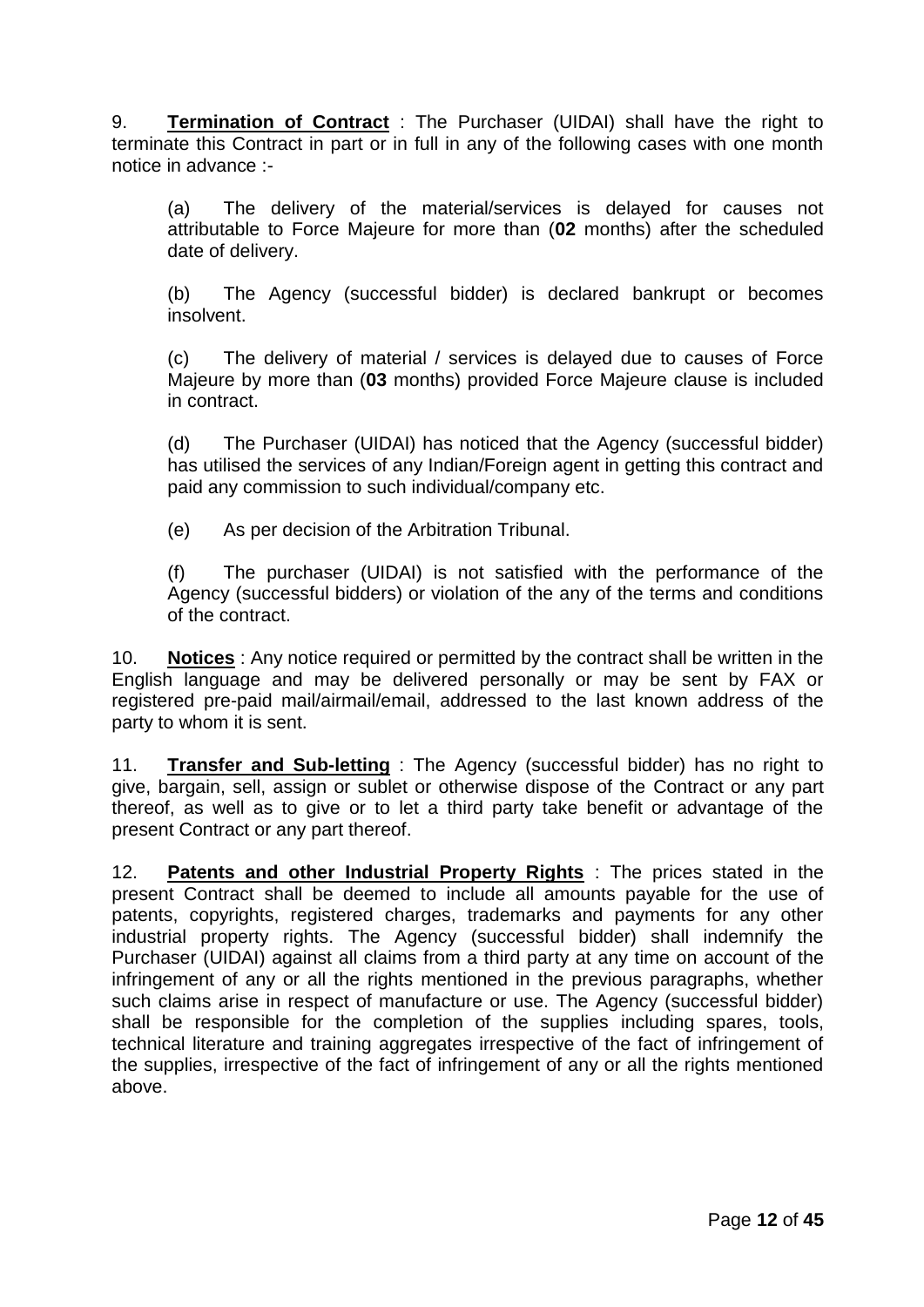13 **Amendments**: No provision of present Contract shall be changed or modified in any way (including this provision) either in whole or in part except by an instrument in writing made after the date of this Contract and signed on behalf of both the parties and which expressly states to amend the present Contract.

# 14. **Taxes and Duties – The Contract is all inclusive**

15. **Performance Guarantee**: The Agency (Successful Bidder) will be required to furnish a Performance Bank Guarantee by way of Bank Guarantee through a Public Sector Bank or a private sector bank authorised to conduct government business (ICICI Bank Ltd., Axis Bank Ltd. or HDFC Bank Ltd.) for a sum equal to 10 % of the Contract value within 30 days of signing of the contract valid for a period of 60 days beyond period of contract.

# 16. **Option Clause (where applicable)**: **Not Applicable**.

# 17. **Repeat Order Clause (where applicable)** – **Not Applicable**

# 18. **Tolerance Clause (where applicable)** – **Not Applicable**

19. **Payment Terms –** Payment for providing AMC of IT Equipments will be made on satisfactory performance upon completion of a calendar month on discovered price basis of the accepted bid price on submission of Bill/Invoice by successful bidder. It will be mandatory for the Successful Bidder to indicate their bank account numbers and other relevant e-payment details so that payments could be made through ECS/EFT mechanism instead of payment through cheques, wherever feasible. The payment will be made as per the following terms, on production of the requisite documents:

- (a) Given the fact that the contactor is under legal obligation to pay due wages as the requirements of law, the successful bidder shall be expected to make payment to the Residents Engineers under Electronic Fund Transfer System. The Agency (successful bidder) shall pay for all legal charges/contributions to statutory authorities. Besides that the Agency (successful bidder) shall be obliged to satisfy empowered officer about continued labour laws compliance as and when required by empowered officer.
- (b) The payment to the service provider shall be made as per actual and not exceeding quoted price (supported by ECS statement duly verified by bank official). The deployment of manpower may vary as per need basis and would be assessed on dynamic basis. Monthly assessment and review shall be made.
- (c) The Agency (successful bidder) shall raise bill for the services provided for a calendar month within 7 working days of succeeding month of such services. Disputed amount or amount on which clarification is required may be held up till the time matter is sorted out. However, balance amount shall be released by due date.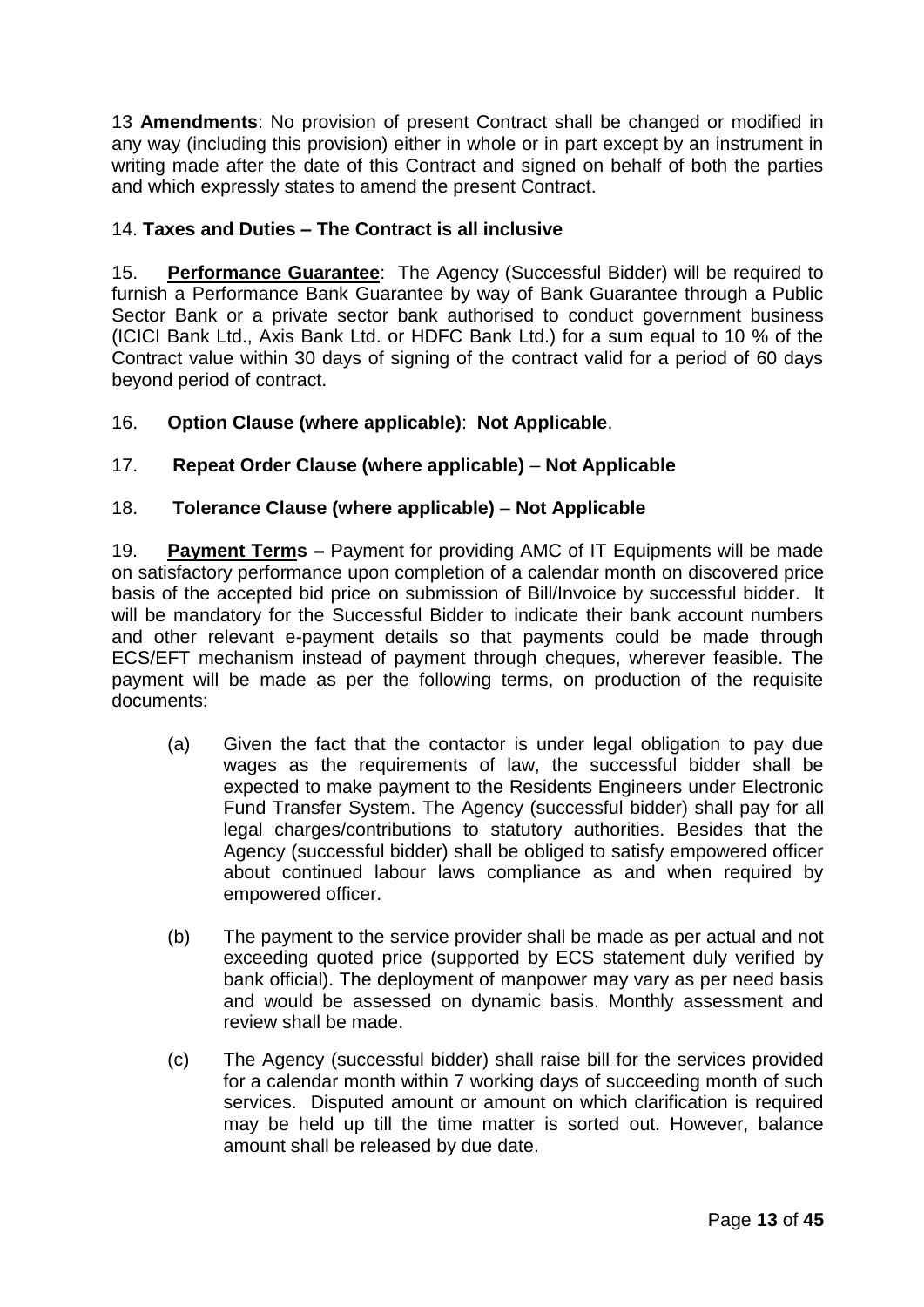- (d) Bill should be submitted to the Administration Division, UIDAI HQ.
- (e) Payment from UIDAI shall be made by electronic fund transfer to the Agency"s account by NEFT or RTGS for which purpose Agency is required to submit their complete bank details.
- (f) It is noteworthy that while considering the attendance and availability of the Engineers, their working hours will also be considered for evaluation and non – compliance with the mentioned hours of work would be penalized.
- (g) Conveyance, per-diem, travel, lodging expenses may be reimbursed to the Agency (successful bidder) on actual basis subject to needs of UIDAI and prior approval of UIDAI before incurring such expenses. The Agency (successful bidders) shall submit bills for these expenses for reimbursement.
- (h) Penalty would be in terms of part of the salary / payment, which would be deducted and reflected in month's payment.
- (i) All liabilities such as wages, ESI, PF, Bonus and other statutory requirements of the official on duty will be borne by Agency (successful bidder).
- (j) Bills for payment must be submitted with following documents for further processing of the bill:
	- (i) ECS Statement duly verified by the bank official for monthly wages payment in the bank account of Resident Engineers deputed to UIDAI as per schedule 13 of SOR on or before 07th of every month by the service provider (as a proof of compliance to ensure that monthly salary paid is not less than the statutory provision of minimum wages act as applicable in Delhi for the respective category of worker, and as being charged from UIDAI, the employee shall be paid at least the quoted).
	- (ii) The payment to the Agency (Successful Bidder) shall be released only after verification of the contracted service through a checking mechanism enforced by Designate Inspection Committee or Authority or any person nominated by or on behalf of the UIDAI to assess the performance of the Agency (successful bidder), both in terms of quantity and quality.
	- (iii) Amount of LD / Risk Expense etc., if any, will be deducted from the billing amount.

20. **Advance Payments**: No advance payment(s) will be made in any case whatsoever.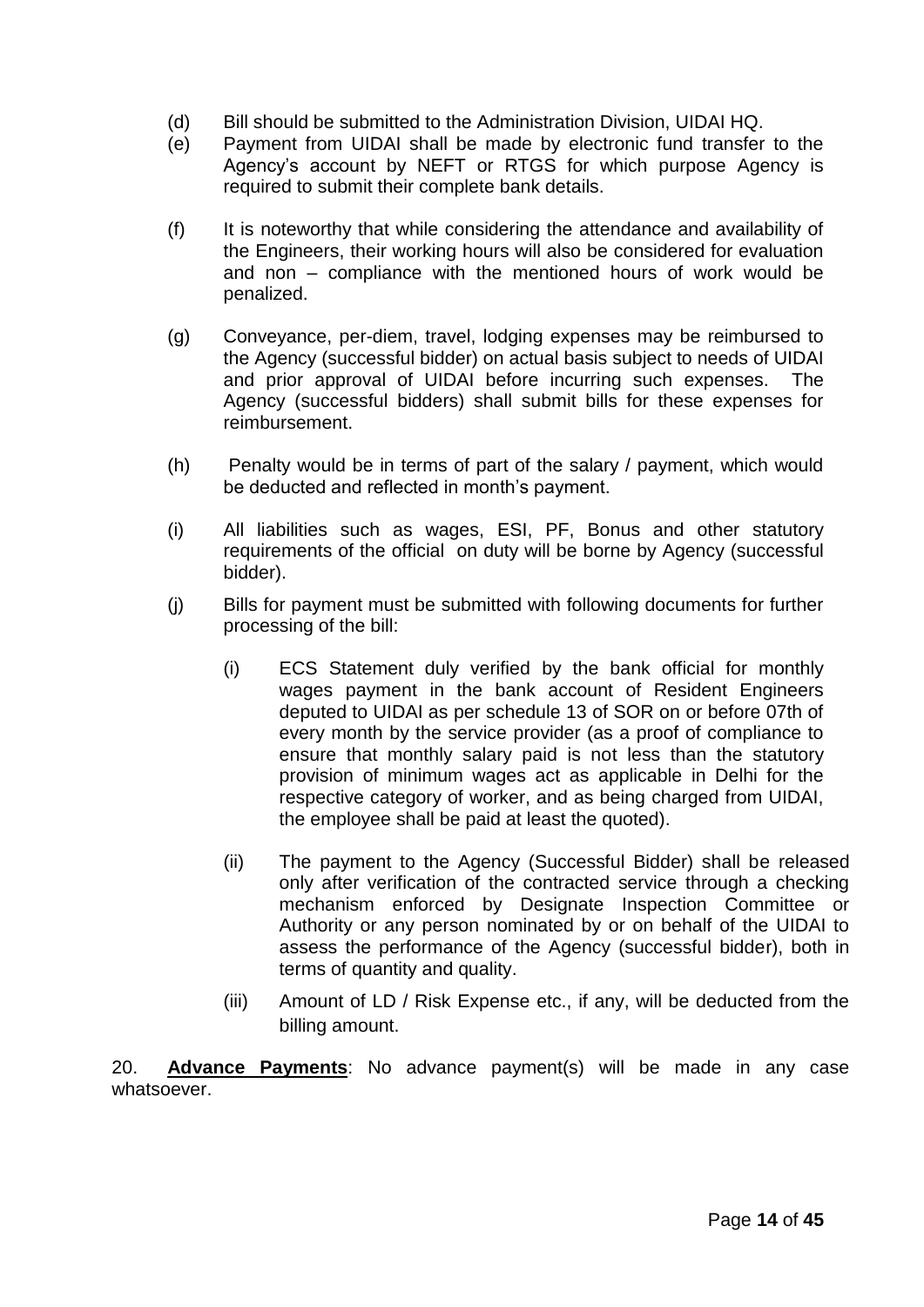# 21. **Paying Authority**:

#### (a). **PAO, UIDAI HQ, 2nd Floor, Tower-1, Jeevan Bharti Building, Connaught Place, New Delhi – 110 001.**

The payment of bills will be made on submission of the following documents, whichever applicable, by the Agency (successful bidder) to the Paying Authority along with the bill:

i. Ink-signed copy of contingent bill / Agency (successful bidder)'s bill.

ii. Ink-signed copy of Commercial invoice / Agency (successful bidder)"s bill.

iii. Copy of Contract with U.O. number and date of IFA's concurrence, where required under delegation of powers.

iv. Performance Bank guarantee / Indemnity bond where applicable.

v. Details for electronic payment viz Account holder"s name, Bank name, Branch name and address, Account type, Account number, IFSC code, MICR code (if these details are not incorporated in contract).

vi. Any other document / certificate that may be provided for in the contract.

vii. User Acceptance, where applicable.

viii. Photocopy of PBG.

#### 22. **Risk & Expense clause –**

(a). Should the services or any instalment thereof not be delivered with the time or time specified in the contract documents, or if defective delivery is made in respect of the services or any instalment thereof, the Purchaser (UIDAI) shall, after granting the Agency (successful bidder) 05 days to cure the breach, be at liberty, without prejudice to the right to recover liquidated damages as a remedy for breach of contract, declare the contract as cancelled either wholly or to the extent of such default.

(b). Should the services or any installment thereof not performed in accordance with the specifications / parameters provided by the AGENCY (SUCCESSFUL BIDDER) during the check proof tests to be done in the PURCHASER (UIDAI)"s premises, the PURCHASER (UIDAI) shall be at liberty, without prejudice to any other remedies for breach of contract, to cancel the contract wholly or to the extent of such default.

(c). Any excess of the purchase price, cost of manufacturer, or value of any Services procured from any other Agency as the case may be, over the contract price appropriate to such default or balance shall be recoverable from the AGENCY (SUCCESSFUL BIDDER). Such recoveries shall not exceed **10%** of the value of the contract."

23. **Force Majeure**: Should any Force Majeure circumstances arise, each of the contracting party shall be excused for the non-fulfilment or for the delayed fulfilment of any of its contractual obligations, if the affected party within (**30 days**) of its occurrence informs the other party in writing. Force Majeure shall mean fires, floods, natural disasters or other acts, that are unanticipated or unforeseeable, and not brought about at the instance of the party claiming to be affected by such event, or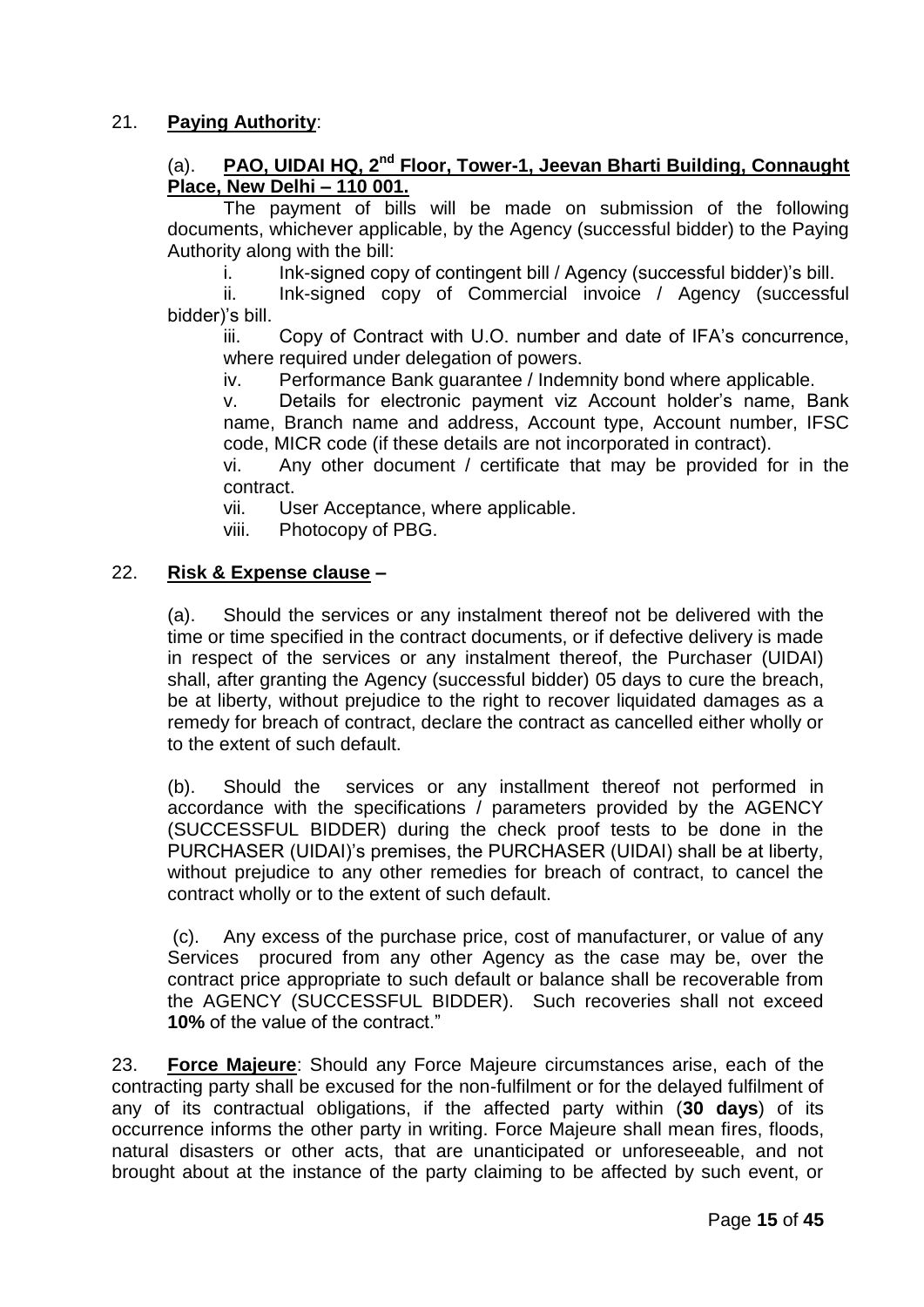which, if anticipated or foreseeable, could not be avoided or provided for, and which has caused the non-performance or delay in performance, such as war, turmoil, strikes, sabotage, explosions, quarantine restriction beyond the control of either party. A party claiming Force Majeure shall exercise reasonable diligence to seek to overcome the Force Majeure event and to mitigate the effects thereof on the performance of its obligations under this contract.

24. **Inspection Authority**: The mode of Inspection will be Departmental Inspection/User Inspection/Joint Inspection/Self-certification.

25. The prospective bidder shall inspect all the IT equipments to be covered under AMC before bidding.

26. **The IT equipments presently under warranty shall be covered under AMC by the successful bidder automatically on expiry of such warranty period without making any further reference to this effect.**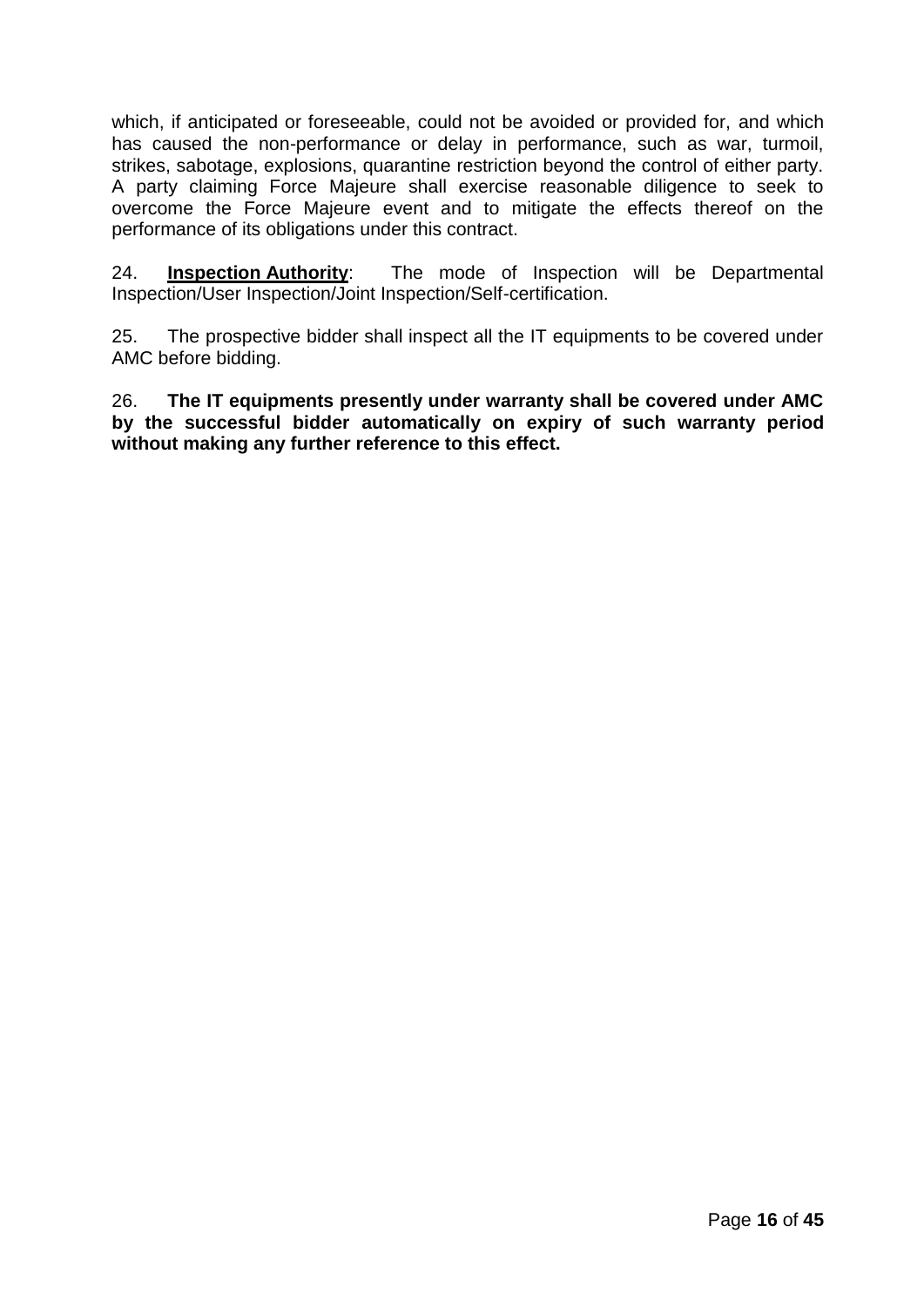# **Chapter- IV – Specifications and Allied Technical Details**

**1. Eligibility Criteria:** The bidder fulfilling the following eligibility criterion will be considered for opening of their Financial-Bids:-

(a) The bidder must be in the business of providing AMC of IT Equipments for the period of at least last 5 years in Govt./Semi Govt/PSU organizations. Proof of successful execution along-with certified copies of the Award of Work/Agreement executed for providing of identical/similar Services to other organizations in the recent past will be enclosed.

(b) Average annual financial turnover during the last three years, ending  $31<sup>st</sup>$  March of the previous financial year from the date of opening of technicalbid, should not be less than **Rs. 50 Lakhs**. Documentary evidence to this effect duly attested should be submitted alongwith the technical bid.

(c) The bidder must have successfully executed similar nature of contract (viz. AMC of IT Equipments) to Govt. organizations with consolidated contract value of each Financial Year not less than **Rs 25 Lakhs** ( i.e. 2011-2012, 2012-2013 and , 2013-14).

(d) As documentary evidence of the eligibility criteria mentioned in sub-para (b) & (c) above, copies of supply orders alongwith satisfactory contract / order execution report(s) issued by the concerned organization should be enclosed by the bidder with the Technical-Bid.

(e) The firm should have experience in AMC of not less than 200 computers systems in each year during the last three preceding years.

(f) The firm should have registered in Provident Fund/ESI Departments of Central/ State Govt.

(g) The firm/company must have expertise in on-site maintenance and repair of computers, laser jet printers, network components, peripherals and other hardware parts and accessories.

(h) The bidder should be an ISO Certified 9001-2000. A self attested copies of the certificate under this clause should be attached along with tender document.

(i) Bidder must possess valid PAN Card and Service Tax registration. A copy of the same should be enclosed with the Technical-Bid.

(j) The agency must have registration under ESI Act, EPF Act, Service Tax, Contract Labour (R & A) Act 1970 and other act applicable for providing above nature of job. Self attested copies of licence/certificate under this clause should be attached along with tender document.

(k) The Agency shouldn"t have been blacklisted by any Central/State government agency in the past three years. ( self certificate has to be attached along with tender document ).

(l) The bidder shall have necessary infrastructure/tie up at Delhi for the training of employees for AMC and enough manpower to cater to any additional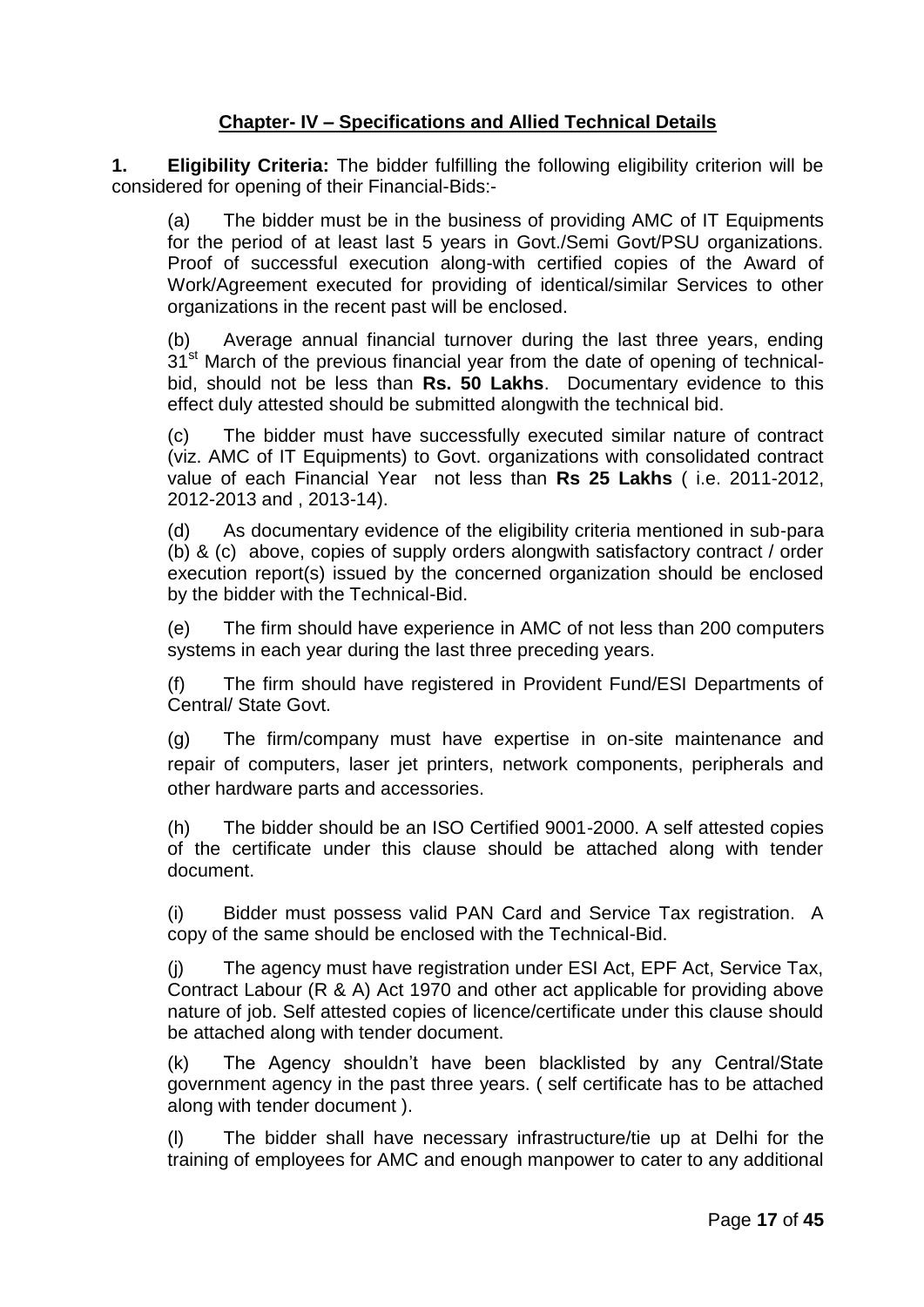need of this office on short notice (any increase in required manpower, duly paid), if any such need arises during the period of the contract.

(m) The Bidder must undertake to provide requisite manpower with desired qualifications and experience as per the requirement of UIDAI as may be required from time to time.

2. Technical bid format is placed at **Appendix 'B'** (page 21-24) to this Tender Enquiry.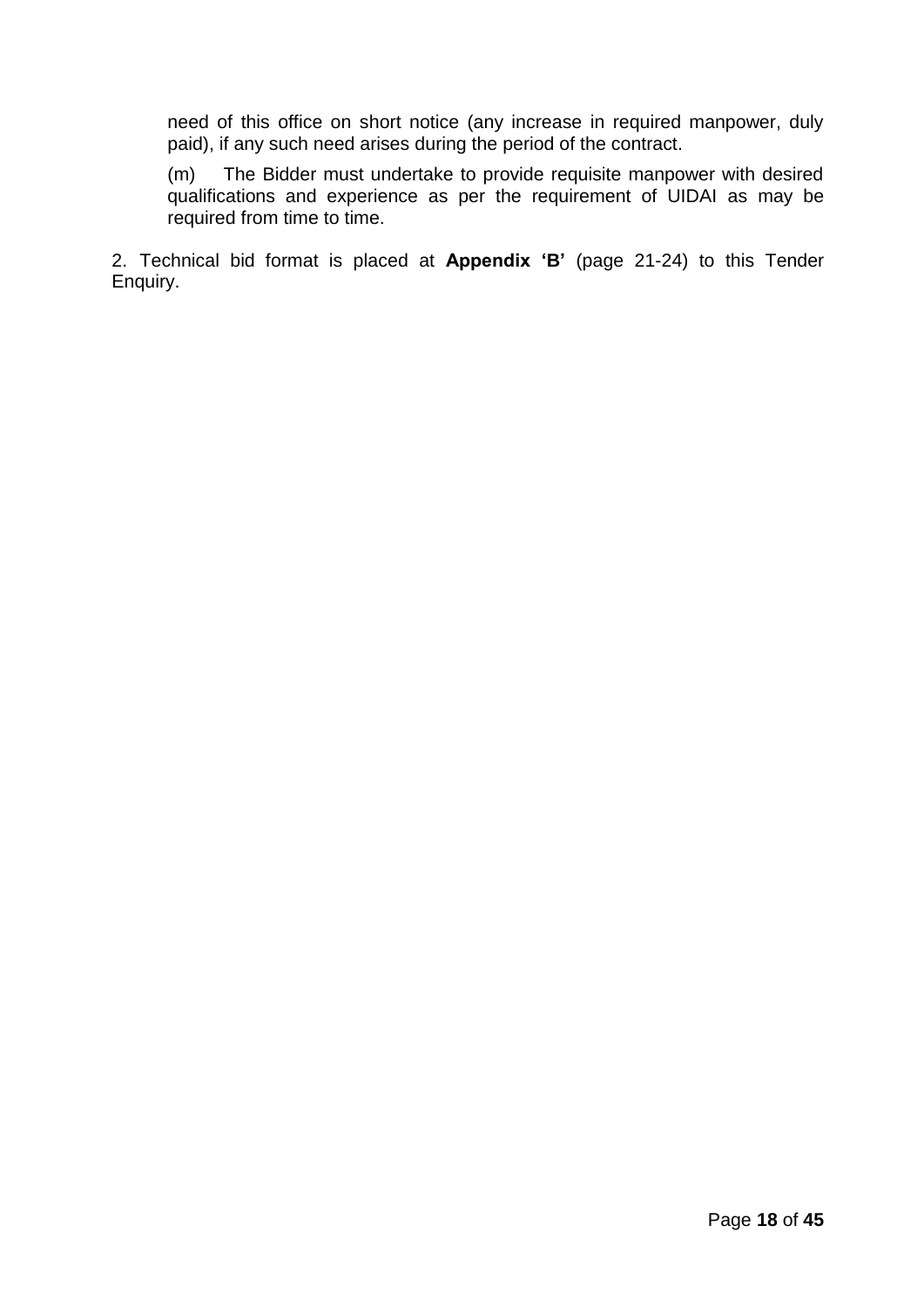# **Chapter - V – Evaluation Criteria & Price Bid issues**

1. **Evaluation Criteria -** The broad guidelines for evaluation of Bids will be as follows:-

a. Only those Bids will be evaluated which are found to be fulfilling all the eligibility and qualifying requirements of the Tender Enquiry, both technically and commercially.

b. In respect of Two-Bid system, the technical Bids forwarded by the Bidders will be evaluated by the Purchaser (UIDAI) with reference to the technical characteristics of the equipment as mentioned in the Tender Enquiry. The compliance of Technical Bids would be determined on the basis of the parameters specified in the TENDER ENQUIRY. The Price Bids of only those Bidders will be opened whose Technical Bids would clear the technical evaluation.

c. The Lowest Bid will be decided upon the lowest price (all inclusive) quoted by the particular Bidder as per the Financial Bid Format given in Appendix "A" (page 20). The consideration of taxes and duties in evaluation process will be based on all taxes and duties (including those for which exemption certificates are issued) quoted by the Bidders will be considered. The ultimate cost to the Purchaser (UIDAI) would be the deciding factor for ranking of Bids.

d. The Bidders are required to spell out the rates of VAT, Service Tax, etc in unambiguous terms; otherwise their offers will be loaded with the maximum rates of duties and taxes for the purpose of comparison of prices. In the absence of any such stipulation it will be presumed that the prices quoted are firm and final and no claim on account of such duties will be entrained after the opening of tenders. If a Bidder chooses to quote a price inclusive of any duty and does not confirm inclusive of such duty so included is firm and final, it should clearly indicate the rate of such duty and quantum of excise duty included in the price. Failure to do so may result in ignoring of such offers summarily.

e. If there is a discrepancy between words and figures, the amount in words will prevail for calculation of price.

f. The Lowest Acceptable Bid will be considered further for placement of contract / Supply Order after complete clarification and price negotiations as decided by the Purchaser (UIDAI). The Purchaser (UIDAI) also reserves the right to do Apportionment of Quantity, if it is convinced that Successful Bidder is not in a position to provide service in full in stipulation time.

2. **Financial Bid Format**: The Price Bid Format is given at Appendix "A" (page 20) and Bidders are required to fill this up correctly with full details: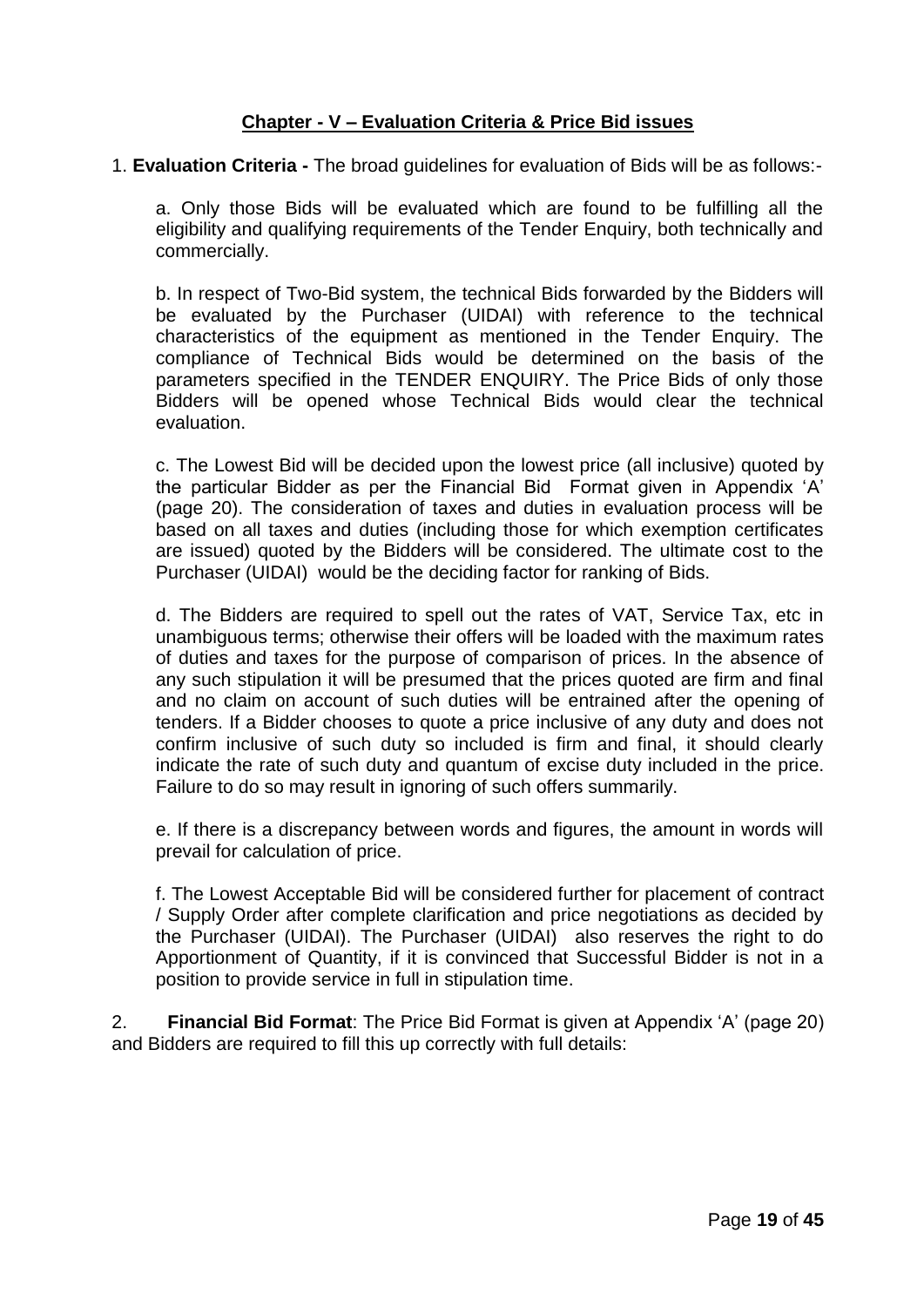# **Appendix 'A'**

| S.No.          | Description<br>(a)                                                               | Total<br><b>Units</b><br>(b) | <b>AMC Charges</b><br>per Unit / Per<br>Month<br>(All inclusive)<br>(c) | <b>Total AMC Charges</b><br>Per Month<br>(All inclusive)<br>(d)<br>$[(b) \times (c)]$ |
|----------------|----------------------------------------------------------------------------------|------------------------------|-------------------------------------------------------------------------|---------------------------------------------------------------------------------------|
| 1              | Desktop Pc                                                                       | 171                          |                                                                         |                                                                                       |
| $\overline{2}$ | Laser Jet Printers B& W                                                          | 78                           |                                                                         |                                                                                       |
| 3              | Laser Jet Printers Colour                                                        | 15                           |                                                                         |                                                                                       |
| 4              | CTC 940 with Flipper Module                                                      | 01                           |                                                                         |                                                                                       |
| 5              | Deskjet Printer                                                                  | 01                           |                                                                         |                                                                                       |
| 6              | Online UPS                                                                       | 05                           |                                                                         |                                                                                       |
| 7              | Scanners (Any Make/Any Model)                                                    | 18                           |                                                                         |                                                                                       |
| 8              | <b>Servers</b>                                                                   | 05                           |                                                                         |                                                                                       |
| 9              | <b>Access Point</b>                                                              | 12                           |                                                                         |                                                                                       |
| 10             | Routers                                                                          | 01                           |                                                                         |                                                                                       |
| 11             | Firewall                                                                         | 01                           |                                                                         |                                                                                       |
| 12             | IronPort                                                                         | 01                           |                                                                         |                                                                                       |
| 13             | <b>CCTV System</b><br>(As per detail given in Appendix 'C'                       |                              |                                                                         |                                                                                       |
| 14             | <b>Total AMC Charges Per Month</b><br>(All Inclusive) (i.e. sum of Sr. No. 1-13) |                              |                                                                         |                                                                                       |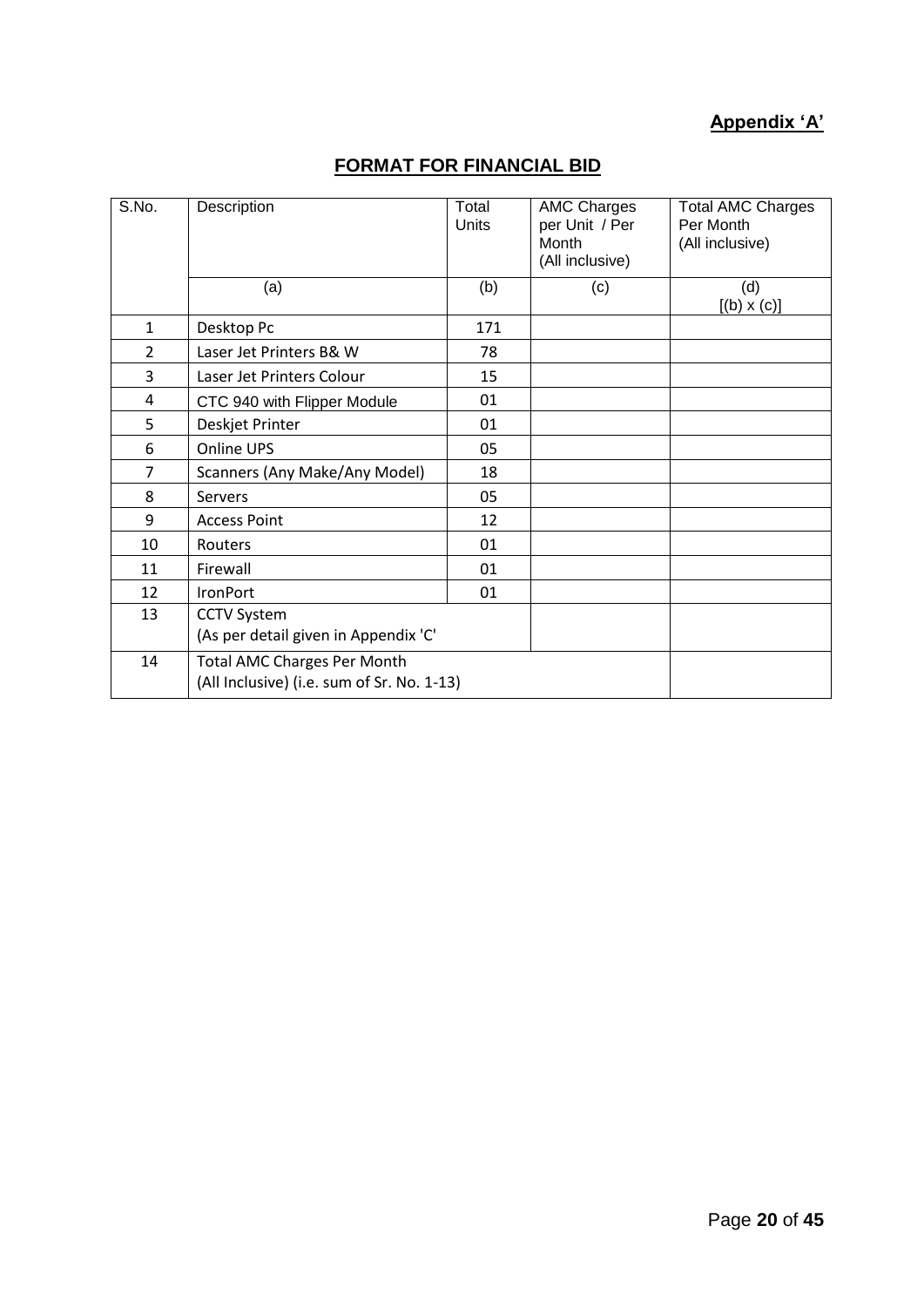# **Appendix 'B'**

**FORMAT FOR SUBMISSION OF TECHNICAL BID (In sealed Cover-1 super scribed 'Technical Bid')**

| Srl.           | $\sim$ coulou over the consequence of $\sim$<br><b>Tendered Parameters /</b><br><b>Eligibility Criteria</b>                                                                                                                                                                     | <b>Details to</b><br>be         | <b>Documentary Evidence</b><br>required to be attached                                                                                                                                                                                                                                                              | <b>Compliance</b><br>by the |
|----------------|---------------------------------------------------------------------------------------------------------------------------------------------------------------------------------------------------------------------------------------------------------------------------------|---------------------------------|---------------------------------------------------------------------------------------------------------------------------------------------------------------------------------------------------------------------------------------------------------------------------------------------------------------------|-----------------------------|
|                |                                                                                                                                                                                                                                                                                 | furnished<br>by the<br>tenderer |                                                                                                                                                                                                                                                                                                                     | tenderer<br>(Yes / No)      |
| 1.             | 8 <sub>1</sub><br>Address<br>Name<br><b>of</b><br>the<br><b>Tenderer Organisation / Agency</b><br>with phone number, email ID<br>name and telephone/<br>and<br>mobile<br>number of contract<br>person                                                                           |                                 | The requisite information<br>shall be submitting on a<br>agencies letter head, duly<br>signed by the authorised<br>of<br>representative<br>the<br>agency concerned.                                                                                                                                                 |                             |
| 2.             | of<br>Power<br>Attorney<br>/authorisation for signing the bid<br>documents.                                                                                                                                                                                                     |                                 | Enclosed in Original.                                                                                                                                                                                                                                                                                               |                             |
| 3.             | The bidder must be in the<br>business of providing AMC of IT<br>Equipment for the period of at<br>least last 5 years in Govt./Semi<br>Govt/PSU organizations.                                                                                                                   |                                 | Proof<br>of<br>successful<br>execution<br>along-with<br>certified copies<br>of the<br>Award of Work/Agreement<br>to be enclosed.                                                                                                                                                                                    |                             |
| $\overline{4}$ | financial<br>annual<br>Average<br>turnover during the last three<br>years, ending 31 <sup>st</sup> March of<br>the previous financial year from<br>date of<br>opening<br>of<br>the<br>technical-bid, should not<br>be<br>less than Rs. 50 Lakhs.                                |                                 | Copies of Rate Contracts /<br>supply orders alongwith<br>satisfactory contract / order<br>execution report(s) issued<br>the<br>by<br>concerned<br>organization should be be<br>enclosed by the bidder with<br>the Technical-Bid.                                                                                    |                             |
| 5              | The bidder must have successfully<br>executed similar nature of contract<br>(viz. AMC of IT Equipments) to<br>Govt.<br>organizations<br>with<br>consolidated contract value of<br>each Financial Year not less than<br>Rs 25 Lakhs (i.e. 2011-2012,<br>2012-2013 and, 2013-14). |                                 | As documentary evidence<br>of the eligibility criteria<br>mentioned at<br>serial<br>4, copies of Rate Contracts<br>/ supply orders alongwith<br>satisfactory contract / order<br>execution report(s) issued<br>the<br>concerned<br>by<br>organization should<br>be<br>enclosed with<br>the<br><b>Technical Bid.</b> |                             |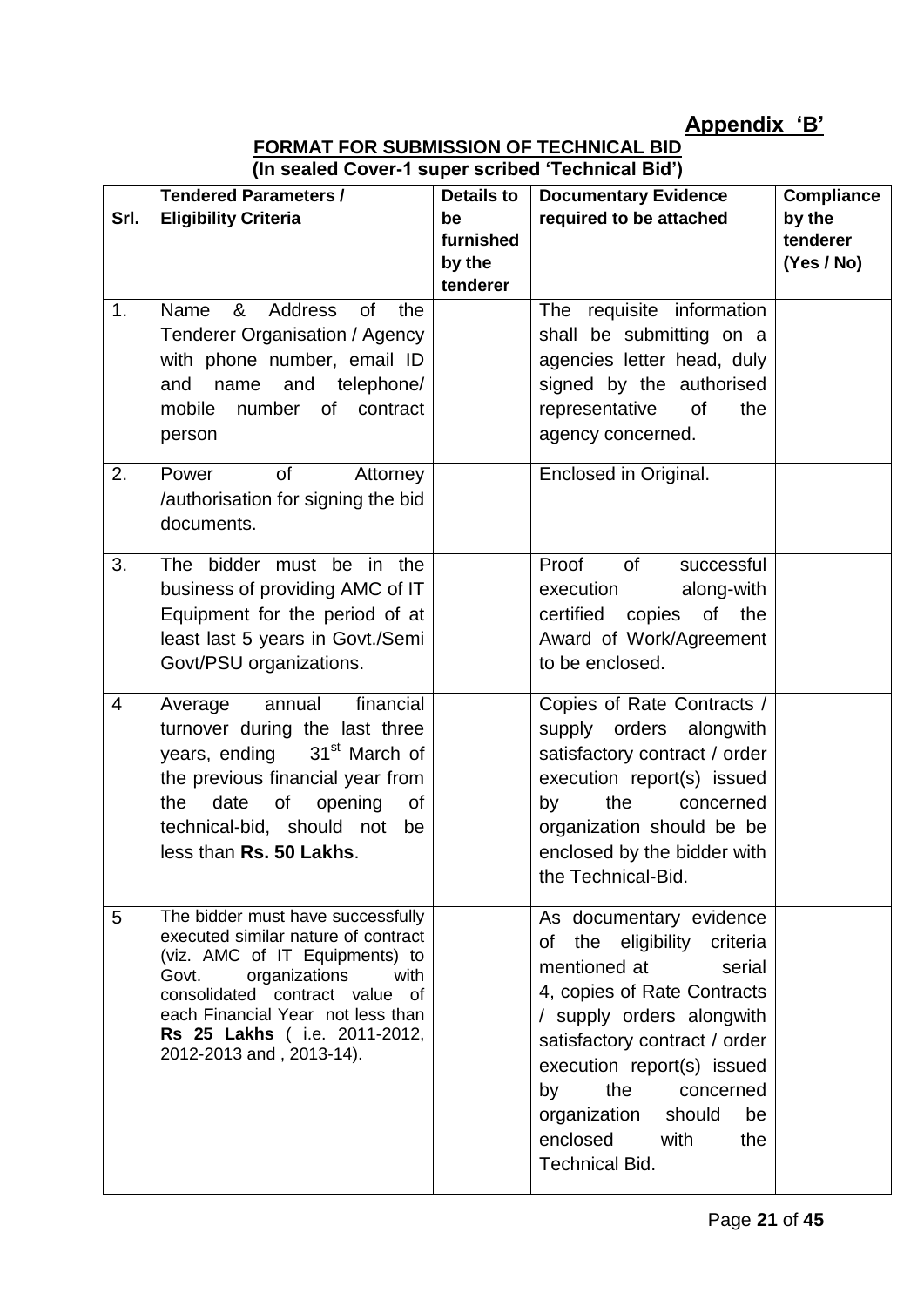| Srl.           | <b>Tendered Parameters /</b>                                     | <b>Details to</b> | <b>Documentary Evidence</b>                       | <b>Compliance</b> |
|----------------|------------------------------------------------------------------|-------------------|---------------------------------------------------|-------------------|
|                | <b>Eligibility Criteria</b>                                      | be                | required to be attached                           | by the            |
|                |                                                                  | furnished         |                                                   | tenderer          |
|                |                                                                  | by the            |                                                   | (Yes / No)        |
|                |                                                                  | tenderer          |                                                   |                   |
| 6              | should<br><b>The</b><br>firm<br>have                             |                   | Self attested copies of the                       |                   |
|                | experience in AMC of not less<br>than 200 computers systems in   |                   | certificate under this clause                     |                   |
|                | each year during the last three                                  |                   | should be attached along                          |                   |
|                | preceding years.                                                 |                   | with tender document.                             |                   |
|                |                                                                  |                   |                                                   |                   |
| $\overline{7}$ | The firm should have registered                                  |                   | Self attested copies of the                       |                   |
|                | Provident<br>Fund/ESI<br>in.                                     |                   | certificate under this clause                     |                   |
|                | Departments of Central/ State<br>Govt.                           |                   | should be attached along<br>with tender document. |                   |
|                |                                                                  |                   |                                                   |                   |
| 8              | The firm/company must have                                       |                   | Self certificate has to be                        |                   |
|                | expertise<br>on-site<br>in                                       |                   | attached<br>along<br>with                         |                   |
|                | maintenance<br>repair of<br>and                                  |                   | <b>Technical Bid.</b>                             |                   |
|                | computers, laser jet printers,                                   |                   |                                                   |                   |
|                | network<br>components,                                           |                   |                                                   |                   |
|                | peripherals and other hardware<br>parts and accessories.         |                   |                                                   |                   |
|                |                                                                  |                   |                                                   |                   |
| 9              | The bidder should be an ISO                                      |                   | Self attested copies of the                       |                   |
|                | Certified 9001-2000.                                             |                   | certificate under this clause                     |                   |
|                |                                                                  |                   | should be attached along                          |                   |
|                |                                                                  |                   | with tender document.                             |                   |
| 10             | Bidder must possess valid PAN                                    |                   | A copy of the PAN Card                            |                   |
|                | and<br>Service<br>Card<br>Tax                                    |                   | alongwith the Service Tax                         |                   |
|                | Registration Number in favour                                    |                   | Registration should be                            |                   |
|                | of bidding Agency.                                               |                   | enclosed.                                         |                   |
|                |                                                                  |                   |                                                   |                   |
| 11             | <b>The</b><br>agency<br>must<br>have                             |                   | Self attested copies<br><b>of</b>                 |                   |
|                | registration under ESI Act, EPF                                  |                   | licence/certificate<br>under                      |                   |
|                | Act, Service Tax, Contract                                       |                   | this clause<br>should<br>be                       |                   |
|                | Labour (R & A) Act 1970 and<br>other<br>applicable<br>for<br>act |                   | attached along with tender                        |                   |
|                | providing above nature of job.                                   |                   | document.                                         |                   |
|                |                                                                  |                   |                                                   |                   |
|                |                                                                  |                   |                                                   |                   |
|                |                                                                  |                   |                                                   |                   |
|                |                                                                  |                   |                                                   |                   |
|                |                                                                  |                   |                                                   |                   |
|                |                                                                  |                   |                                                   |                   |
|                |                                                                  |                   |                                                   |                   |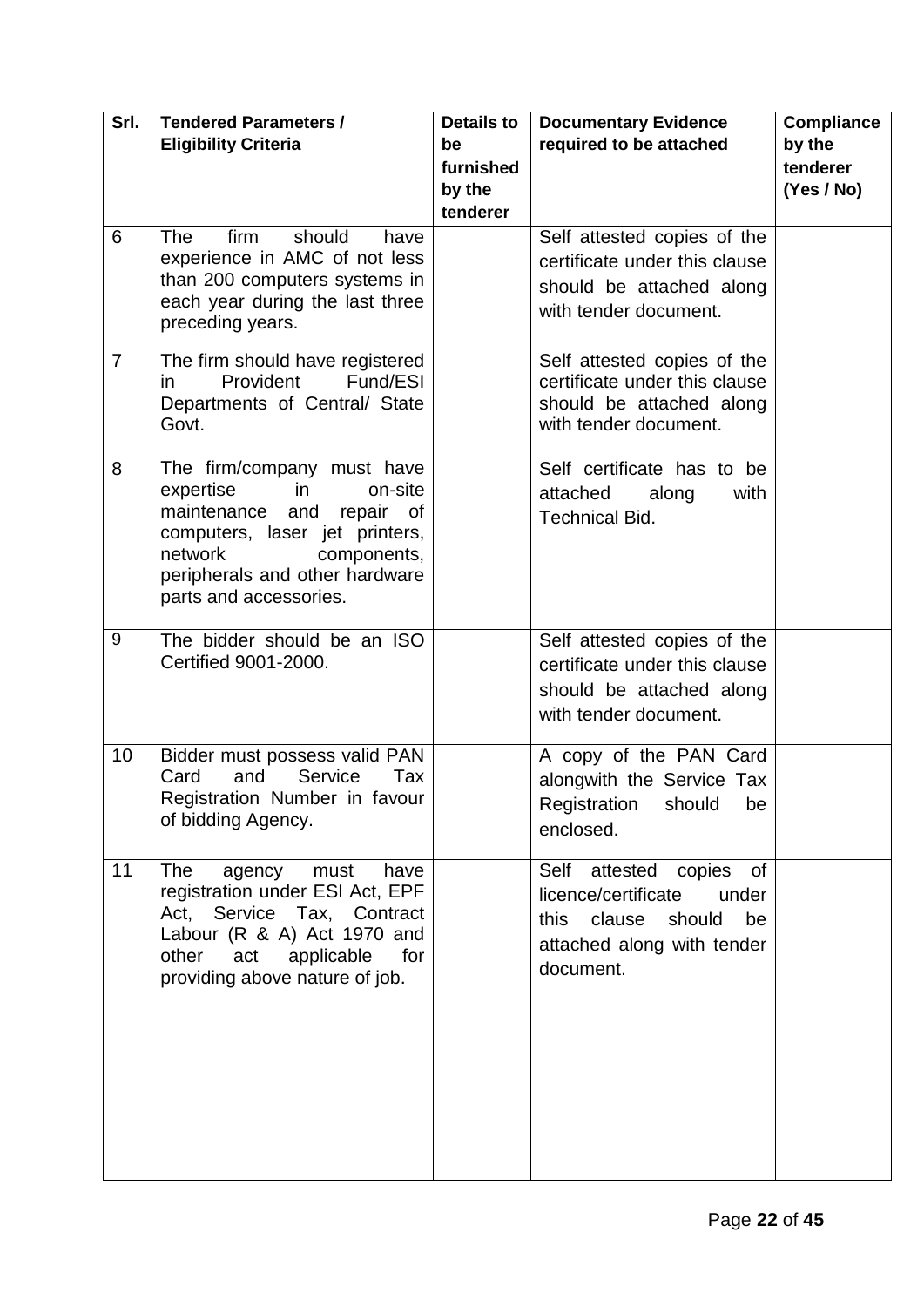| Srl. | <b>Tendered Parameters /</b><br><b>Eligibility Criteria</b>                                                                                                                                                                                                                                                                                                             | <b>Details to</b><br>be<br>furnished<br>by the<br>tenderer | <b>Documentary Evidence</b><br>required to be attached                                                                                                        | <b>Compliance</b><br>by the<br>tenderer<br>(Yes / No) |
|------|-------------------------------------------------------------------------------------------------------------------------------------------------------------------------------------------------------------------------------------------------------------------------------------------------------------------------------------------------------------------------|------------------------------------------------------------|---------------------------------------------------------------------------------------------------------------------------------------------------------------|-------------------------------------------------------|
| 12   | Agency shouldn't have<br><b>The</b><br>blacklisted<br>by<br>been<br>any<br>Central/State<br>government<br>agency in the past three years.                                                                                                                                                                                                                               |                                                            | Self certificate has to be<br>attached<br>along<br>with<br><b>Technical Bid.</b>                                                                              |                                                       |
| 13   | <b>The</b><br>bidder<br>shall<br>have<br>necessary infrastructure/tie up<br>for the training of employees for<br><b>Facility Management Services</b><br>and enough manpower to cater<br>to any additional need of this<br>office on short notice (any<br>increase in required manpower,<br>duly paid), if any such need<br>arises during the period of the<br>contract. |                                                            | A Certificate to this effect<br>that the agency has a<br>infrastructure<br>necessary<br>/tie up for the training of<br>employees for AMC of IT<br>Equipments. |                                                       |
| 14   | The Bidder must undertake to<br>provide requisite manpower<br>with desired qualifications as<br>per para 13 of SOR and<br>the<br>experience<br>per<br>as<br>requirement of UIDAI as may<br>be required from time to time.                                                                                                                                               |                                                            | A certificate to this effect<br>may furnish alongwith the<br><b>Technical Bid.</b>                                                                            |                                                       |
| 15   | <b>Details</b><br>of Earnest<br>Money<br>Deposit (EMD) as per details<br>given in para 14 of Chapter-I of<br>the Tender Enquiry (Indicate<br>DD/Pay Order<br>No., amount,<br>date of issue<br>issuing<br>and<br>Bank/Branch).                                                                                                                                           |                                                            | EMD to be submitted in<br>original.                                                                                                                           |                                                       |
| 16   | Detail of Cost of Tender.                                                                                                                                                                                                                                                                                                                                               |                                                            | Indicate<br>DD/Pay<br>Order<br>No., amount, date of issue<br>and issuing Bank/Branch.                                                                         |                                                       |
| 17   | Engineers<br>with<br>List<br>of<br>qualification and experience to<br>provided<br>Resident<br>as<br>be<br>Engineers<br><b>Specialist</b><br>and<br>Engineers                                                                                                                                                                                                            |                                                            | Detail is to be enclosed<br>alongwith<br>Technical<br>the<br>Bid.                                                                                             |                                                       |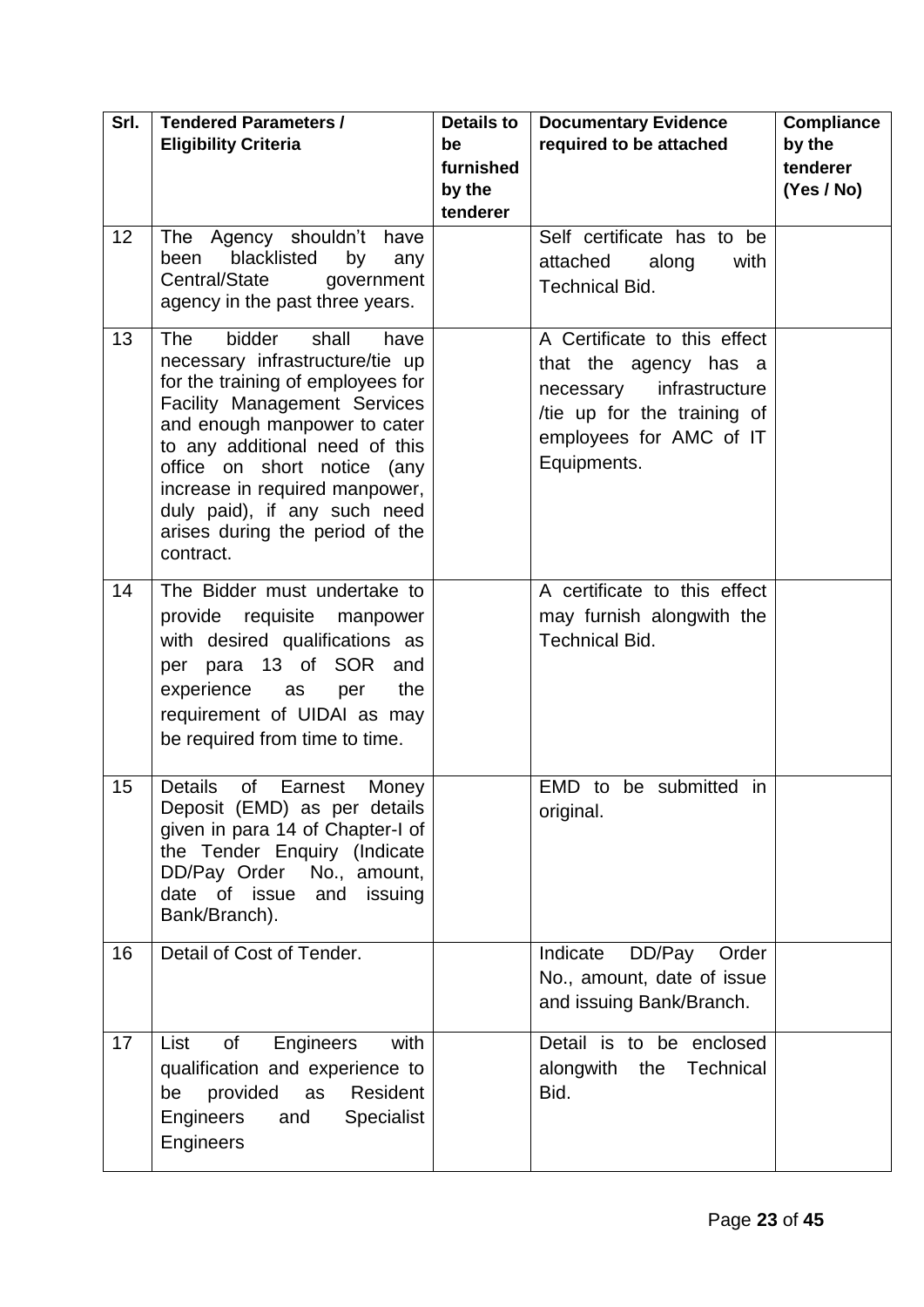| Srl. | <b>Tendered Parameters /</b><br><b>Eligibility Criteria</b>          | <b>Details to</b><br>be<br>furnished<br>by the<br>tenderer | <b>Documentary Evidence</b><br>required to be attached | <b>Compliance</b><br>by the<br>tenderer<br>(Yes / No) |
|------|----------------------------------------------------------------------|------------------------------------------------------------|--------------------------------------------------------|-------------------------------------------------------|
| 18   | Acceptance of All Terms &<br>Conditions of the<br>Tender<br>Enquiry. |                                                            | N/A                                                    |                                                       |

# **Declaration by the Tenderer:-**

|    | This is to certify that I/We before signing the this tender have read and fully<br>understood all the terms and conditions contained herein and undertake<br>myself/ourselves to abide by them. |
|----|-------------------------------------------------------------------------------------------------------------------------------------------------------------------------------------------------|
| 2. | It is certified that I have inspected the entire IT Equipments installed in UIDAI HQ<br>Building before bidding.                                                                                |
| 3. | It is further certified that our firm neither been black listed or penalised by any of<br>the Govt. Ministries /Departments / PSU during the last five years.                                   |

# **Office Stamp Community Community Community Community Community Community Community Community Community Community**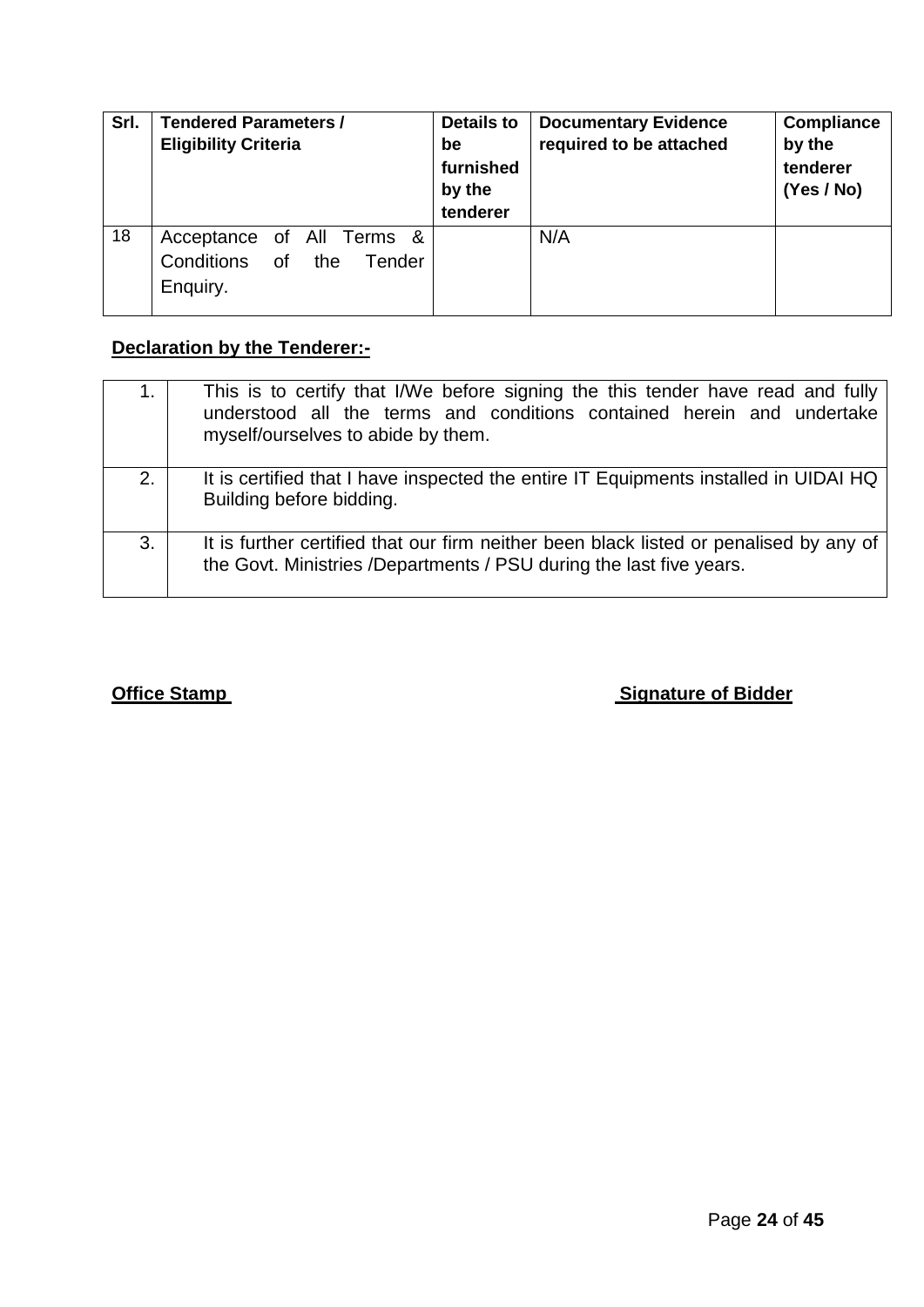# **APPENDIX 'C'**

# **LIST OF IT EQUIPMENTS INSTALLED IN UIDAI HQ**

# **1. Desktops PC**

| Sr.<br>No.     | <b>Item</b> | <b>Brand</b><br><b>Name</b> | Model No             | Qty. | <b>Warranty Status</b>                   |
|----------------|-------------|-----------------------------|----------------------|------|------------------------------------------|
| $\mathbf{1}$   | Computer    | HP                          | HP COMPAQ 8000 ELITE | 62   | Warranty expired                         |
| $\overline{2}$ | Computer    | HP                          | HP COMPAQ 8100       | 84   | Warranty expired                         |
| 3              | Computer    | <b>HP</b>                   | <b>HP 3090 PRO</b>   | 5    | Warranty expired                         |
| 4              | Computer    | <b>HCL</b>                  | HCL PRO SL 1280      | 20   | Warranty expired                         |
| 5.             | Computer    | НP                          | HP COMPAQ Elite 8300 | 13   | wil be added w.e. f.<br>Apr 10, 2017     |
| 6              | Computer    | <b>DELL</b>                 | <b>DELL-990</b>      | 10   | wil be added w.e. f.<br>October 14, 2015 |

# **2. Printers**

| Sr. No.        | <b>Asset Name</b> | <b>Brand Name</b> | <b>Model No.</b>                    | <b>QTY</b>     | <b>Warranty Status</b>               |
|----------------|-------------------|-------------------|-------------------------------------|----------------|--------------------------------------|
| 1              | <b>PRINTER</b>    | <b>HP</b>         | HP LASERJET 1536DNF                 | 6              | <b>Warranty Expired</b>              |
| $\overline{2}$ | <b>PRINTER</b>    | CANON             | <b>CANNON MF4350D</b>               | $\mathbf{1}$   | <b>Warranty Expired</b>              |
| 4              | <b>PRINTER</b>    | CANON             | CANNON MF-8050 CN                   | $\overline{2}$ | <b>Warranty Expired</b>              |
| 5              | <b>PRINTER</b>    | CANON             | <b>CANON SUPER G3</b>               | $\mathbf{1}$   | <b>Warranty Expired</b>              |
| 6              | <b>PRINTER</b>    | HP                | HP COLOR LASERJET CM2320 MFP        | $\overline{3}$ | <b>Warranty Expired</b>              |
| 7              | <b>PRINTER</b>    | <b>HP</b>         | HP COLOR LASERJET CM1312 MFP        | 5              | <b>Warranty Expired</b>              |
| 8              | <b>PRINTER</b>    | <b>HP</b>         | HP COLOR LASERJET CP1215            | $\overline{2}$ | <b>Warranty Expired</b>              |
| 9              | <b>PRINTER</b>    | HP                | HP COLOR LASERJET CP2025            | $\mathbf{1}$   | <b>Warranty Expired</b>              |
| 10             | PRINTER           | HP                | HP COLORLASERJET C23                | $\mathbf{1}$   | <b>Warranty Expired</b>              |
| 11             | <b>PRINTER</b>    | HP                | HP COLORLASERJET CM2                | $\mathbf{1}$   | <b>Warranty Expired</b>              |
| 12             | <b>PRINTER</b>    | HP                | <b>HP DESKJET</b>                   | $\mathbf{1}$   | <b>Warranty Expired</b>              |
| 13             | <b>PRINTER</b>    | HP                | HP LASER JET M1213NF                | 5              | <b>Warranty Expired</b>              |
| 14             | <b>PRINTER</b>    | <b>HP</b>         | HP LASERJET 2055DN                  | 3              | <b>Warranty Expired</b>              |
| 15             | <b>PRINTER</b>    | HP                | HP LASERJET M2727NF                 | 6              | <b>Warranty Expired</b>              |
| 16             | <b>PRINTER</b>    | <b>HP</b>         | HP LASERJET MFD0195                 | $\mathbf{1}$   | <b>Warranty Expired</b>              |
| 17             | <b>PRINTER</b>    | <b>HP</b>         | HP LASERJET P1108                   | $\mathbf{1}$   | <b>Warranty Expired</b>              |
| 18             | <b>PRINTER</b>    | HP                | HP LASERJET P1505                   | 24             | <b>Warranty Expired</b>              |
| 19             | <b>PRINTER</b>    | HP                | HP LASERJET P1566                   | 5              | <b>Warranty Expired</b>              |
| 20             | <b>PRINTER</b>    | HP                | HP LASERJET P1606DN                 | 21             | <b>Warranty Expired</b>              |
| 21             | <b>PRINTER</b>    | <b>HP</b>         | MONO 600*600 LASER                  | $\overline{3}$ | <b>Warranty Expired</b>              |
| 22             | <b>PRINTER</b>    | PHASER            | XEROX 3100MFP                       | $\mathbf{1}$   | <b>Warranty Expired</b>              |
| 23             | <b>PRINTER</b>    |                   | CTC 940 Printer with Flipper Module | $\mathbf{1}$   | <b>Warranty Expired</b>              |
| 24             | <b>PRINTER</b>    | HP                | HP LASERJET 1536DNF                 | $\overline{2}$ | wil be added w.e. f.<br>31 July 2015 |
| 25             | <b>PRINTER</b>    | HP                | HP CLaserjet Pro 400                | $\mathbf 1$    | wil be added w.e. f.<br>31 July 2015 |
| 26             | <b>PRINTER</b>    | HP                | HP COLOR LJ M177FW                  | $\overline{2}$ | wil be added w.e.f.<br>25/08/2015    |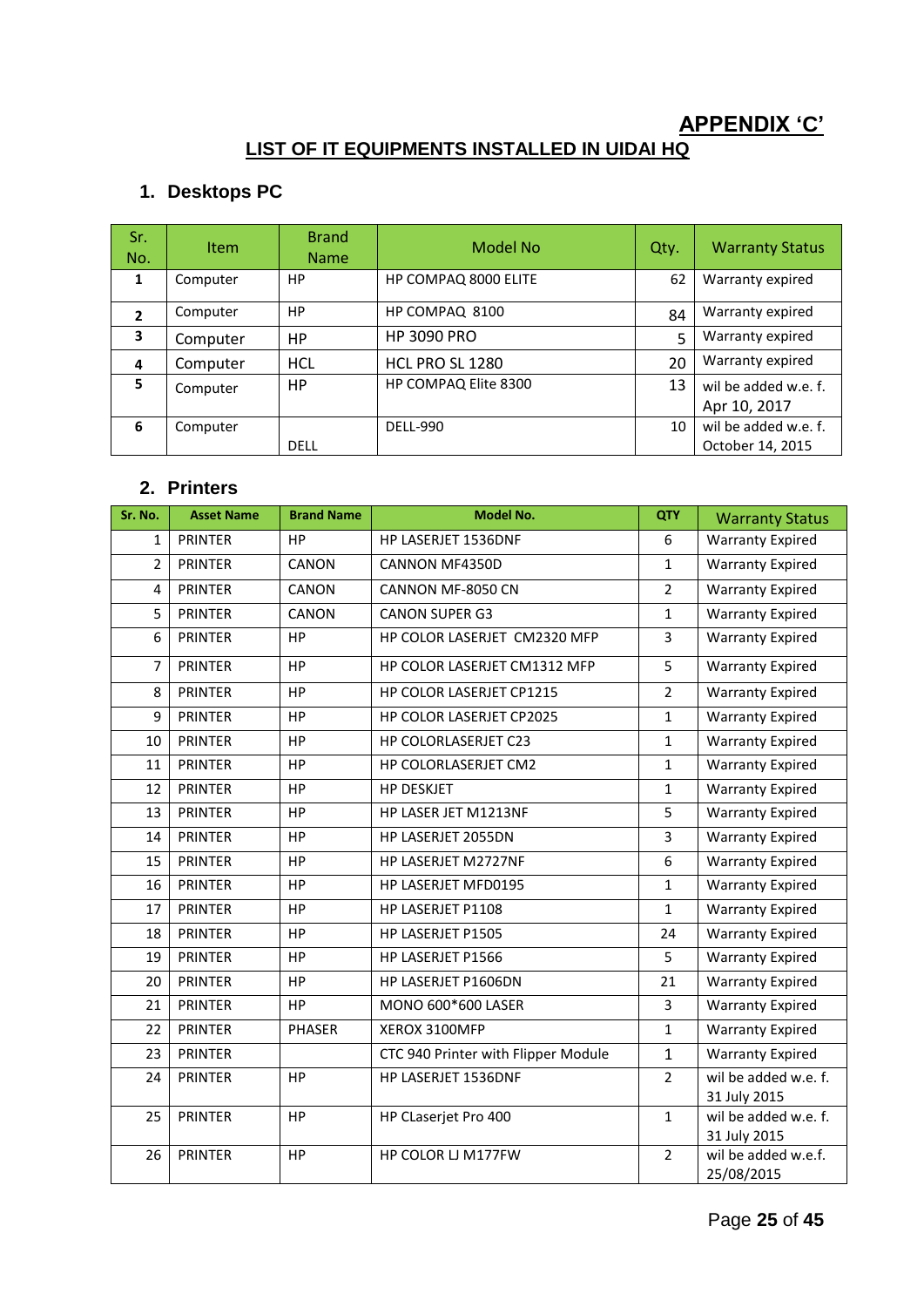# **3. Online UPS**

| Sr.<br>No. | <b>Asset Name</b> | <b>Brand Name</b> | QTY | <b>Warranty Status</b>  |
|------------|-------------------|-------------------|-----|-------------------------|
|            | UPS-20KVA         | <b>RENATA</b>     | J.  | <b>Warranty Expired</b> |
|            | UPS-20KVA         | <b>RENATA</b>     |     | <b>Warranty Expired</b> |
|            | UPS-20KVA         | <b>ACCENTA</b>    |     | <b>Warranty Expired</b> |
|            | UPS-20KVA         | <b>RFNATA</b>     | T   | <b>Warranty Expired</b> |
|            | UPS-5KVA          | PARADYNE(P002-5K) | ┹   | <b>Warranty Expired</b> |

# **4. Servers**

| Sno.           | <b>Asset Name</b> | <b>Model</b>                | Qty.         | <b>Warranty Status</b>         |
|----------------|-------------------|-----------------------------|--------------|--------------------------------|
| 1              | Server            | <b>HP PROLIANT DL380 G6</b> | 1            | <b>Warranty Expired</b>        |
| $\overline{2}$ | Server            | <b>HP PROLIANT DL380 G6</b> | $\mathbf{1}$ | <b>Warranty Expired</b>        |
| 3              | Server            | <b>HP PROLIANT DL380 G6</b> | $\mathbf{1}$ | <b>Warranty Expired</b>        |
| 4              | Server            | HP PROLIANT DL380 G6        | $\mathbf{1}$ | <b>Warranty Expired</b>        |
| 5              | Server            | <b>HCL</b>                  | $\mathbf{1}$ | <b>Warranty Expired</b>        |
| 6              | Server            | <b>HP PROLIANT ML330 G6</b> | 1            | Will be added w.e.f. 29-Mar-15 |
| $\overline{7}$ | Server            | HP PROLIANT ML330 G6        | $\mathbf{1}$ | Will be added w.e.f. 29-Mar-15 |
| 8              | Server            | HP, DL - 180 G6             | $\mathbf{1}$ | Will be added w.e.f 12-Apr-15  |
| 9              | Server            | HP, DL - 180 G6             | 1            | Will be Added w.e.f 12-Apr-15. |

# **5. Scanners**

| Sr. No. | <b>Asset</b> | <b>Brand</b> | <b>Model No.</b>              | QTY | <b>Warranty Status</b>  |
|---------|--------------|--------------|-------------------------------|-----|-------------------------|
|         | <b>Name</b>  | <b>Name</b>  |                               |     |                         |
|         | Scanner      | HP.          | HP Scan Jet G 2410            |     | <b>Warranty Expired</b> |
|         | Scanner      | НP           | HP SCANJET 5590               | 13  | <b>Warranty Expired</b> |
| 3       | Scanner      | НP           | HP SCANJET N6350              |     | <b>Warranty Expired</b> |
| 4       | Scanner      | НP           | <b>HP SCANJET PRO</b><br>3000 |     | <b>Warranty Expired</b> |
|         | Scanner      | НP           | SCANNER AV88350               |     | <b>Warranty Expired</b> |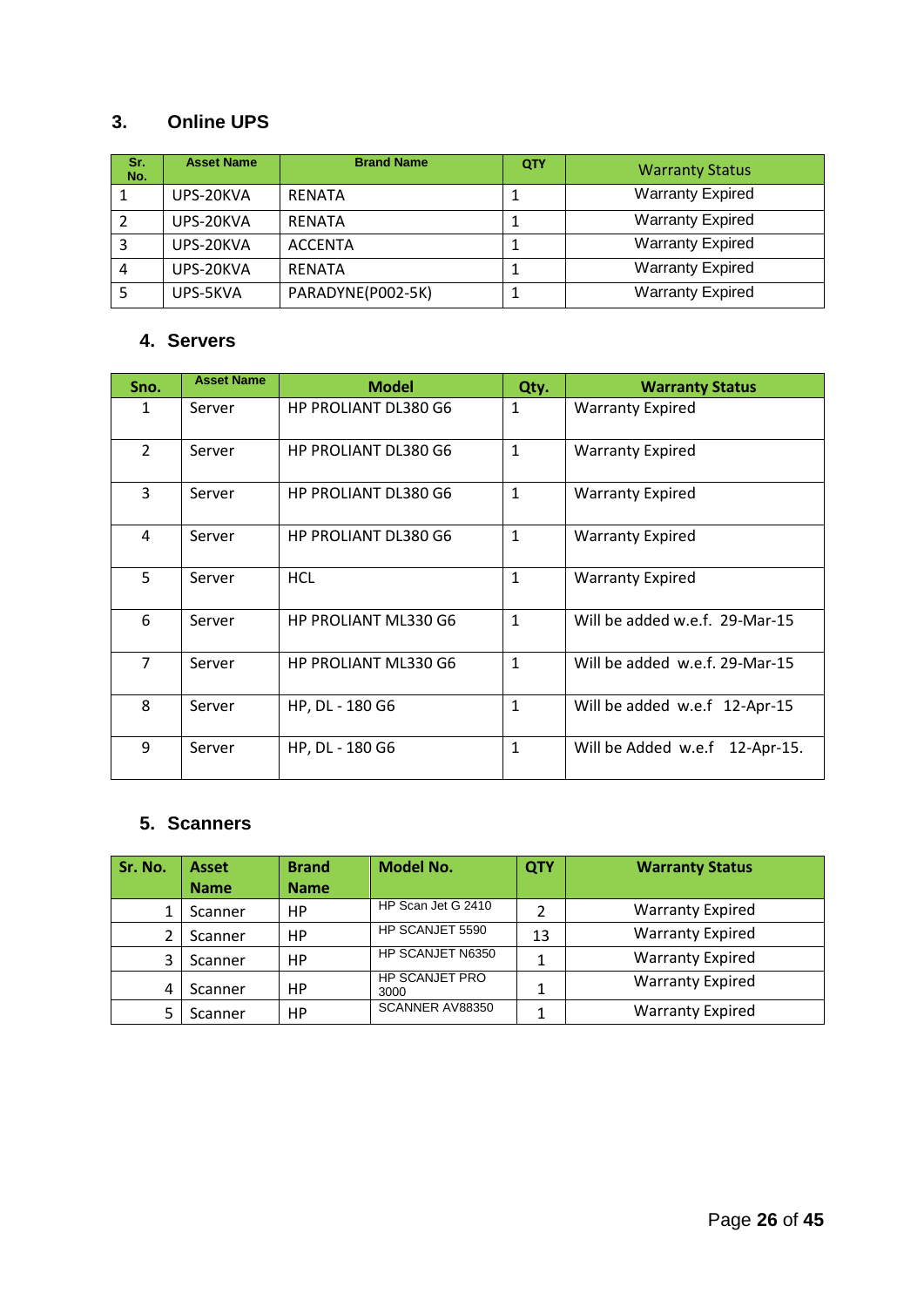# **6. Router / Firewall / Iron Port etc.**

| SNO. | <b>Assets Name</b> | <b>Model</b>             | QTY. | <b>Warranty Status</b>  |
|------|--------------------|--------------------------|------|-------------------------|
|      | Router             | Router (CISCO-ASR-1002F) |      | <b>Warranty Expired</b> |
|      | Firewall           | Firewall (Cisco-ASA5520) |      | <b>Warranty Expired</b> |
|      | Iron Port          | Iron Port (CISCO-S370)   |      | <b>Warranty Expired</b> |

# **7. Wi-Fi Access Point**

| Sr. No. | <b>Asset Name</b> | <b>Brand Name</b> | QTY. | <b>Warranty Status</b>  |
|---------|-------------------|-------------------|------|-------------------------|
|         | WiFI Access Point | Cisco/Linksys     | 4    | <b>Warranty Expired</b> |
|         | WIFI Access Point | D-Link            |      | <b>Warranty Expired</b> |
|         | WiFi Access Point | TPL-Link          |      | <b>Warranty Expired</b> |

# **8. CCTV SYSTEM**

| Sr. No. | <b>Asset Name</b> |                       | Qty | <b>Warranty Status</b>  |
|---------|-------------------|-----------------------|-----|-------------------------|
|         | Dome Camera       | <b>IR Dome Camera</b> | 21  | <b>Warranty Expired</b> |
|         | <b>DVR</b>        | 8 CH DVR              |     | <b>Warranty Expired</b> |
|         | HDD               | HDD (2TB)             |     | <b>Warranty Expired</b> |
|         | Monitor           | Samsung 32" LCD       | 01  | <b>Warranty Expired</b> |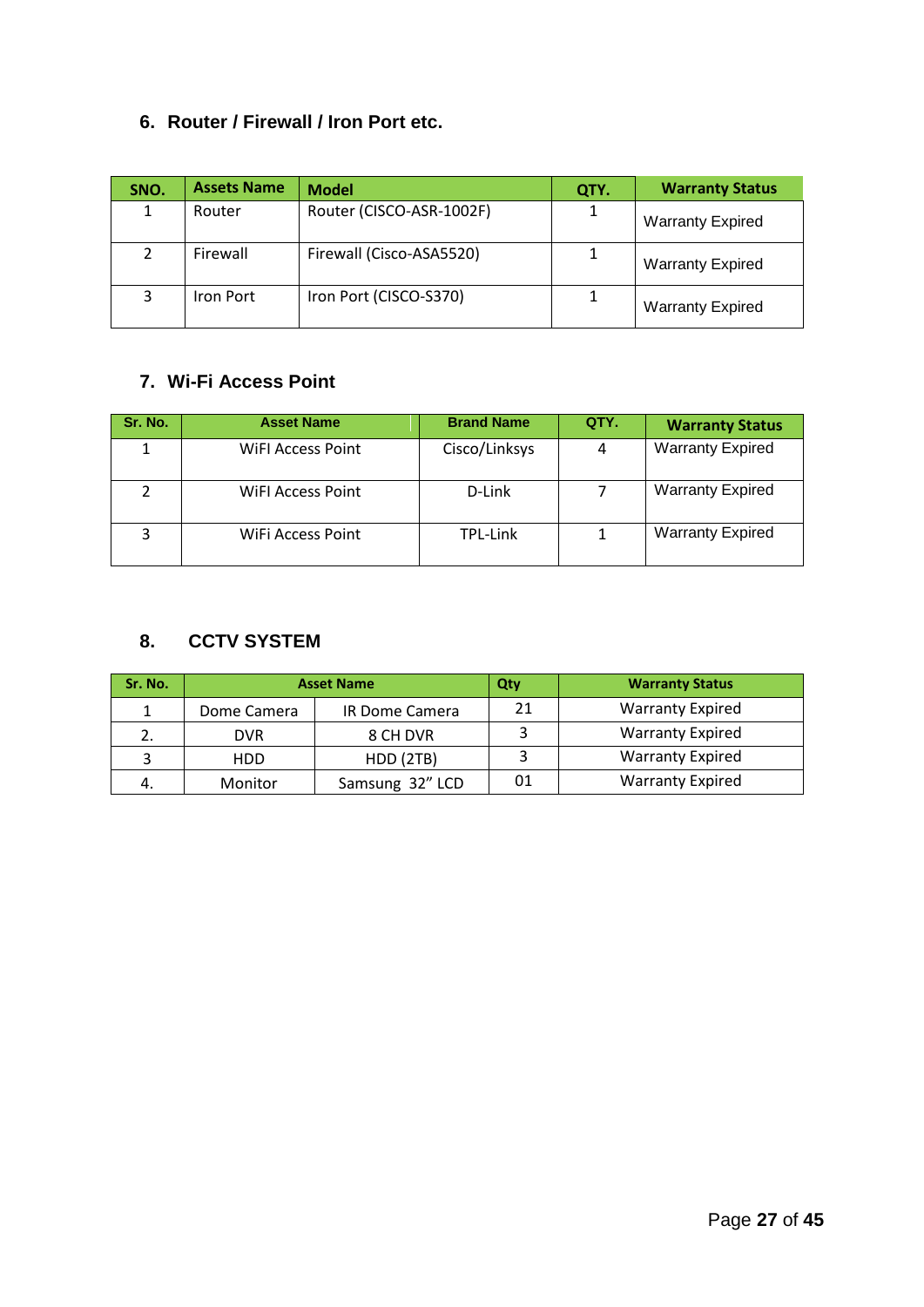# **CHAPTER-VI**

# **AGREEMENT FOR PROVIDING AMC SERVICES FOR THE OFFICE OF UIDAI HQ, NEW DELHI.**

#### **No. T-11011/08/AMC/2013-Admin Dt. \_\_\_\_\_\_\_\_**

This agreement is executed at New Delhi on \_\_\_\_\_\_\_\_\_\_\_\_\_ between Office of the Director General, Unique Identification Authority of India, New Delhi, on behalf of President of India, through its Asst. Director General (hereinafter referred to as "UIDAI) which expression, unless excluded by or repugnant to the context or meaning thereof , shall mean and include its successors in interest or business and permit assigns of the first part and

2. M/s \_\_\_\_\_\_\_\_\_\_\_\_\_\_\_\_\_\_\_\_\_\_\_\_\_\_\_\_\_\_\_\_, having its registered office at \_\_\_\_\_\_\_\_\_\_\_\_\_\_\_\_\_\_\_\_\_\_\_\_\_\_\_\_\_\_\_\_\_\_\_\_\_through its \_\_\_\_\_\_\_\_\_\_\_\_ (hereinafter referred to as "THE AGENCY") which expression unless excluded by or repugnant to the context or meaning thereof, shall mean and include its successors in interest and assigns, or the other part.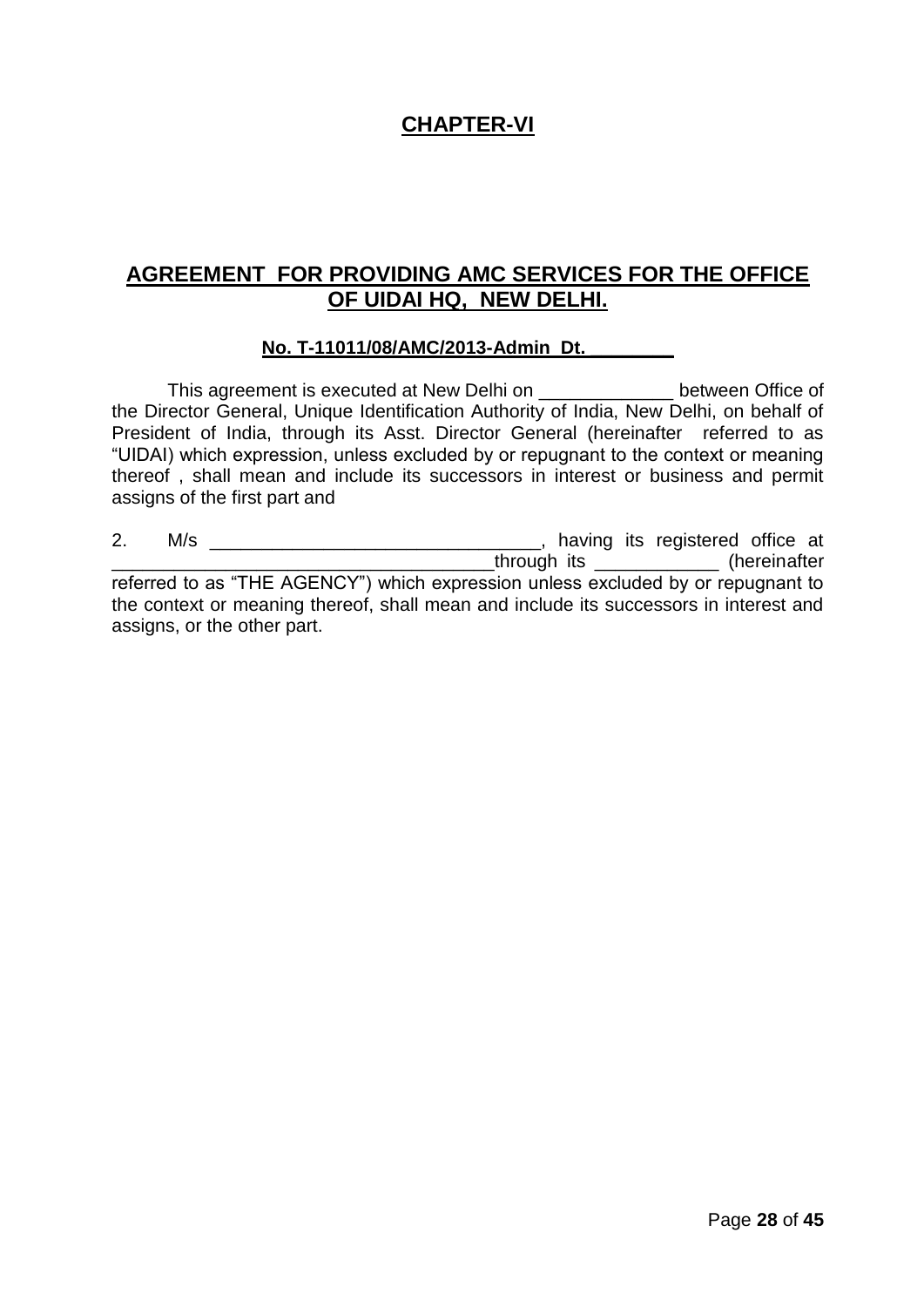# **ESSENTIAL DETAILS OF ITEMS / SERVICES REQUIRED**

#### **1. Schedule of Requirements** –

List of items / services required is mentioned in **Appendix 'A' to Agreement (page 42-44). The scope of work will be extended in r/o IT Equipments on expiry of their warranty period automatically based on unit price of such IT Equipment.**

This document outlines the functional requirements for Annual Maintenance Contract for Computers, Servers, Peripherals, Scanners, Printers, UPS etc. (will be referred as "IT equipments" henceforth) installed in UIDAI HQ. The document broadly covers the background, scope, technical specifications of the equipments from the user perspective

#### **2. Scope of Work**

(a) The firm is required to provide a comprehensive onsite Maintenance support for the IT equipments of UIDAI HQ.

(b) Immediately on award of the contract, the Agency (successful bidder), would give a report taking over all equipment (giving their configuration in working condition also). It shall be the responsibility of the firm/company to make all the equipment work satisfactorily throughout the contract period and also to hand over the systems to the Department in working conditions on the expiry of the contract. In case any damage on the systems of the department is found, compensation which would be determined by the Competent Authority will have to be paid by the firm.

(c) The Agency (successful bidder) will prepare logbooks for each of the machines to be taken under the AMC and Preventive maintenance with virus scanning and virus removal and special cleaning of the Monitor, printer, keyboard, mouse etc. from outside with liquid cleaner and inside will be carried out on quarterly basis. A Preventive Maintenance Report from the user would be submitted to Admin-II, UIDAI HQ.

(d) The Agency (successful bidder), shall maintain detailed configuration of all equipments in order to enable easy problem isolation & trouble shooting to speedily resolve the faults. The contractor should also identify the machines by pasting proper stickers on the equipments being maintained by him for ease of identification mentioning the name/number of the items, IP address, location etc.

(e) The service engineers would take up any reported fault with one hour. As far as possible, the repairs would be carried out on-site. However, in case the equipment is taken to the workshop, the firm would provide a standby for the same.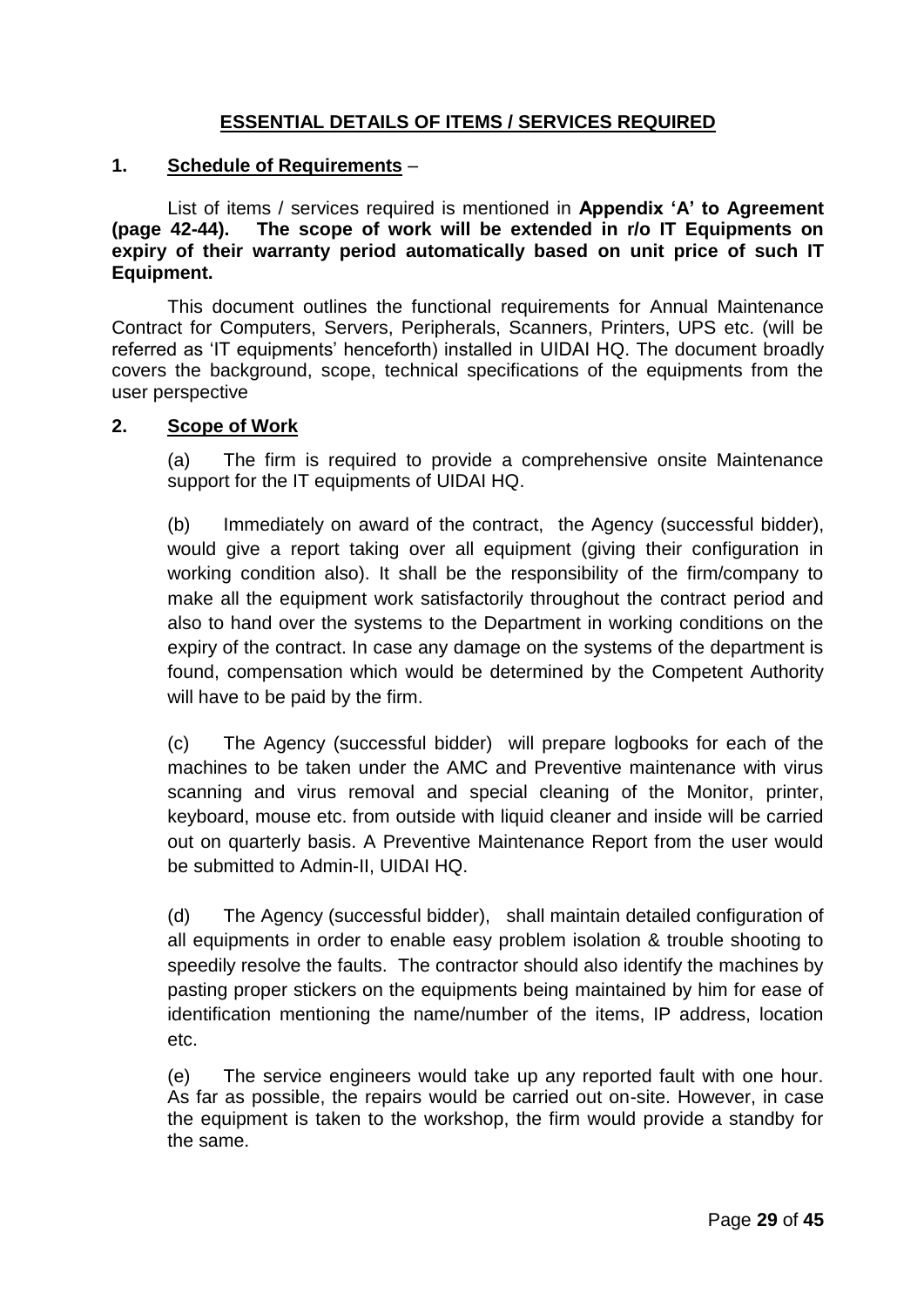(f) The scope of work contains the following for all items / services under AMC :

- (i) Preventive maintenance.
- (ii) Breakdown maintenance.
- (iii) Storage of Reserve Spare Parts.
- (iv) Availability of all standard software / drivers.
- (v) Replacement / installation of consumable items / spare. parts/ antivirus and other software's provided by UIDAI HQ.
- (vi) Maintaining and timely disposal of calls received from users.

#### 3(a). **Preventive Maintenance (PM)**

The preventive maintenance will be handled by a separate team of the contractor in co-ordination with UIDAI HQ representatives. A schedule shall be designed to provide quarterly PM so as to cover all IT equipments under Maintenance Contract. A separate call/feed back report is to be filled up for the preventative maintenance. In unavoidable circumstances, the difference between two PMs shall not be in any case, more than 3 months on any machine to obtain a satisfactory working certificate. The Contractor shall perform quarterly preventive maintenance as under:-

(i) Measurement of the electrical voltages level in different equipment and their sub-assemblies and adjusting the same, if necessary.

(ii) Checking of over-heated components and replacement thereof, if necessary.

(iii) Checking the flow of air circulation and taking corrective action, if required.

(iv) Checking the contacts of all power and signal connectors and correcting the same if required.

(v) Running the diagnostic software on CPU, hard disk drives, floppy drives, resolving minor technical problems.

(vi) General cleaning of equipments (internal & external both) with blower / vacuum cleaner and wiping the surface of the system with a good quality cleaning liquid, cloth and brush etc. Blower/ vacuum cleaner, cleaning liquid, cloth, brush etc. is to be arranged by the contractual firm.

#### 3(b). **Breakdown Maintenance**

(i) The breakdown maintenance services include basic maintenance services to be provided by the contractor to rectify the fault or breakdown including carrying out necessary repairs, supply and replacement of faulty & defective parts to the satisfaction of the user.

(ii) The details like the date & time of occurrence of fault, date & time when fault was acknowledged by the Service Engineer and the date & time when the fault was rectified to the satisfaction of the user, shall be updated by the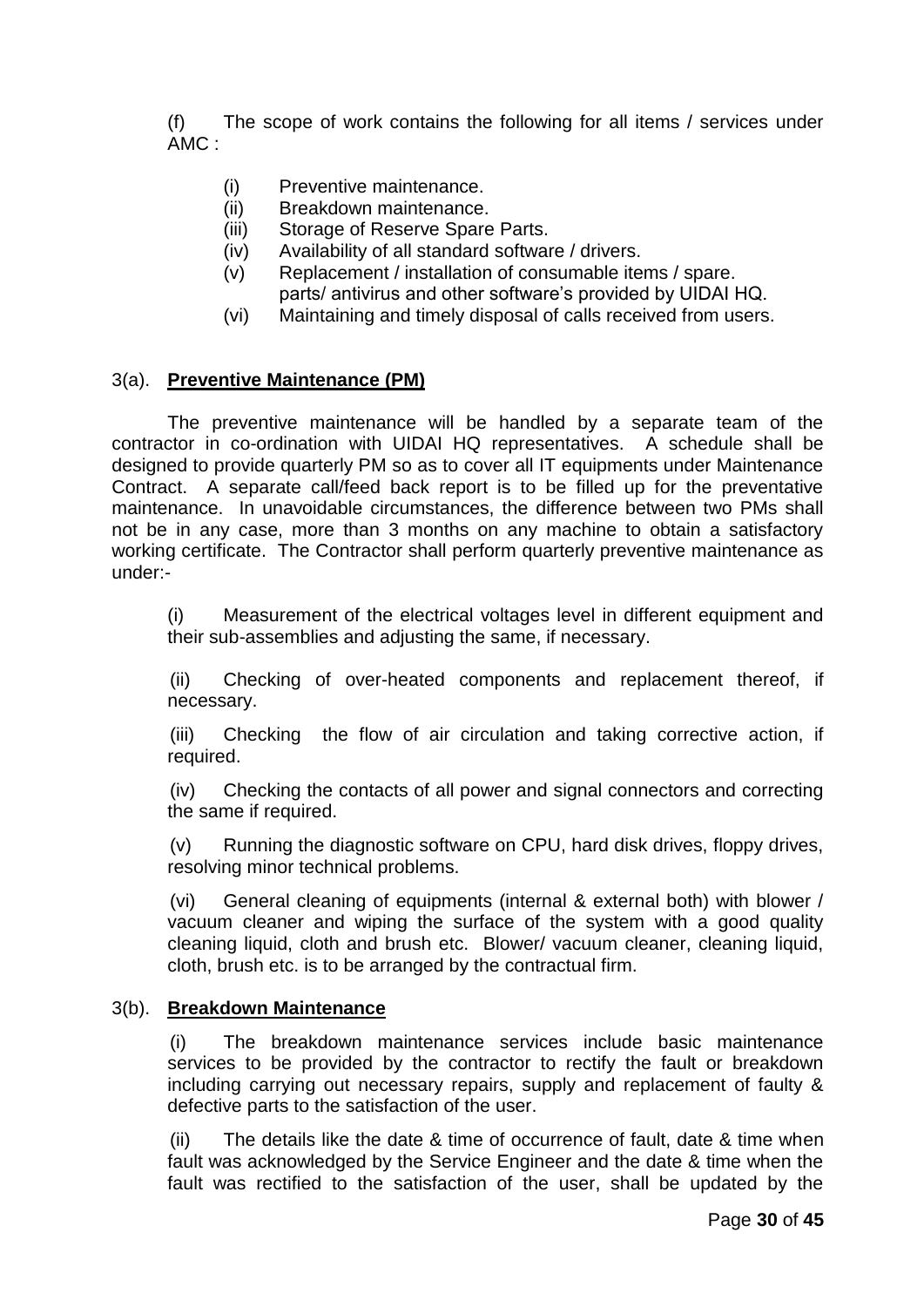Service Engineer / Call Coordinator on the Call Report basis signed by the user of equipment & shall form the basis of calculation of downtime or uptime of the equipment.

(iii) The Contractor shall intimate the status of complaints pending / rectified on a fortnightly basis. The contractor shall also submit a consolidated report furnishing the details of calls attended, remedial action taken and their status on a monthly basis.

(iv) In case it is not possible to repair any equipment for its unit at the site, it can be sent to The Agency (successful bidder) Workshop after due authorisation. It will be sole responsibility of contractor to take the defective parts / computer to the workshop & bring it back to the same site after repairs. Any cost incurred towards transportation of the faulty / repaired as well as standby equipment shall be borne by the Contractor. In case where equipments having storage devices like HDDs are to be taken to the The Agency (successful bidder) Workshop, it will be sole responsibility of the contractor to detach the storage device and hand it over to the concerned officer of the user director under signature.

 $(v)$  In case any component / part is required to be replaced to rectify the fault, the same shall be provided by the Agency (Successful Bidder) from the original manufacturer of the faulty equipments at the earliest & the machine shall be set functional in the resolution time. If the fault is not rectified within this period, Agency (Successful Bidder) shall provide a backup equivalent computer system / printer / peripherals etc. for use. UIDAI HQ) will make no payment for use of backup equipments.

(vi) The firm shall be responsible for taking back up data"s and programme available in PC before attending the fault and shall also be responsible for reloading the same. The backup copies to be returned to the users, under acknowledgement.

(vii) The replacement of components, sub-assemblies and assemblies shall be as per manufacturers' instructions and under the orders of Admin-II, UIDAI HQ.

#### **Support Structure**

4(a). The following support personnel/organization of the vendor will be responsible for smooth and efficient running of the "Service Support Arrangement" for UIDAI HQ.

- (a) Support / Service Engineer -01 No.
- (b) Specialist Engineers -01 No.

4(b). The duties and responsibilities of the above mentioned support staff/ organizations are enumerated in the succeeding paragraphs.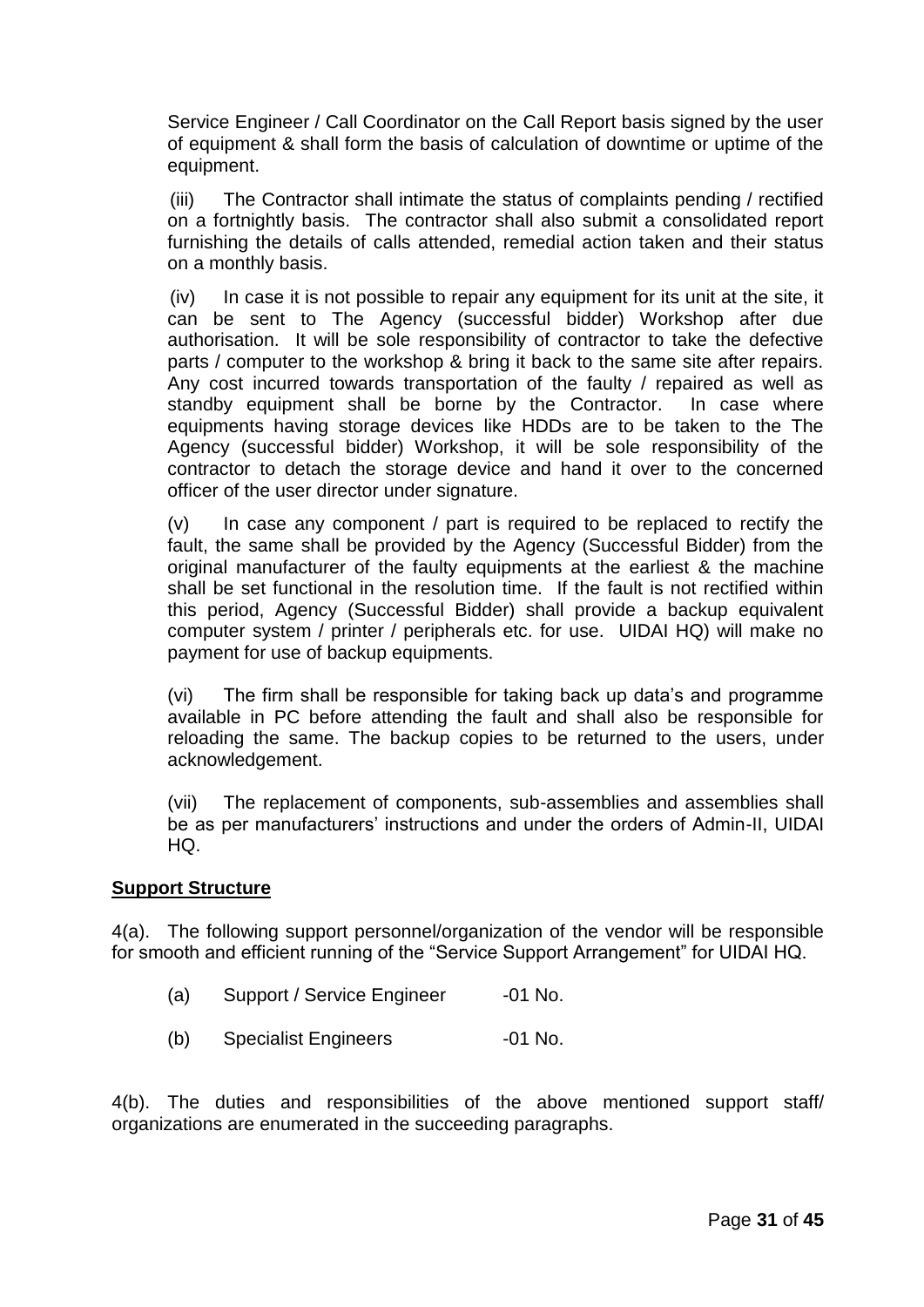# 4(c). **Support / Service Engineers**

(a) Will be available during office hours i.e. 0845 – 1800 Hrs. Monday to Friday.

(b) Service Engineer should possess at least Diploma in Hardware & Networking or equivalent qualification from AICTE approved University/Institution in relevant stream and possessing at least three years post qualification experience in Software/Hardware and Networking in Govt. /Semi Govt./PSU/Autonomous Bodies of Centre/State Govt. He should be fully well versed and capable of meeting requirements of UIDAI as per SOR.

4(d). The Support Engineer shall draw additional resources from the "Specialist Engineer" of the vendor to resolve critical problems on as and when required.

4(e). **Specialist Engineers** will be based in the vendor"s office at Delhi. These engineers are to be specialized in the field of providing maintenance support to IT Equipments. Their responsibilities shall include the following:-

(i) Technical support to the support engineers positioned onsite.

(ii) Escalation of unresolved problems, IOS up-gradation, plugging of OS, vulnerabilities etc.

(iii) Seeking the advice of OEMs on as required basis.

#### **Reserve Spares Plan**

5. The vendor has to make spares plan, at their cost, for supporting IT equipments of UIDAI HQ. These spares will be utilized by the vendor to support the system as explained below:-

(a) The vendor will stock critical spares, in original, at its facility to take care of replacements of the failed components. These spares are the property of the vendor and can be used by the vendor as per their requirements.

(b) In case of Hardware failure, the vendor will diagnose components and on confirmation shall be replaced with original components. If requisite parts are not available in stocks, the vendor will provide an equivalent standby part within the time frame to meet the service level commitments and configure the standby part as per the running set up.

(c) The replaced part may be of a different make in case, no original component available but in any case, will not be of inferior specification. User shall handover the defective part to the vendor as soon as the new part is replaced, except in the case of **Hard Disk drives and other magnetic or optical media where operational Data was ever recorded before the failure of the part**.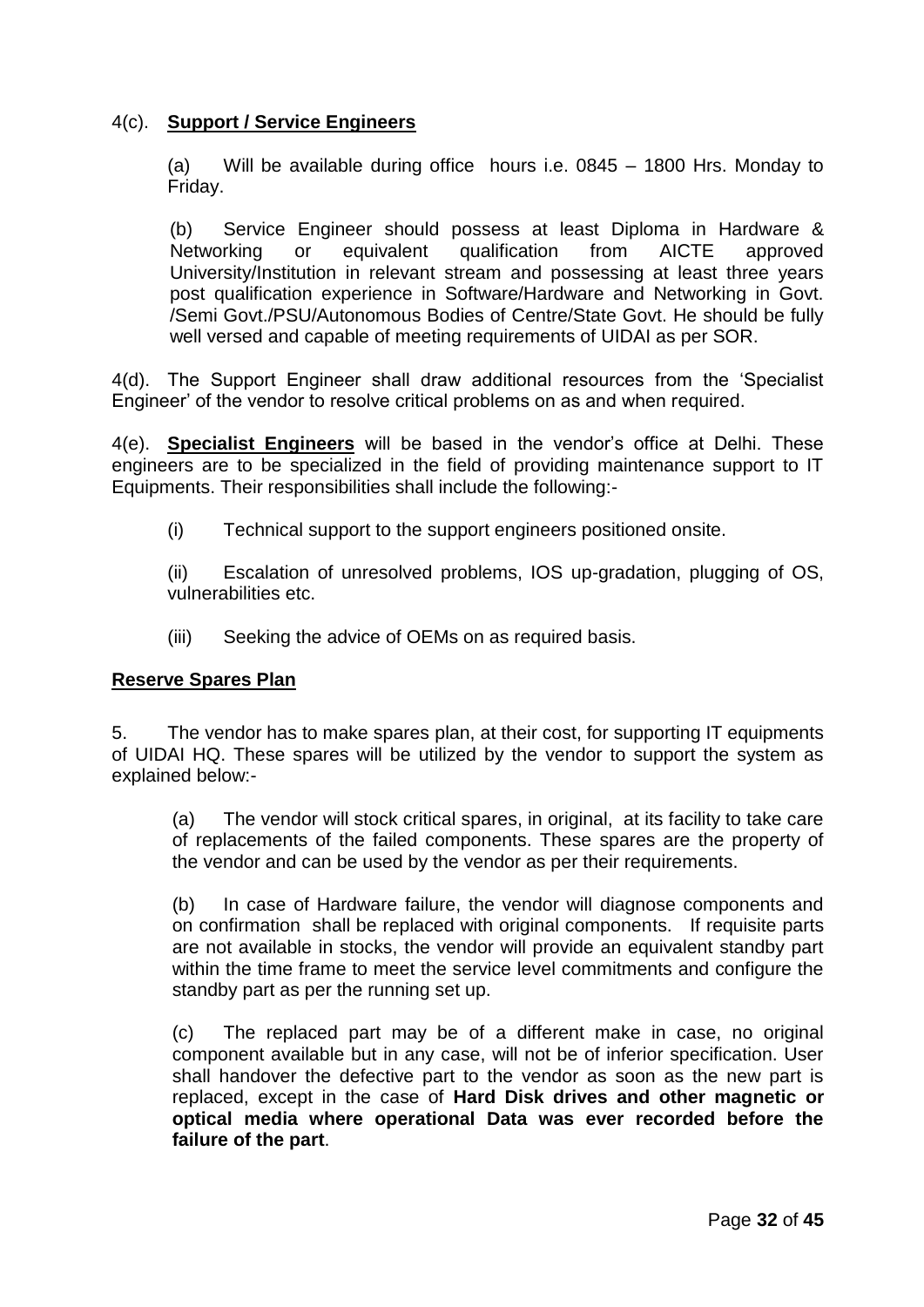(d) The vendor will periodically review the spare plan in consultation with the user quarterly.

# **Exclusions**

6. The service here under does not cover maintenance services required to repair the damages to equipment arising out of:-

(a) Fire, floods, windstorm, riots, strikes, acts of god, rodents, acts of the state or acts of the public enemy or any event beyond the control of the vendor.

- (b) Attachment of non-vendor equipment or alteration of the equipment.
- (c) Causes external to the equipment that is not supplied by the vendor.

**7. Delivery Period** - Delivery period for supply of items/services would be 05 working days from the effective date of contract. Please note that Contract can be cancelled unilaterally by the Buyer in case items are not received within the contracted delivery period. Extension of contracted delivery period will be at the sole discretion of the Buyer, with applicability of LD clause.

**8. Consignee Details** - Administration Division, UIDAI (HQ), New Delhi.

9. Before submitting bid proposals, bidders shall carefully examine the site of the work and IT equipments installed therein to familiarise themselves with the site conditions which exist regarding present work to be executed, present condition(s) of the IT Equipments, precautions required, working space available and other conditions necessary to the making of the intelligent bids.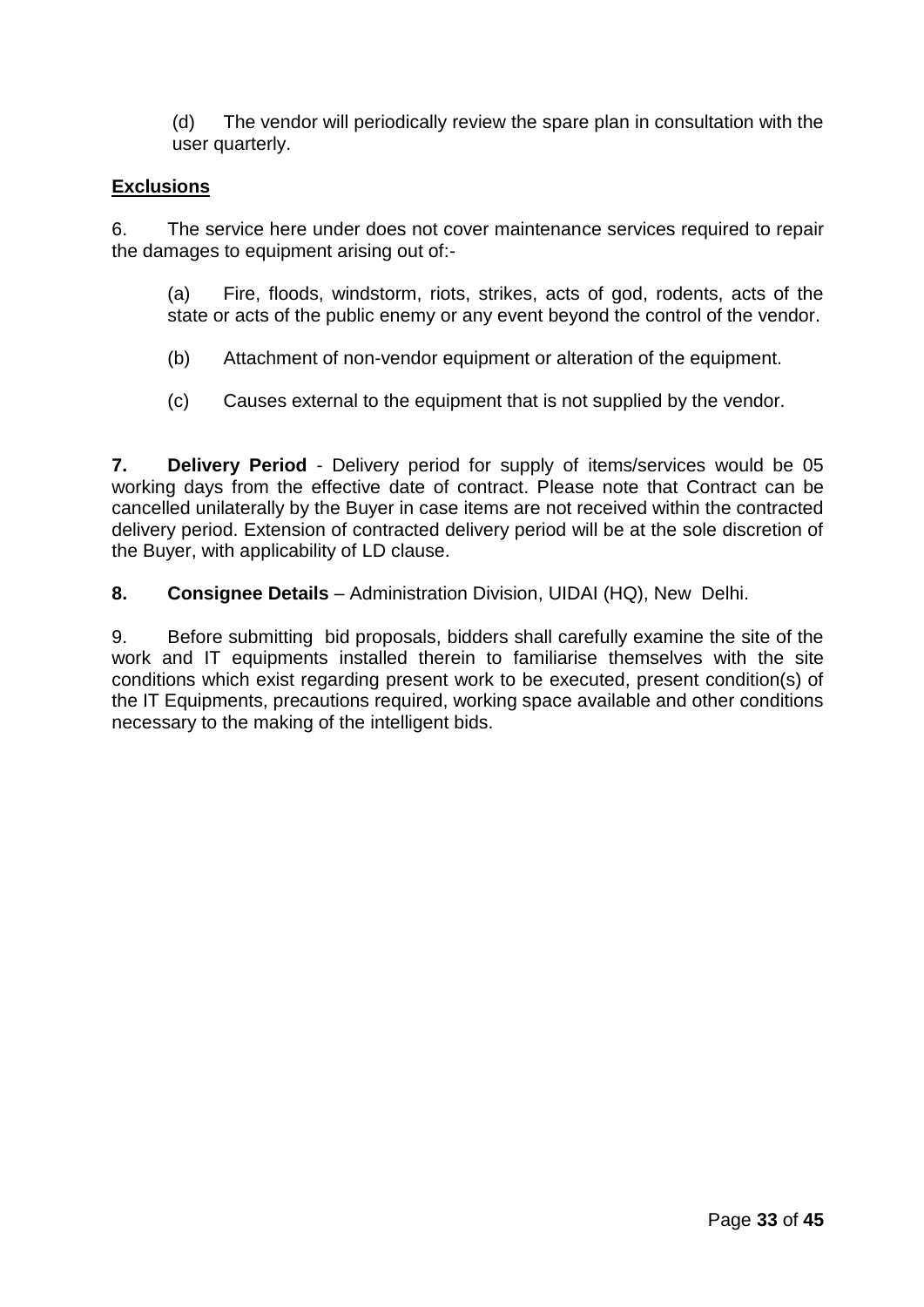# **Standard Conditions of Contract**

1. **Law:** The Contract shall be considered and made in accordance with the laws of the Republic of India. The contract shall be governed by and interpreted in accordance with the laws of the Republic of India.

2. **Effective Date and period of the Contract**: The contract shall come into effect on the date of signing the contract by both the parties (Effective Date) and shall remain valid until the completion of the obligations of the parties under the contract. The deliveries and supplies and performance of the services shall commence from the effective date of the contract. The contract shall initially be effective for a period of one year, extendable to further two years on year to year basis, subject to satisfactory performance of the Agency (successful bidder).

3. **Arbitration**: All disputes or differences arising out of or in connection with the Contract shall be settled by bilateral discussions. Any dispute, disagreement or question arising out of or relating to the Contract or relating to construction or performance, which cannot be settled amicably, may be resolved through arbitration.

4. **Penalty for use of Undue influence** : The Agency (successful bidder) undertakes that he has not given, offered or promised to give, directly or indirectly, any gift, consideration, reward, commission, fees, brokerage or inducement to any person in service of the Purchaser (UIDAI) or otherwise in procuring the Contracts or forbearing to do or for having done or forborne to do any act in relation to the obtaining or execution of the present Contract or any other Contract with the Government of India for showing or forbearing to show favour or disfavour to any person in relation to the present Contract or any other Contract with the Government of India. Any breach of the aforesaid undertaking by the Agency (successful bidder) or any one employed by him or acting on his behalf (whether with or without the knowledge of the Agency (successful bidder)) or the commission of any offers by the Agency (successful bidder) or anyone employed by him or acting on his behalf, as defined in Chapter IX of the Indian Penal Code, 1860 or the Prevention of Corruption Act, 1986 or any other Act enacted for the prevention of corruption shall entitle the Purchaser (UIDAI) to cancel the contract and all or any other contracts with the Agency (successful bidder) and recover from the Agency (successful bidder) the amount of any loss arising from such cancellation. A decision of the Purchaser (UIDAI) or his nominee to the effect that a breach of the undertaking had been committed shall be final and binding on the Agency (successful bidder). Giving or offering of any gift, bribe or inducement or any attempt at any such act on behalf of the Agency (successful bidder) towards any officer/employee of the Purchaser (UIDAI) or to any other person in a position to influence any officer/employee of the Purchaser (UIDAI) for showing any favour in relation to this or any other contract, shall render the Agency (successful bidder) to such liability/ penalty as the Purchaser (UIDAI) may deem proper, including but not limited to termination of the contract, imposition of penal damages, forfeiture of the Bank Guarantee and refund of the amounts paid by the Purchaser (UIDAI).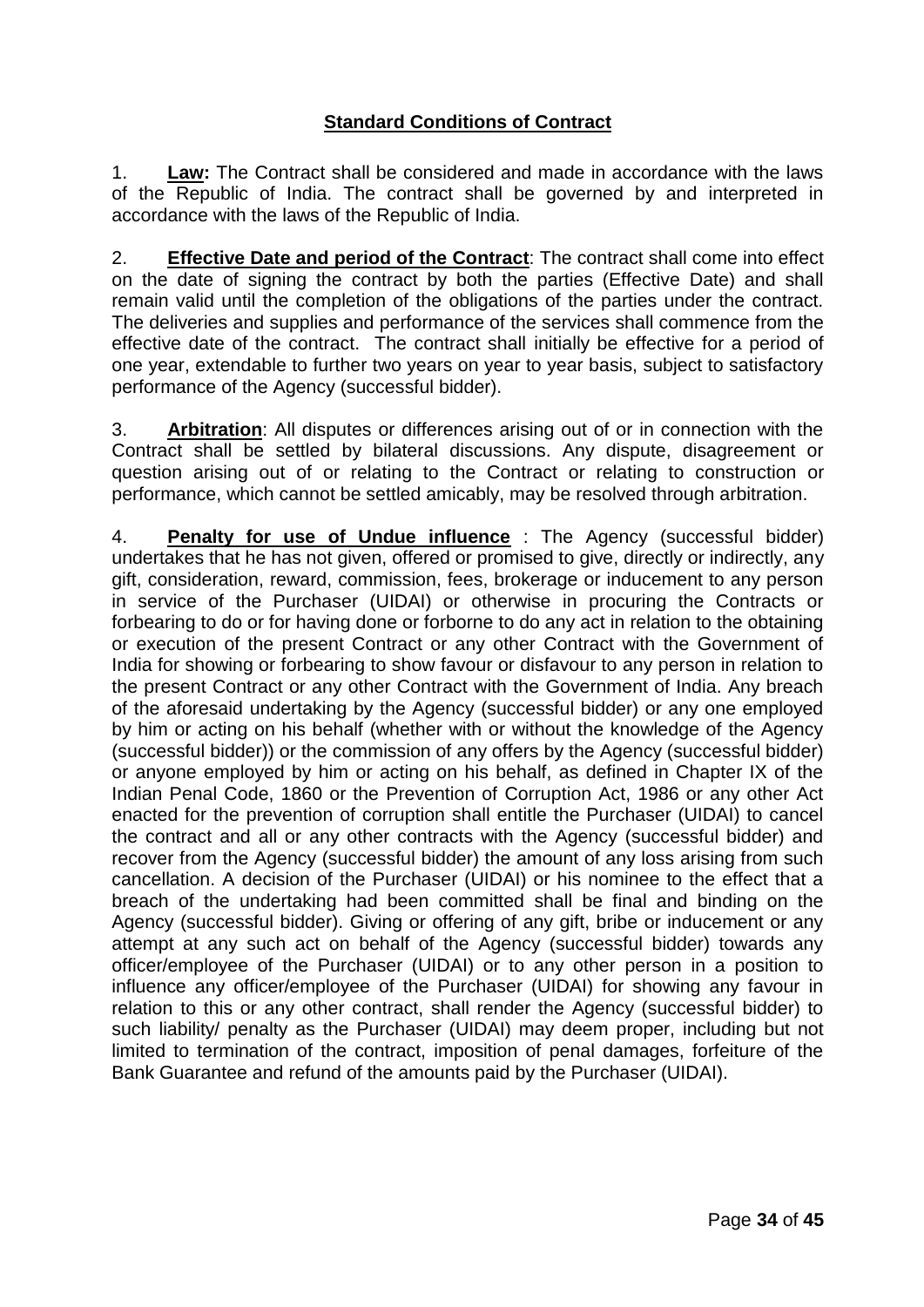5. **Agents / Agency Commission** : The Agency (successful bidder) shall confirm and declare to the Purchaser (UIDAI) that the Agency (successful bidder) is the original Service provider of the services referred to in this Contract and has not engaged any individual or firm, whether Indian or foreign whatsoever, to intercede, facilitate or in any way to recommend to the Government of India or any of its functionaries, whether officially or unofficially, to the award of the contract to the Agency (successful bidder); nor has any amount been paid, promised or intended to be paid to any such individual or firm in respect of any such intercession, facilitation or recommendation. The Agency (successful bidder) agrees that if it is established at any time to the satisfaction of the Purchaser (UIDAI) that the present declaration is in any way incorrect or if at a later stage it is discovered by the Purchaser (UIDAI) that the Agency (successful bidder) has engaged any such individual/firm, and paid or intended to pay any amount, gift, reward, fees, commission or consideration to such person, party, firm or institution, whether before or after the signing of this contract, the Agency (successful bidder) will be liable to refund that amount to the Purchaser (UIDAI). The Agency (successful bidder) will also be debarred from entering into any Contract with the Government of India for a minimum period of five years. The Purchaser (UIDAI) will also have a right to consider cancellation of the Contract either wholly or in part, without any entitlement or compensation to the Agency (successful bidder) who shall in such an event be liable to refund all payments made by the Purchaser (UIDAI) in terms of the Contract along with interest at the rate of 2% per annum above LIBOR rate. The Purchaser (UIDAI) will also have the right to recover any such amount from any contracts concluded earlier with the Government of India.

6. **Access to Books of Accounts** : In case it is found to the satisfaction of the Purchaser (UIDAI) that the Agency (successful bidder) has engaged an Agent or paid commission or influenced any person to obtain the contract as described in clauses relating to Agents/Agency Commission and penalty for use of undue influence, the Agency (successful bidder), on a specific request of the Purchaser (UIDAI), shall provide necessary information/ inspection of the relevant financial documents/information.

7. **Non-disclosure of Contract documents** : Except with the written consent of the Purchaser (UIDAI)/ Agency (successful bidder), other party shall not disclose the contract or any provision, specification, plan, design, pattern, sample or information thereof to any third party.

8. **Liquidated Damages** : In the event of the Agency (successful bidder)'s failure to submit the Bonds, Guarantees and Documents, supply the services and conduct trials, installation of equipment, training, etc as specified in this contract, the Purchaser (UIDAI) may, at his discretion, withhold any payment until the completion of the contract. The PURCHASER (UIDAI) may also deduct from the AGENCY (SUCCESSFUL BIDDER) as agreed, liquidated damages to the sum of 0.5% of the contract price of the delayed/undelivered services mentioned above for every week of delay or part of a week, subject to the maximum value of the Liquidated Damages being not higher than 10% of the value of delayed Services. The LD cannot exceed the amount stipulated in the contract.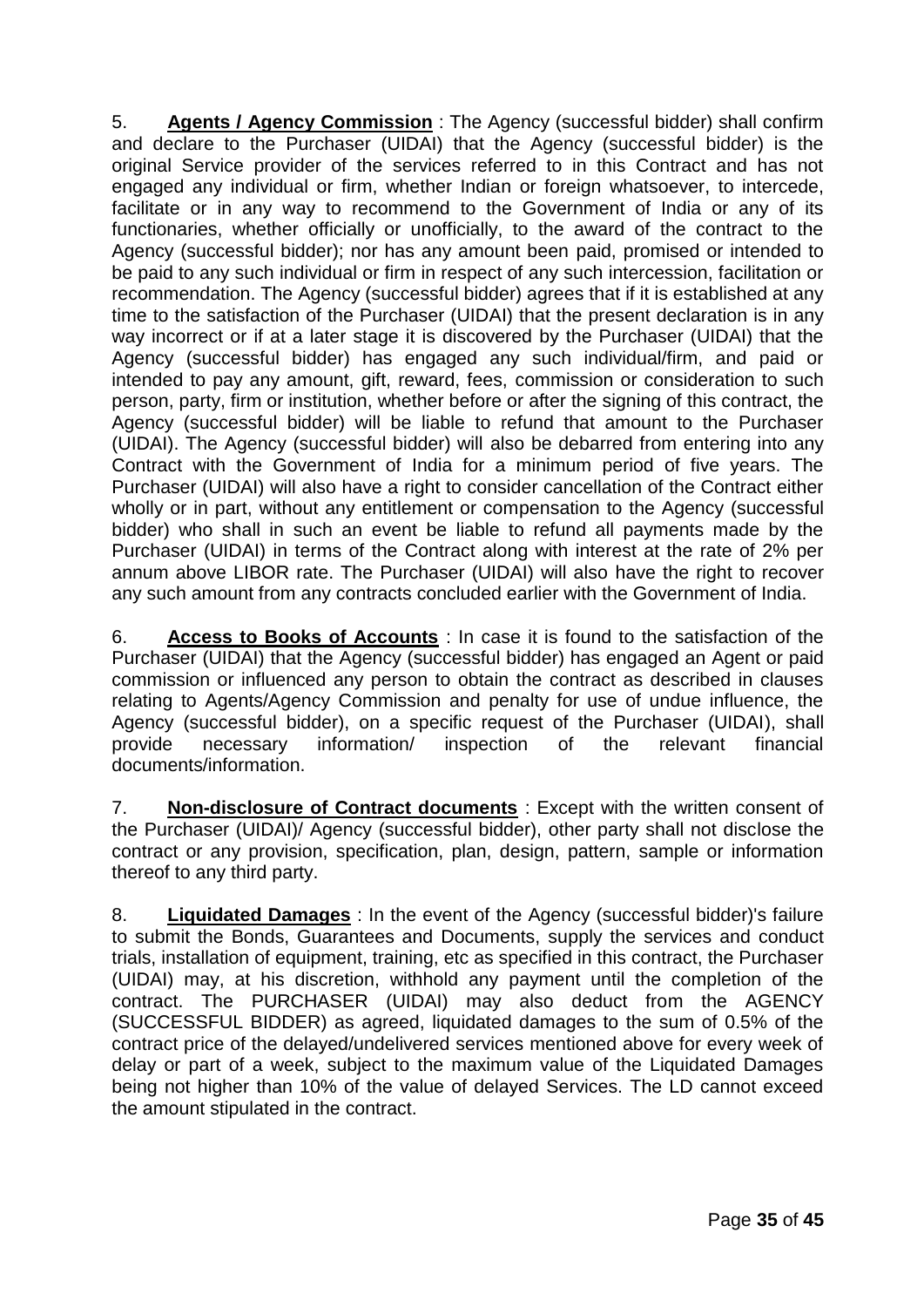9. **Termination of Contract** : The Purchaser (UIDAI) shall have the right to terminate this Contract in part or in full in any of the following cases with one month notice in advance :-

(a) The delivery of the material/services is delayed for causes not attributable to Force Majeure for more than (**02** months) after the scheduled date of delivery.

(b) The Agency (successful bidder) is declared bankrupt or becomes insolvent.

(c) The delivery of material / services is delayed due to causes of Force Majeure by more than (**03** months) provided Force Majeure clause is included in contract.

(d) The Purchaser (UIDAI) has noticed that the Agency (successful bidder) has utilised the services of any Indian/Foreign agent in getting this contract and paid any commission to such individual/company etc.

(e) As per decision of the Arbitration Tribunal.

(f) The purchaser (UIDAI) is not satisfied with the performance of the Agency (successful bidders) or violation of the any of the terms and conditions of the contract.

10. **Notices** : Any notice required or permitted by the contract shall be written in the English language and may be delivered personally or may be sent by FAX or registered pre-paid mail/airmail/email, addressed to the last known address of the party to whom it is sent.

11. **Transfer and Sub-letting** : The Agency (successful bidder) has no right to give, bargain, sell, assign or sublet or otherwise dispose of the Contract or any part thereof, as well as to give or to let a third party take benefit or advantage of the present Contract or any part thereof.

12. **Patents and other Industrial Property Rights** : The prices stated in the present Contract shall be deemed to include all amounts payable for the use of patents, copyrights, registered charges, trademarks and payments for any other industrial property rights. The Agency (successful bidder) shall indemnify the Purchaser (UIDAI) against all claims from a third party at any time on account of the infringement of any or all the rights mentioned in the previous paragraphs, whether such claims arise in respect of manufacture or use. The Agency (successful bidder) shall be responsible for the completion of the supplies including spares, tools, technical literature and training aggregates irrespective of the fact of infringement of the supplies, irrespective of the fact of infringement of any or all the rights mentioned above.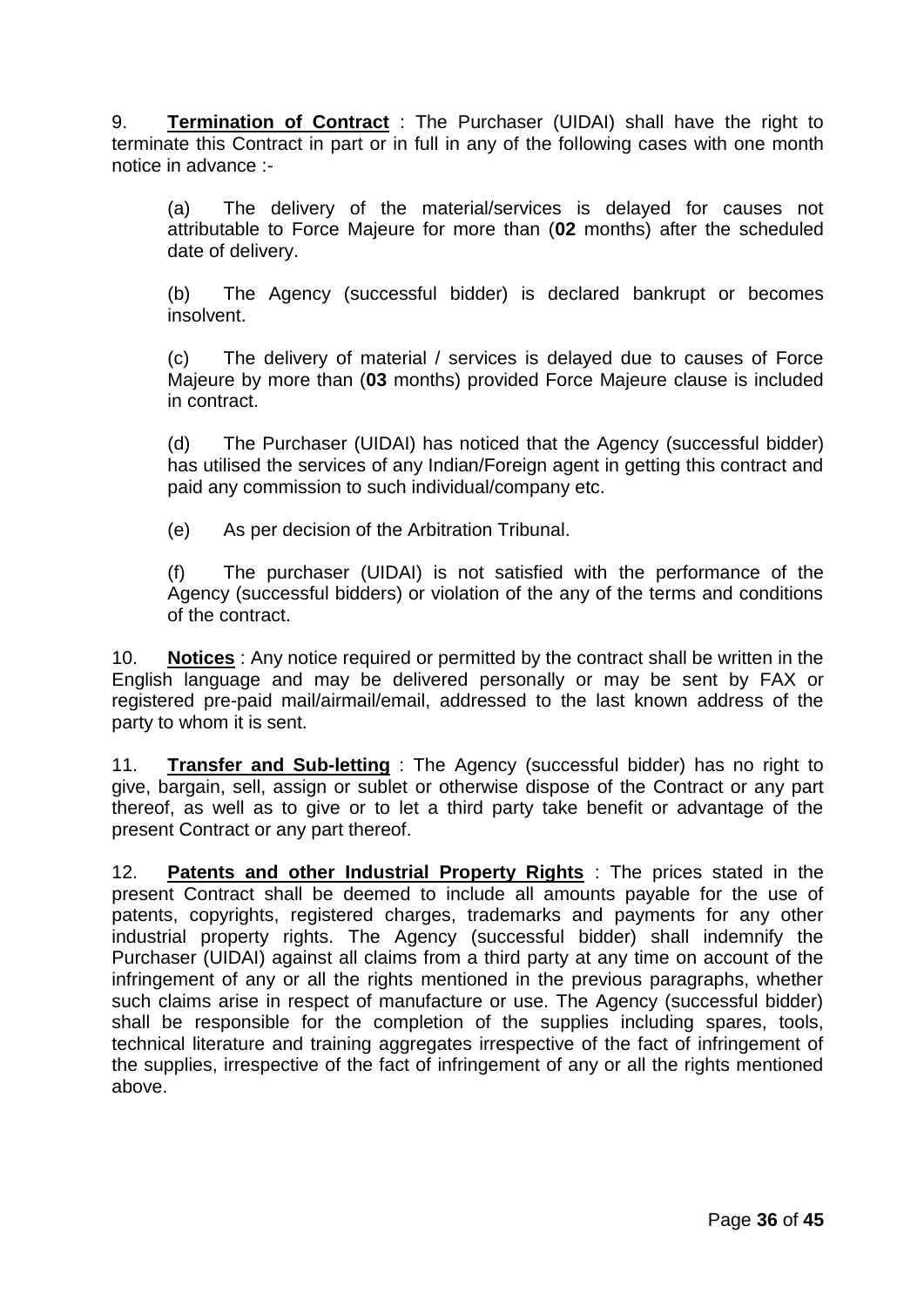13 **Amendments**: No provision of present Contract shall be changed or modified in any way (including this provision) either in whole or in part except by an instrument in writing made after the date of this Contract and signed on behalf of both the parties and which expressly states to amend the present Contract.

# 14. **Taxes and Duties – The Contract is all inclusive**

15. **Performance Guarantee**: The Agency (Successful Bidder) will be required to furnish a Performance Bank Guarantee by way of Bank Guarantee through a Public Sector Bank or a private sector bank authorised to conduct government business (ICICI Bank Ltd., Axis Bank Ltd. or HDFC Bank Ltd.) for a sum equal to 10 % of the Contract value within 30 days of signing of the contract valid for a period of 60 days beyond period of contract.

# 16. **Option Clause (where applicable)**: **Not Applicable**.

# 17. **Repeat Order Clause (where applicable)** – **Not Applicable**

# 18. **Tolerance Clause (where applicable)** – **Not Applicable**

19. **Payment Terms –** Payment for providing AMC of IT Equipments will be made on satisfactory performance upon completion of a calendar month on pro rata basis of the accepted bid price on submission of Bill/Invoice by successful bidder. It will be mandatory for the Successful Bidder to indicate their bank account numbers and other relevant e-payment details so that payments could be made through ECS/EFT mechanism instead of payment through cheques, wherever feasible. The payment will be made as per the following terms, on production of the requisite documents:

- (a) Given the fact that the contactor is under legal obligation to pay due wages as the requirements of law, the successful bidder shall be expected to make payment to the Residents Engineers under Electronic Fund Transfer System. The Agency (successful bidder) shall pay for all legal charges/contributions to statutory authorities. Besides that the Agency (successful bidder) shall be obliged to satisfy empowered officer about continued labour laws compliance as and when required by empowered officer.
- (b) The payment to the service provider shall be made as per actual and not exceeding quoted price (supported by ECS statement duly verified by bank official). The deployment of manpower may vary as per need basis and would be assessed on dynamic basis. Monthly assessment and review shall be made.
- (c) The Agency (successful bidder) shall raise bill for the services provided for a calendar month within 7 working days of succeeding month of such services. Disputed amount or amount on which clarification is required may be held up till the time matter is sorted out. However, balance amount shall be released by due date.
- (d) Bill should be submitted to the Administration Division, UIDAI HQ.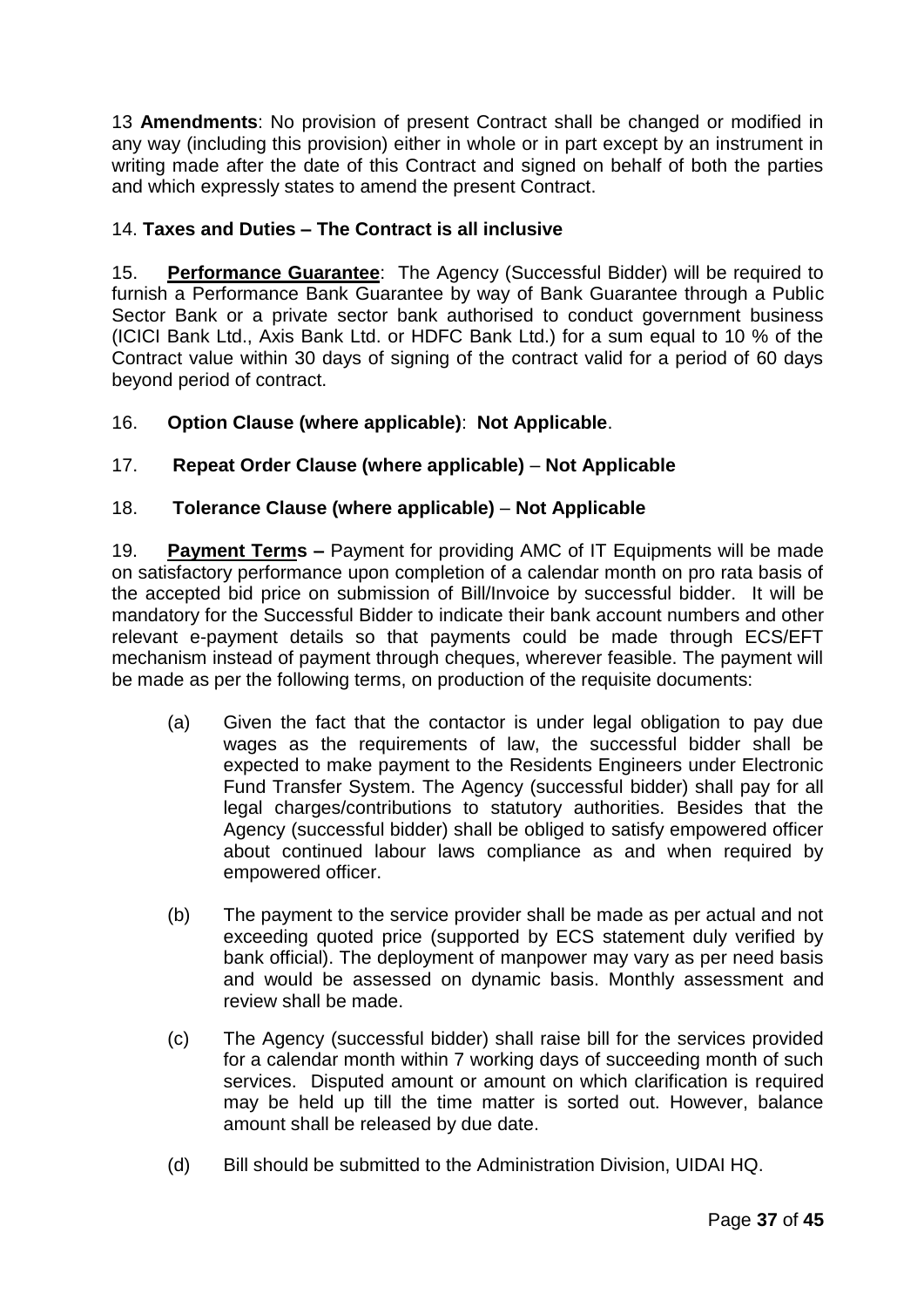- (e) Payment from UIDAI shall be made by electronic fund transfer to the Agency"s account by NEFT or RTGS for which purpose Agency is required to submit their complete bank details.
- (f) It is noteworthy that while considering the attendance and availability of the Engineers, their working hours will also be considered for evaluation and non – compliance with the mentioned hours of work would be penalized.
- (g) Conveyance, per-diem, travel, lodging expenses may be reimbursed to the Agency (successful bidder) on actual basis subject to needs of UIDAI and prior approval of UIDAI before incurring such expenses. The Agency (successful bidders) shall submit bills for these expenses for reimbursement.
- (h) Penalty would be in terms of part of the salary / payment, which would be deducted and reflected in month's payment.
- (ii) All liabilities such as wages, ESI, PF, Bonus and other statutory requirements of the official on duty will be borne by Agency (successful bidder).
- (k) Bills for payment must be submitted with following documents for further processing of the bill:
	- (iv) ECS Statement duly verified by the bank official for monthly wages payment in the bank account of Resident Engineers deputed to UIDAI as per schedule 13 of SOR on or before 07th of every month by the service provider (as a proof of compliance to ensure that monthly salary paid is not less than the statutory provision of minimum wages act as applicable in Delhi for the respective category of worker, and as being charged from UIDAI, the employee shall be paid at least the quoted).
	- (v) The payment to the Agency (Successful Bidder) shall be released only after verification of the contracted service through a checking mechanism enforced by Designate Inspection Committee or Authority or any person nominated by or on behalf of the UIDAI to assess the performance of the Agency (successful bidder), both in terms of quantity and quality.
	- (vi) Amount of LD / Risk Expense etc., if any, will be deducted from the billing amount.

20. **Advance Payments**: No advance payment(s) will be made in any case whatsoever.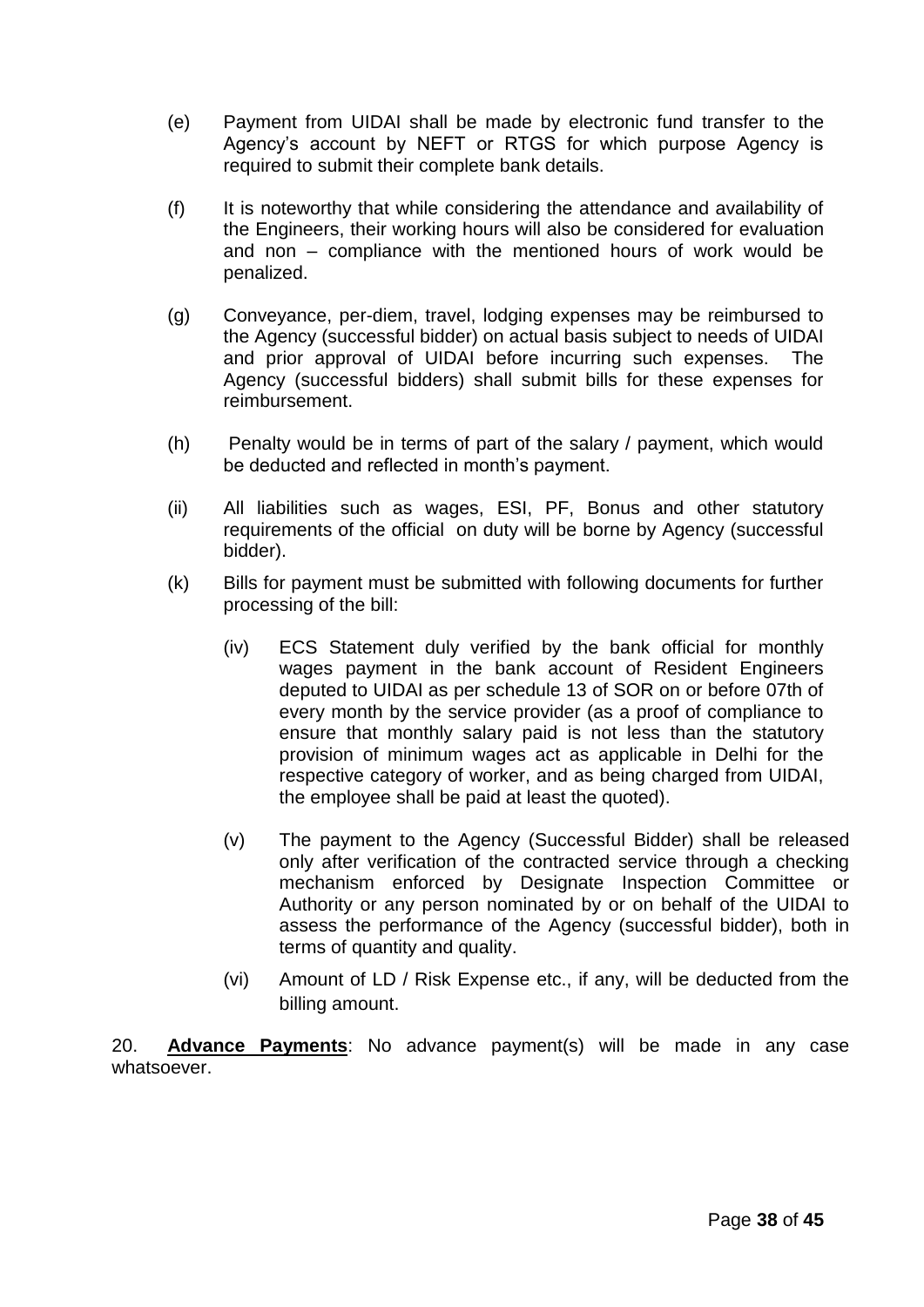# 21. **Paying Authority**:

# (a). **PAO, UIDAI HQ, 02<sup>nd</sup> Floor, Tower-1, Jeevan Bharti Building, Connaught Place, New Delhi – 110 001.**

The payment of bills will be made on submission of the following documents, whichever applicable, by the Agency (successful bidder) to the Paying Authority along with the bill:

i. Ink-signed copy of contingent bill / Agency (successful bidder)'s bill.

ii. Ink-signed copy of Commercial invoice / Agency (successful bidder)"s bill.

iii. Copy of Contract with U.O. number and date of IFA's concurrence, where required under delegation of powers.

iv. Performance Bank guarantee / Indemnity bond where applicable.

v. Details for electronic payment viz Account holder"s name, Bank name, Branch name and address, Account type, Account number, IFSC code, MICR code (if these details are not incorporated in contract).

vi. Any other document / certificate that may be provided for in the contract.

vii. User Acceptance, where applicable.

viii. Photocopy of PBG.

#### 22. **Fall clause -**

(a). The price charged for the services to be supplied under the contract by the Agency (Successful Bidder) shall in no event exceed the lowest prices at which the Agency (successful bidder) provides services or offer to provide services of identical description to any persons / Organisation including the purchaser or any department of the Central government or any Department of State Government or any statutory undertaking the Central or State Government as the case may be, during the period till performance of all supply Orders placed during the currency of the rate contract is completed.

(b). If at any time, during the said period of contract the Agency (Successful Bidder) reduces the price, or offer to supplying such services to any person / organisation including the purchaser or any Deptt, of Central Govt. or any Department of the State Government or any Statutory undertaking of the Central or state Government as the case may be, at a price lower than the price chargeable under the contract, the bidders including the successful bidder forthwith notify such reduction or sale or offer of sale to the Director General of Supplies & Disposals and the price payable under the contract for the services of such reduction of sale or offer of the sale shall stand correspondingly reduced. The above stipulation will, however, not apply to:--

i. Exports by the Agency (successful bidder).

ii. Sale of goods as original equipment at price lower than the prices charged for normal replacement.

iii. Sale of goods such as drugs which have expiry dates.

iv. Sale of goods / services at lower price on or after the date of completion of sale/placement of the order of goods / services by the authority concerned under the existing or previous contracts as also under any previous contracts entered into with the Central or State Govt.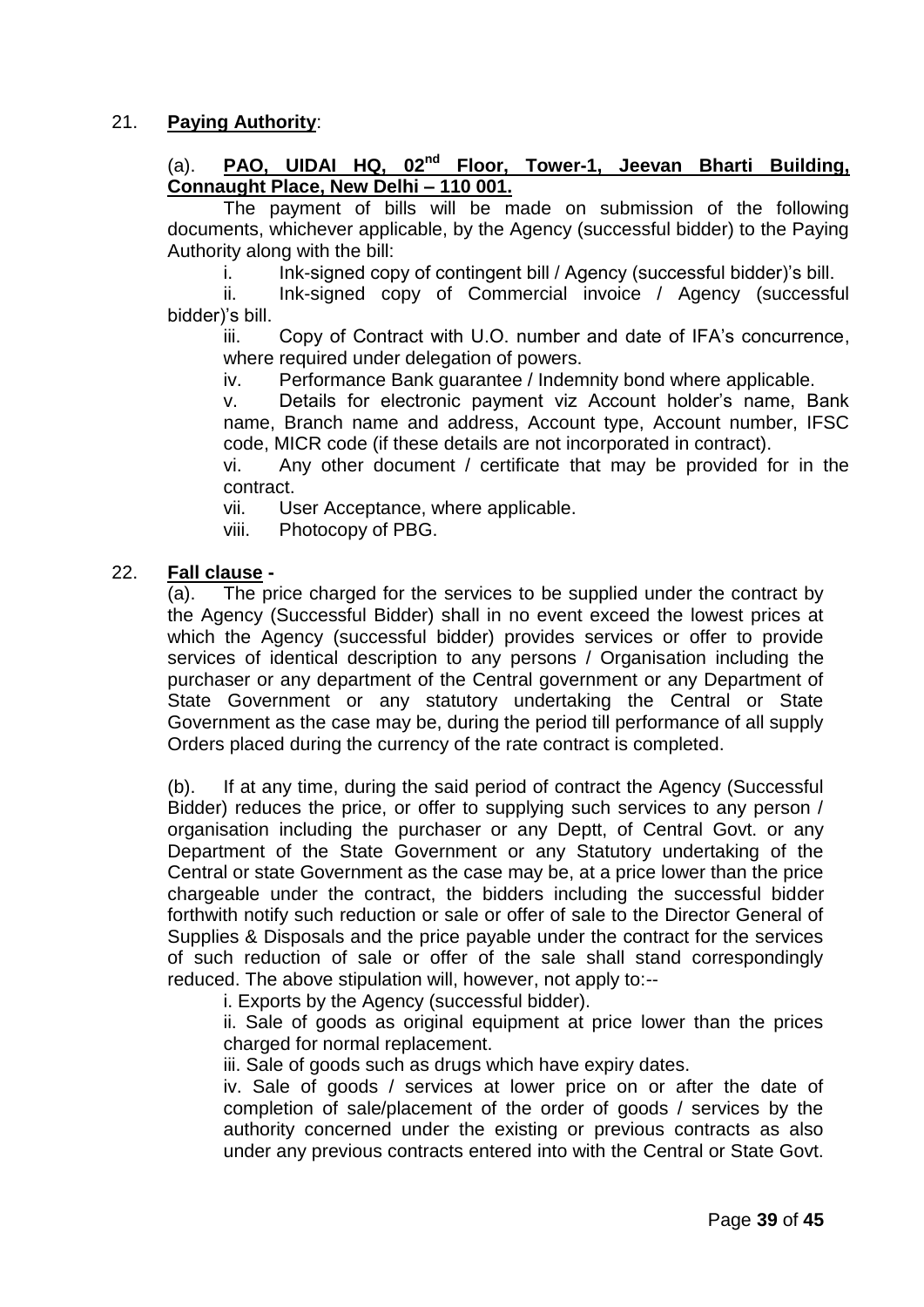Depts, including their undertakings excluding joint sector companies and/or private parties and bodies.

#### 23. **Risk & Expense clause –**

(a). Should the services or any instalment thereof not be delivered with the time or time specified in the contract documents, or if defective delivery is made in respect of the services or any instalment thereof, the Purchaser (UIDAI) shall, after granting the Agency (successful bidder) 05 days to cure the breach, be at liberty, without prejudice to the right to recover liquidated damages as a remedy for breach of contract, declare the contract as cancelled either wholly or to the extent of such default.

(b). Should the services or any installment thereof not performed in accordance with the specifications / parameters provided by the AGENCY (SUCCESSFUL BIDDER) during the check proof tests to be done in the PURCHASER (UIDAI)"s premises, the PURCHASER (UIDAI) shall be at liberty, without prejudice to any other remedies for breach of contract, to cancel the contract wholly or to the extent of such default.

(c). Any excess of the purchase price, cost of manufacturer, or value of any Services procured from any other Agency as the case may be, over the contract price appropriate to such default or balance shall be recoverable from the AGENCY (SUCCESSFUL BIDDER). Such recoveries shall not exceed **10%** of the value of the contract."

24. **Force Majeure**: Should any Force Majeure circumstances arise, each of the contracting party shall be excused for the non-fulfilment or for the delayed fulfilment of any of its contractual obligations, if the affected party within (**30 days**) of its occurrence informs the other party in writing. Force Majeure shall mean fires, floods, natural disasters or other acts, that are unanticipated or unforeseeable, and not brought about at the instance of the party claiming to be affected by such event, or which, if anticipated or foreseeable, could not be avoided or provided for, and which has caused the non-performance or delay in performance, such as war, turmoil, strikes, sabotage, explosions, quarantine restriction beyond the control of either party. A party claiming Force Majeure shall exercise reasonable diligence to seek to overcome the Force Majeure event and to mitigate the effects thereof on the performance of its obligations under this contract.

25. **Inspection Authority**: The mode of Inspection will be Departmental Inspection/User Inspection/Joint Inspection/Self-certification.

26. The prospective bidder shall inspect all the IT equipments to be covered under AMC before bidding.

27. **The IT equipments presently under warranty shall be covered under AMC by the successful bidder automatically on expiry of such warranty period without making any further reference to this effect.**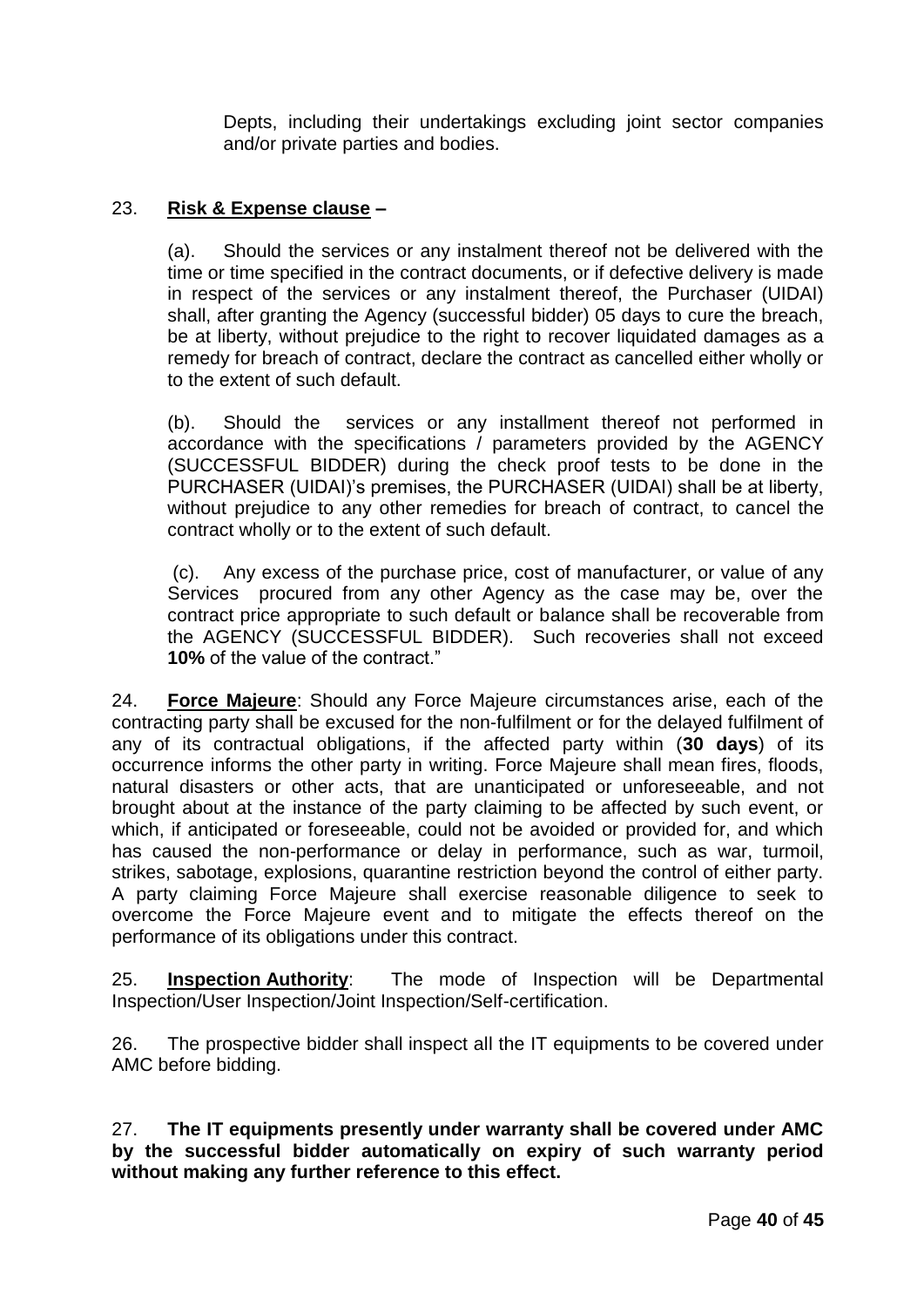28 This contract comes in force from the Effective Date and shall remain valid for one year from such date, extendable to further two years on year to year basis, subject to satisfactory performance of the agency.

(S.P. Bhardwaj) ( ) ADG (Admin & Coord) Unique Identification Authority of India 3<sup>rd</sup> Floor, Tower-II, Jeevan Bharti Building, Connaught Circus, New Delhi-110001

Dated: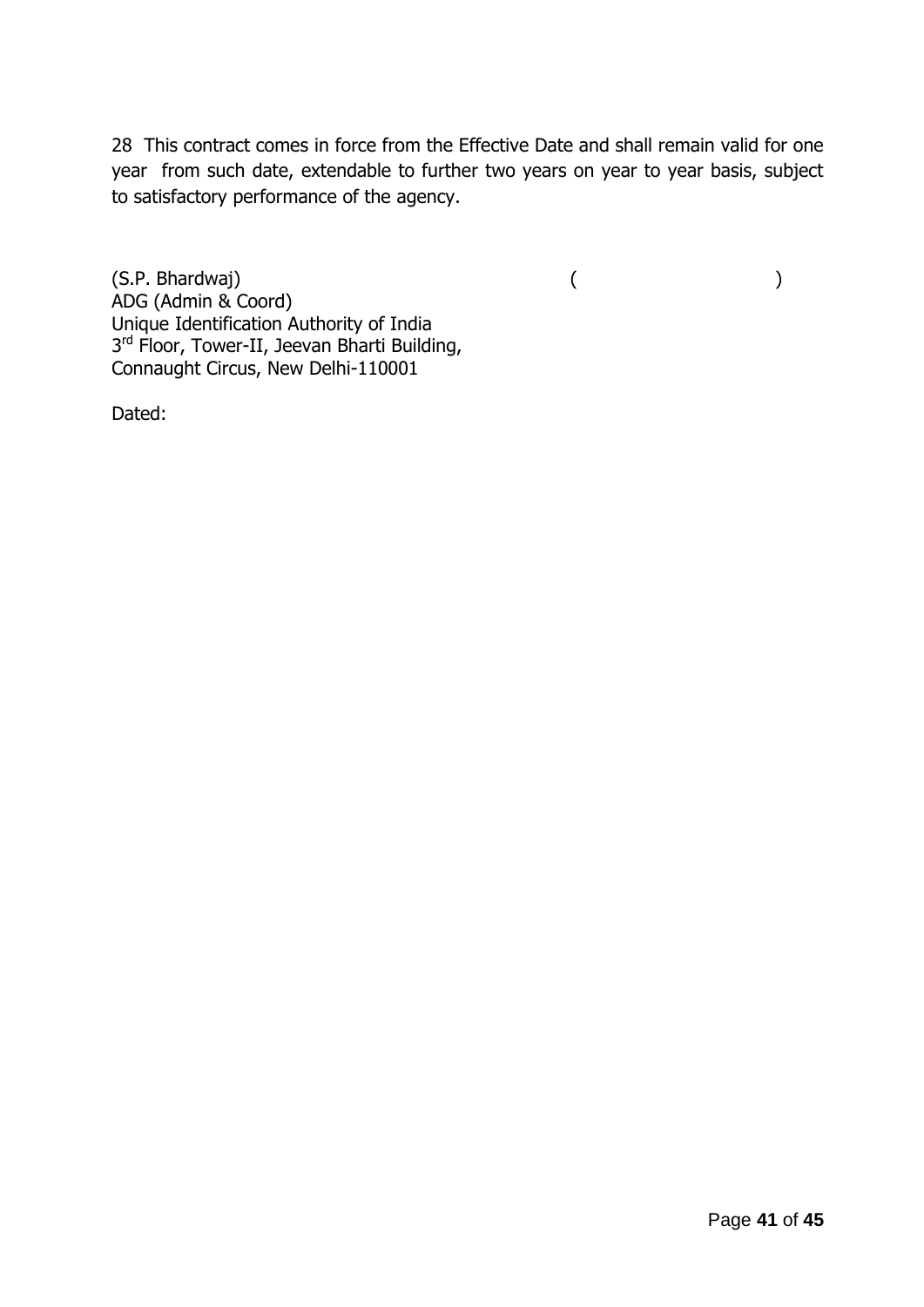# **Appendix 'A'**

# **LIST OF IT EQUIPMENTS INSTALLED IN UIDAI HQ**

# **3. Desktops PC**

| Sr.<br>No.     | <b>Item</b> | <b>Brand</b><br><b>Name</b> | Model No             | Qty. | <b>Warranty Status</b> |
|----------------|-------------|-----------------------------|----------------------|------|------------------------|
| $\mathbf{1}$   | Computer    | <b>HP</b>                   | HP COMPAQ 8000 ELITE | 62   | Warranty expired       |
| $\overline{2}$ | Computer    | <b>HP</b>                   | HP COMPAQ 8100       | 84   | Warranty expired       |
| 3              | Computer    | <b>HP</b>                   | <b>HP 3090 PRO</b>   | 5    | Warranty expired       |
| 4              | Computer    | <b>HCL</b>                  | HCL PRO SL 1280      | 20   | Warranty expired       |
| 5              |             |                             | HP COMPAQ Elite 8300 |      | wil be added w.e. f.   |
|                | Computer    | НP                          |                      | 13   | Apr 10, 2017           |
|                |             |                             |                      |      | wil be added w.e. f.   |
| 6              | Computer    | <b>DELL</b>                 | <b>DELL-990</b>      | 10   | October 14, 2015       |

#### **4. Printers**

| Sr. No.        | <b>Asset Name</b> | <b>Brand Name</b> | <b>Model No.</b>                    | <b>QTY</b>     | <b>Warranty Status</b>               |
|----------------|-------------------|-------------------|-------------------------------------|----------------|--------------------------------------|
| $\mathbf{1}$   | <b>PRINTER</b>    | <b>HP</b>         | HP LASERJET 1536DNF                 | 6              | <b>Warranty Expired</b>              |
| $\overline{2}$ | <b>PRINTER</b>    | CANON             | CANNON MF4350D                      | $\mathbf{1}$   | <b>Warranty Expired</b>              |
| $\overline{4}$ | <b>PRINTER</b>    | CANON             | CANNON MF-8050 CN                   | $\overline{2}$ | <b>Warranty Expired</b>              |
| 5              | <b>PRINTER</b>    | CANON             | <b>CANON SUPER G3</b>               | $\mathbf 1$    | <b>Warranty Expired</b>              |
| 6              | <b>PRINTER</b>    | HP                | HP COLOR LASERJET CM2320 MFP        | $\overline{3}$ | <b>Warranty Expired</b>              |
| $\overline{7}$ | <b>PRINTER</b>    | <b>HP</b>         | HP COLOR LASERJET CM1312 MFP        | 5              | <b>Warranty Expired</b>              |
| 8              | <b>PRINTER</b>    | HP                | HP COLOR LASERJET CP1215            | $\overline{2}$ | <b>Warranty Expired</b>              |
| 9              | <b>PRINTER</b>    | <b>HP</b>         | HP COLOR LASERJET CP2025            | $\mathbf{1}$   | <b>Warranty Expired</b>              |
| 10             | <b>PRINTER</b>    | HP                | HP COLORLASERJET C23                | $\mathbf 1$    | <b>Warranty Expired</b>              |
| 11             | <b>PRINTER</b>    | HP                | HP COLORLASERJET CM2                | $\mathbf{1}$   | <b>Warranty Expired</b>              |
| 12             | <b>PRINTER</b>    | <b>HP</b>         | <b>HP DESKJET</b>                   | $\mathbf{1}$   | <b>Warranty Expired</b>              |
| 13             | <b>PRINTER</b>    | HP                | HP LASER JET M1213NF                | 5              | <b>Warranty Expired</b>              |
| 14             | <b>PRINTER</b>    | HP                | HP LASERJET 2055DN                  | 3              | <b>Warranty Expired</b>              |
| 15             | <b>PRINTER</b>    | HP                | HP LASERJET M2727NF                 | 6              | <b>Warranty Expired</b>              |
| 16             | <b>PRINTER</b>    | HP                | HP LASERJET MFD0195                 | $\mathbf{1}$   | <b>Warranty Expired</b>              |
| 17             | <b>PRINTER</b>    | HP                | HP LASERJET P1108                   | $\mathbf{1}$   | <b>Warranty Expired</b>              |
| 18             | <b>PRINTER</b>    | HP                | HP LASERJET P1505                   | 24             | <b>Warranty Expired</b>              |
| 19             | <b>PRINTER</b>    | HP                | HP LASERJET P1566                   | 5              | <b>Warranty Expired</b>              |
| 20             | <b>PRINTER</b>    | HP                | HP LASERJET P1606DN                 | 21             | <b>Warranty Expired</b>              |
| 21             | <b>PRINTER</b>    | HP                | MONO 600*600 LASER                  | 3              | <b>Warranty Expired</b>              |
| 22             | <b>PRINTER</b>    | <b>PHASER</b>     | XEROX 3100MFP                       | $\mathbf{1}$   | <b>Warranty Expired</b>              |
| 23             | <b>PRINTER</b>    |                   | CTC 940 Printer with Flipper Module | $\mathbf{1}$   | <b>Warranty Expired</b>              |
| 24             | <b>PRINTER</b>    | HP                | HP LASERJET 1536DNF                 | $\overline{2}$ | wil be added w.e. f.<br>31 July 2015 |
| 25             | <b>PRINTER</b>    | HP                | HP CLaserjet Pro 400                | $\mathbf{1}$   | wil be added w.e. f.<br>31 July 2015 |
| 26             | <b>PRINTER</b>    | HP                | HP COLOR LJ M177FW                  | $\overline{2}$ | wil be added w.e.f.<br>25/08/2015    |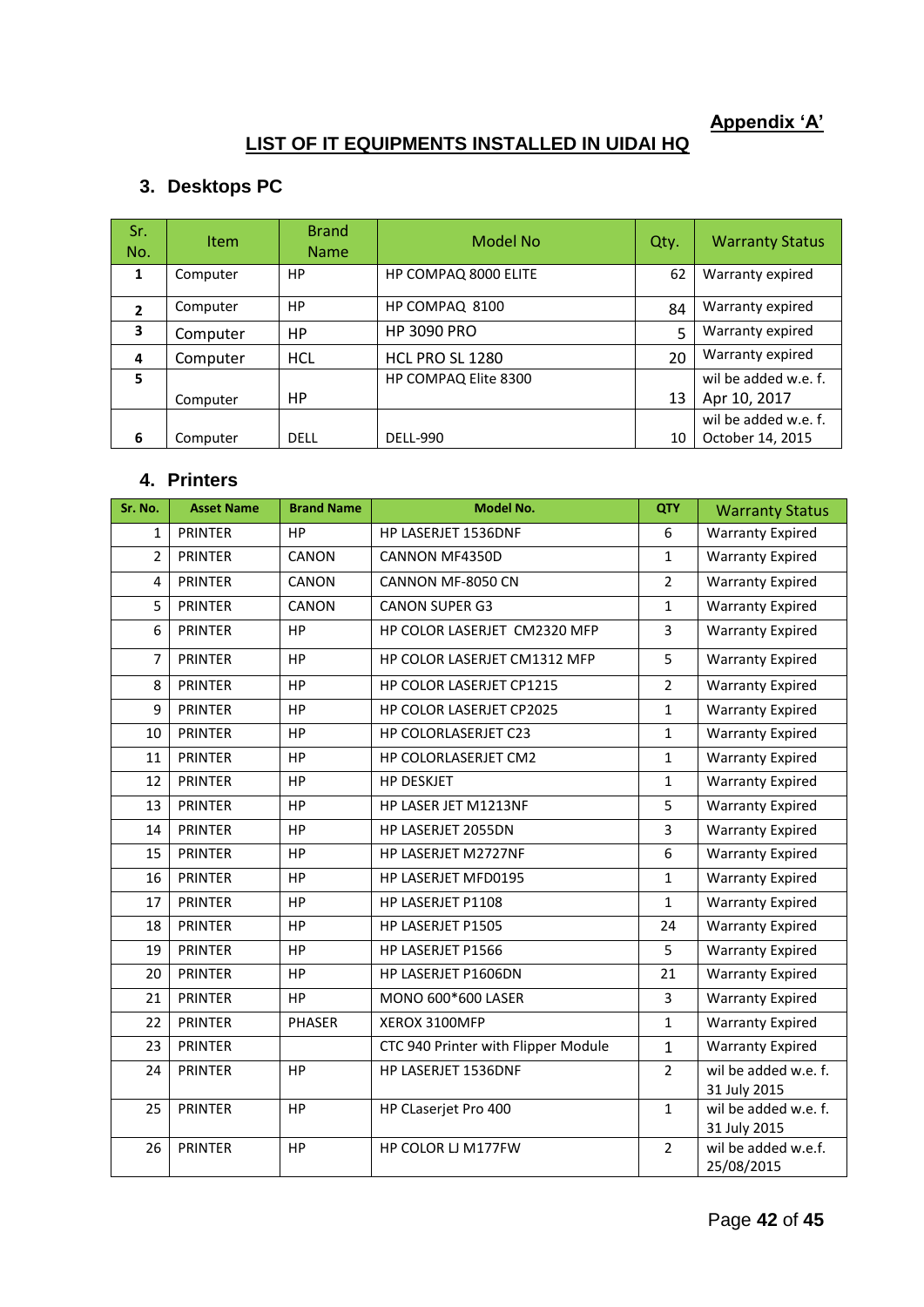# **3. Online UPS**

| Sr.<br>No. | <b>Asset Name</b> | <b>Brand Name</b> | QTY | <b>Warranty Status</b>  |
|------------|-------------------|-------------------|-----|-------------------------|
|            | UPS-20KVA         | <b>RENATA</b>     | J.  | <b>Warranty Expired</b> |
|            | UPS-20KVA         | <b>RENATA</b>     |     | <b>Warranty Expired</b> |
|            | UPS-20KVA         | <b>ACCENTA</b>    |     | <b>Warranty Expired</b> |
|            | UPS-20KVA         | <b>RFNATA</b>     | T   | <b>Warranty Expired</b> |
|            | UPS-5KVA          | PARADYNE(P002-5K) | ┹   | <b>Warranty Expired</b> |

# **9. Servers**

| Sno.           | <b>Asset Name</b> | <b>Model</b>                | Qty.         | <b>Warranty Status</b>         |
|----------------|-------------------|-----------------------------|--------------|--------------------------------|
| 1              | Server            | <b>HP PROLIANT DL380 G6</b> | $\mathbf{1}$ | <b>Warranty Expired</b>        |
| $\overline{2}$ | Server            | <b>HP PROLIANT DL380 G6</b> | $\mathbf{1}$ | <b>Warranty Expired</b>        |
| 3              | Server            | <b>HP PROLIANT DL380 G6</b> | $\mathbf{1}$ | <b>Warranty Expired</b>        |
| 4              | Server            | <b>HP PROLIANT DL380 G6</b> | $\mathbf{1}$ | <b>Warranty Expired</b>        |
| 5              | Server            | <b>HCL</b>                  | $\mathbf{1}$ | <b>Warranty Expired</b>        |
| 6              | Server            | HP PROLIANT ML330 G6        | 1            | Will be added w.e.f. 29-Mar-15 |
| $\overline{7}$ | Server            | HP PROLIANT ML330 G6        | $\mathbf{1}$ | Will be added w.e.f. 29-Mar-15 |
| 8              | Server            | HP, DL - 180 G6             | $\mathbf{1}$ | Will be added w.e.f 12-Apr-15  |
| 9              | Server            | HP, DL - 180 G6             | 1            | Will be Added w.e.f 12-Apr-15. |

# **10.Scanners**

| Sr. No. | <b>Asset</b> | <b>Brand</b> | <b>Model No.</b>       | QTY | <b>Warranty Status</b>  |
|---------|--------------|--------------|------------------------|-----|-------------------------|
|         | <b>Name</b>  | <b>Name</b>  |                        |     |                         |
|         | Scanner      | <b>HP</b>    | HP Scan Jet G 2410     |     | <b>Warranty Expired</b> |
|         | Scanner      | HP           | HP SCANJET 5590        | 13  | <b>Warranty Expired</b> |
| 3       | Scanner      | HP.          | HP SCANJET N6350       |     | <b>Warranty Expired</b> |
| 4       | Scanner      | НP           | HP SCANJET PRO<br>3000 |     | <b>Warranty Expired</b> |
|         | Scanner      | НP           | SCANNER AV88350        |     | <b>Warranty Expired</b> |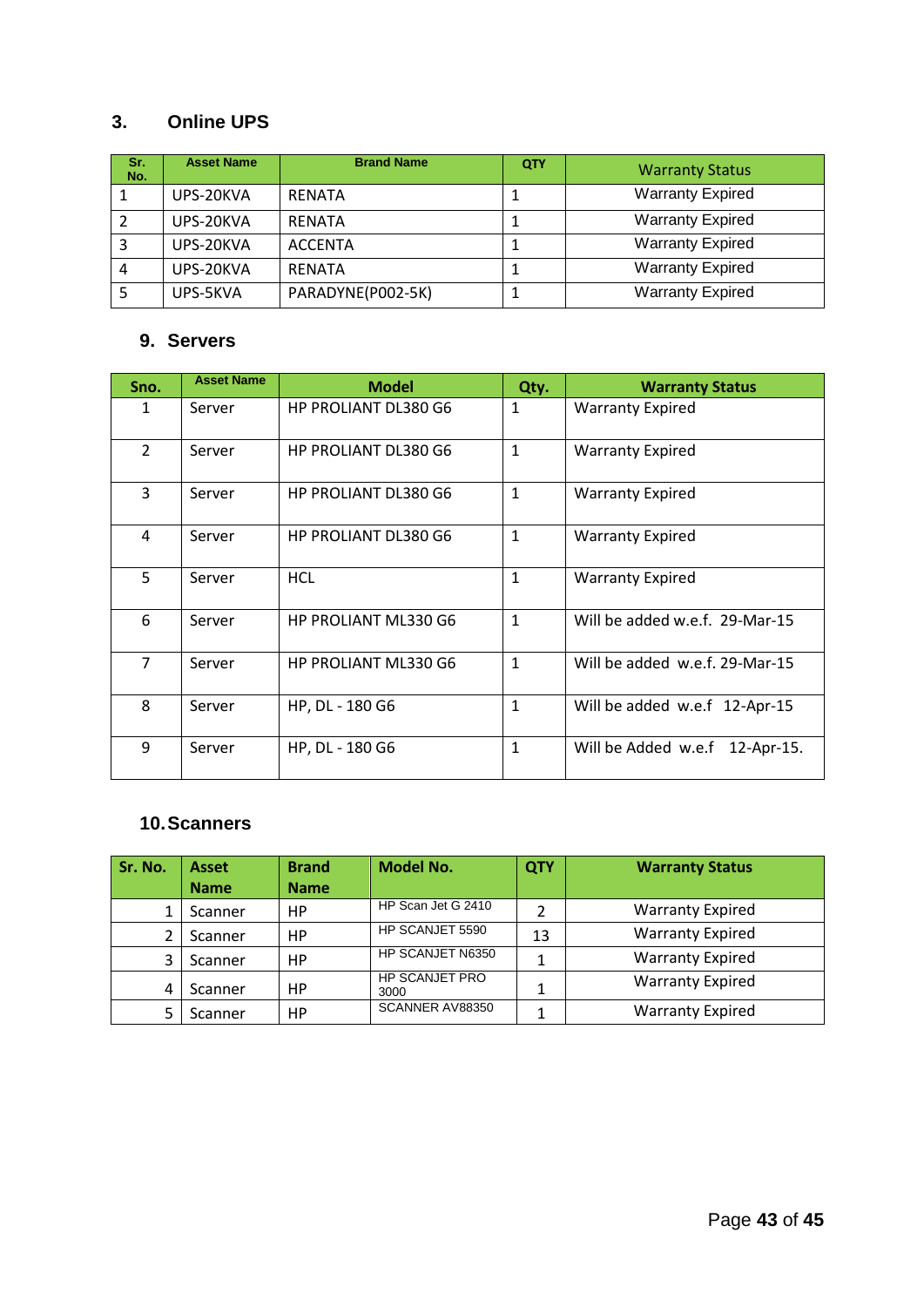# **11.Router / Firewall / Iron Port etc.**

| SNO. | <b>Assets Name</b> | <b>Model</b>             | QTY. | <b>Warranty Status</b>  |
|------|--------------------|--------------------------|------|-------------------------|
|      | Router             | Router (CISCO-ASR-1002F) |      | <b>Warranty Expired</b> |
|      | Firewall           | Firewall (Cisco-ASA5520) |      | <b>Warranty Expired</b> |
|      | Iron Port          | Iron Port (CISCO-S370)   |      | <b>Warranty Expired</b> |

# **12.Wi-Fi Access Point**

| Sr. No. | <b>Asset Name</b> | <b>Brand Name</b> | QTY. | <b>Warranty Status</b>  |
|---------|-------------------|-------------------|------|-------------------------|
|         | WIFI Access Point | Cisco/Linksys     | 4    | <b>Warranty Expired</b> |
|         | WIFI Access Point | D-Link            |      | <b>Warranty Expired</b> |
| 3       | WiFi Access Point | TPL-Link          |      | <b>Warranty Expired</b> |

# **13. CCTV SYSTEM**

| Sr. No. | <b>Asset Name</b> |                 | Qty | <b>Warranty Status</b>  |
|---------|-------------------|-----------------|-----|-------------------------|
|         | Dome Camera       | IR Dome Camera  | 21  | <b>Warranty Expired</b> |
|         | <b>DVR</b>        | 8 CH DVR        |     | <b>Warranty Expired</b> |
|         | HDD.              | HDD (2TB)       |     | <b>Warranty Expired</b> |
|         | Monitor           | Samsung 32" LCD | 01  | <b>Warranty Expired</b> |